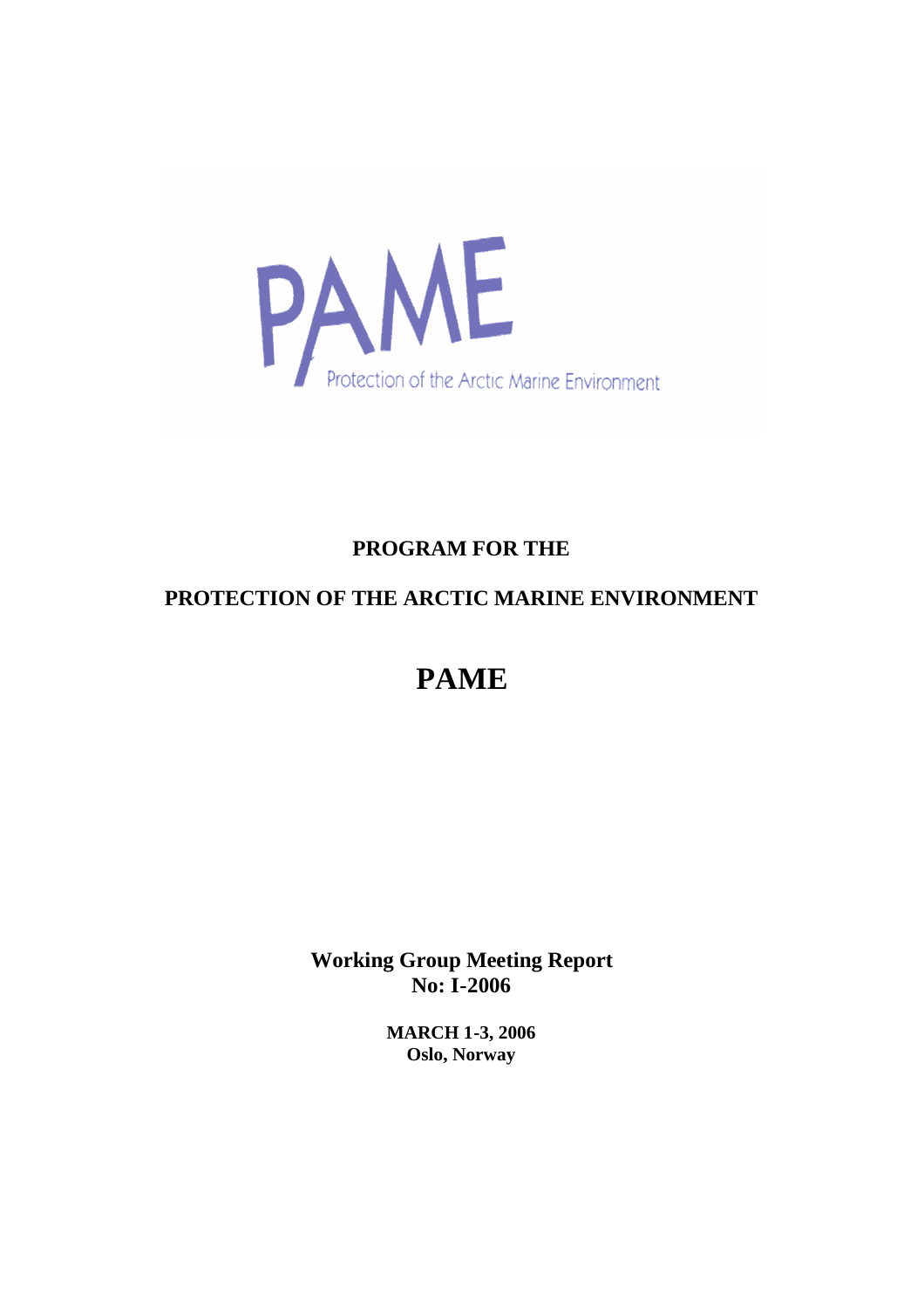# **TABLE OF CONTENT**

| WELCOME, INTRODUCTION AND ADOPTION OF AGENDA1                                  |  |
|--------------------------------------------------------------------------------|--|
| SESSION I: ARCTIC MARINE SHIPPING ASSESSMENT (AMSA)1                           |  |
|                                                                                |  |
|                                                                                |  |
|                                                                                |  |
|                                                                                |  |
|                                                                                |  |
|                                                                                |  |
|                                                                                |  |
| SESSION II (2): SUMMARY OF STATUS AND ADOPTION ON THE FINAL REVISED LME MAP 12 |  |
| SESSION II (3): TERMS OF REFERENCE AND TIMETABLE FOR THE LME STEERING GROUP12  |  |
| SESSION II (4): UPDATES ON IMPACT ASSESSMENTS AND LINKAGES WITH LMES 12        |  |
|                                                                                |  |
|                                                                                |  |
|                                                                                |  |
| SESSION IV: UPDATES FROM LEADS ON PAME-RELATED ACTIVITIES15                    |  |
|                                                                                |  |
| SESSION IV (2): UPDATE STATUS OF THE GEF/RUSSIAN NPA-ARCTIC 16                 |  |
|                                                                                |  |
|                                                                                |  |
|                                                                                |  |
| SESSION V (3): GENERAL COOPERATION WITH ARCTIC COUNCIL WGS AND ACTIVITIES 18   |  |
| SESSION V (4) UPDATE/STATUS ON THE AMAP OIL AND GAS ASSESSMENT 18              |  |
| SESSION V (5): UPDATE/STATUS ON ARCTIC PORTAL FEASIBILITY STUDY 19             |  |
|                                                                                |  |
|                                                                                |  |
|                                                                                |  |
|                                                                                |  |
| SESSION V1 (2): FIRST STEPS IN DEVELOPING THE 2006-2008 PAME WORK PLAN 20      |  |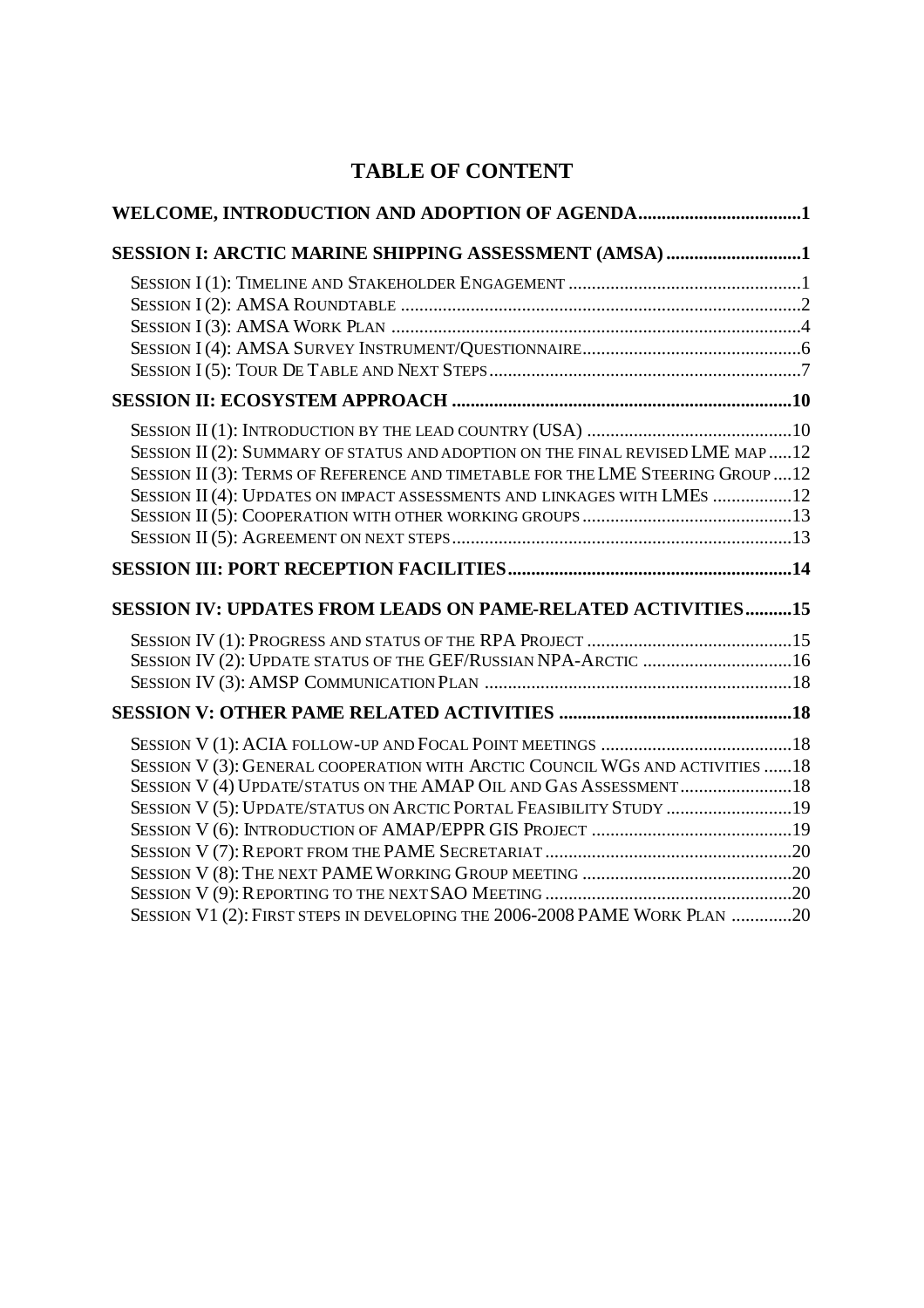# **LIST OF APPENDICIES**

## **APPENDIX I**

**List of Participants**

# **APPENDIX II**

**List of Documents**

# **APPENDIX III**

**Agenda**

## **APPENDIX IV**

**PAME Finance Report**

# **APPENDIX V**

**AMSA Work Packages covering Russian and Norwegian Arctic**

# **APPENDIX VI**

**AMSA Roundtable Members**

# **APPENDIX VII**

**AMSA Designated Points of Contact for Survey Questionnaire**

# **APPENDIX VIII**

**Update on ACOPS' involvement in the GEF/Russian NPA-Arctic**

# **APPENDIX IX**

**Assessment of Oil and Gas Activities in the Arctic - Process and Outline Content**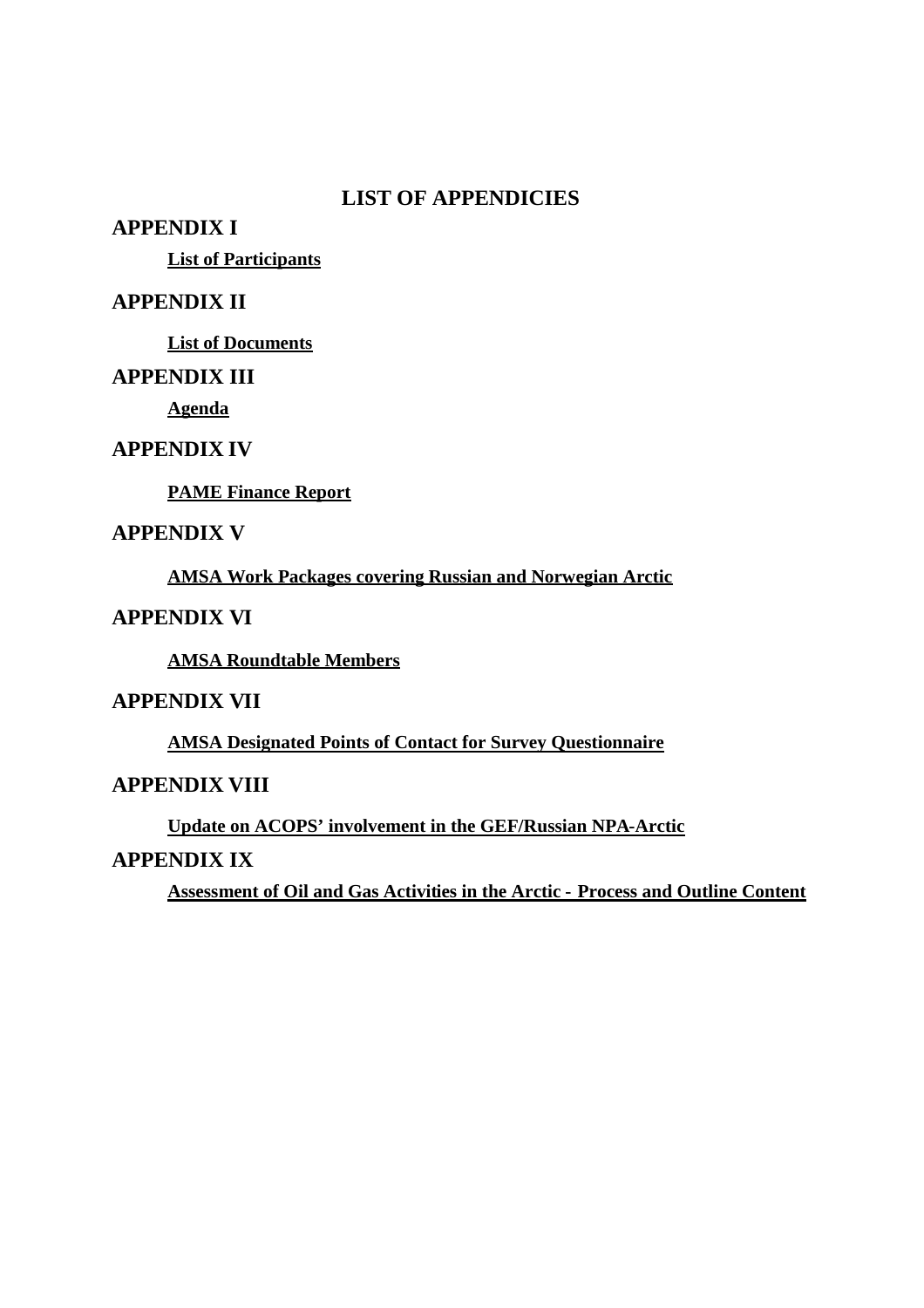### <span id="page-3-0"></span>**Welcome, Introduction and Adoption of Agenda**

The Protection of the Arctic Marine Environment (PAME) Working Group met 1-3 March 2006 in Oslo, Norway. The list of participants attending the Meeting is in Appendix I.

The meeting was opened by Mrs. Marit Kjeldby, Director for the Department of Control and Internatioanl Affairs. Mr. Frank Sonne chaired the Meeting and expressed gratitude to the Norwegian Pollution Control Agency (SFT) in arranging and hosting the Meeting.

A list of documents submitted for consideration at the Meeting is in Appendix II. All powerpoint presentations will be sent out separately and are available within the password protected area of the PAME homepage.

*The Meeting adopted the agenda as presented in Appendix III.*

## <span id="page-3-1"></span>**Session I: Arctic Marine Shipping Assessment (AMSA)**

The leads for the AMSA, Canada, Finland and the United States provided updates on the AMSA process followed by the convening of the first AMSA Roundtable. The AMSA leads also briefed separately the Arctic Council working group representatives and Permanent Participants present at this Meeting. In addition an AMSA stakeholders briefing and discussion for the purpose of informing Norwegian stakeholders was convened on March 2 from 15.00-17.00.

The leads informed the Meeting of the structure of the AMSA Leadership/Management Team with Dr. Lawson Brigham/United States serving as the Chair of AMSA, Victor Santos-Pedro of Transport Canada as the Chair of the AMSA Roundtable and Kimmo Juurmaa from Finland as the AMSA Project Manager and the main point of contact between AMSA leads and the expert groups and facilitates the progress of the Work Plan. The PAME Secretariat serves as communication route of communication, organizational support, website and 'post box' for the coordination and distribution of documents, data etc.

The leads gave an update on general progress and communication efforts, proposed selection and duties of the AMSA Roundtable members, update on the draft AMSA work plan (version December 2005) and status of the survey questionnaire (sent out to Arctic Council member states and PAME country representatives on February 6, 2006).

### <span id="page-3-2"></span>**Session I (1): Timeline and Stakeholder Engagement**

Dr. Lawson Brigham/United States provided an overview of the progress and status up to date of the assessment (presentation as a separate file and on the PAME homepage). He reiterated that AMSA was a natural follow-on to the Arctic Marine Strategic Plan (AMSP) and the Arctic climate Impact Assessment (ACIA) and noted that the assessment is circumpolar, yet Regional (LME) with a host of stakeholders, both local and outside the Arctic Council, and that the leads would ensure a transparent and inclusive process.

AMSA will be undertaken during 2005-2008 and a final report will be presented to the Arctic Council in 2008. Dr. Brigham emphasized the importance of Member State commitment and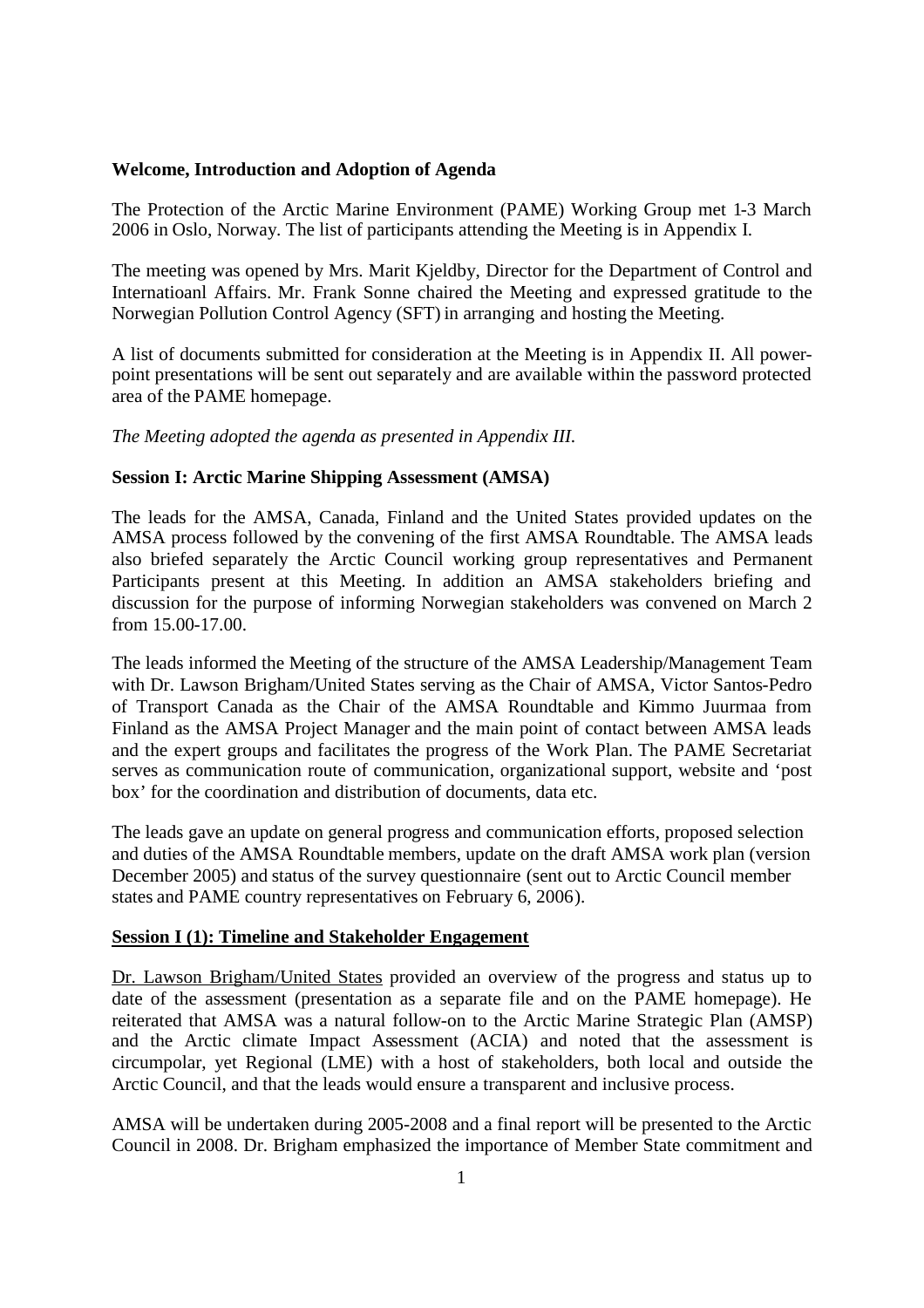timely support with the data collection effort to ensure sufficient time to complete the first phase of AMSA (of a survey of current shipping levels) for submission to the Arctic Council Ministers in October. He reiterated the importance of an active participation by Sweden in this assessment due to their experience and expertise in polar research and expeditions to the Arctic.

AMSA deliverables to the Arctic Council Ministerial meeting in October 2006 include a 'Historic' Report of 2004 Arctic Marine Activity and AMSA Progress Report.

AMSA activities up to and beyond the 2006 Ministerial meeting include but are not limited to the following:

- $\triangleright$  Arctic Town Hall Meetings
- $\triangleright$  AMSA Roundtable Discussions
- $\triangleright$  Expert Groups ~ AMSA Phases
- $\triangleright$  Survey Data Due: 15 June 2006
- Develop Data Report for 2004
- Progress ~ Scenarios for 2020 & 2050
- $\triangleright$  Progress ~ Impacts of 2004 Marine Activity
- $\triangleright$  Initiate Survey: Regions of Indigenous Hunting & Waterway Uses
- Venues & Stakeholder Meetings:
	- o IASC ASSW, Potsdam (Mar 06)
	- o Lloyds Arctic Shipping, St. Petersburg (Apr 06)
	- o ICETECH, Calgary (Jul 06)
	- o Coastal Zone Canada, Tuktoyaktuk (Aug 06)
	- o Arctic Shipping Workshop, Iceland (Sept/Oct 06

## <span id="page-4-0"></span>**Session I (2): AMSA Roundtable**

Mr. Victor Santos-Pedro/Canada provided an overview of selection and duties of the AMSA Roundtable members. He emphasised that the purpose of AMSA is to better understand how the marine activities will develop in future and assess the impact of increased activity in the circumpolar Arctic. AMSA will develop recommendations for in support of sustainable development of the marine activities. This assessment does not include the impact of the industrial activities like mining or fishing as such, only the impacts of the increased shipping.

He informed the Meeting that the purpose of the Roundtable is to provide strategic direction, advise and input to lead countries on all matters related to the design, development and implementation of the shipping assessment. The proposed composition and role of the AMSA Roundtable is as follows: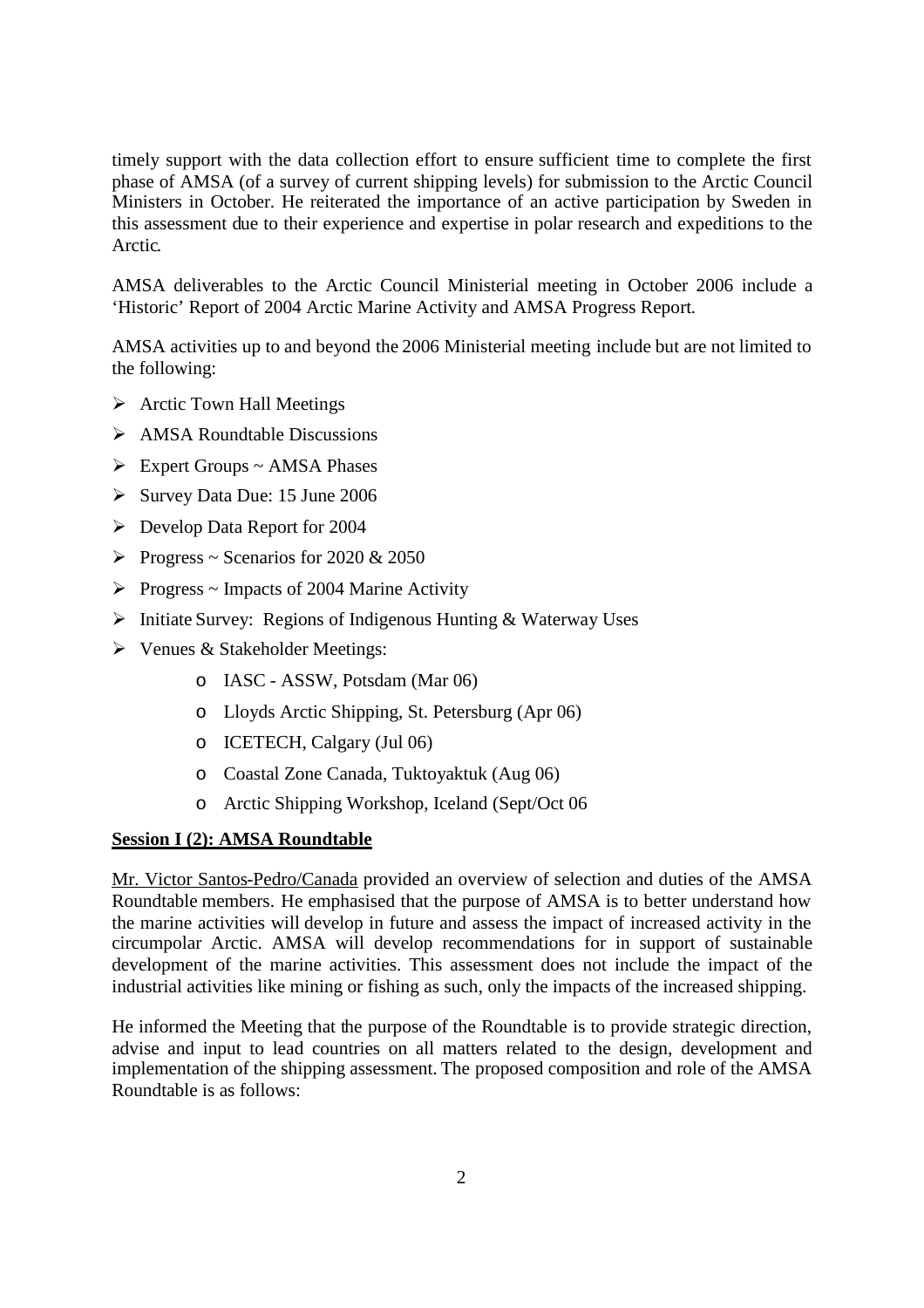- $\triangleright$  The Roundtable is composed of 12-15 persons nominated by the AMSA leads as experts rather than representatives from different countries and organizations.
- $\triangleright$  The AMSA Roundtable should have experts covering relevant subject areas/disciplines but not a mirror image the PAME Working Group or the Arctic Council.
- $\triangleright$  Participants are to make significant contribution to the assessment.
- AMSA Roundtable to provide expertise to conduct the project, author and review reports, comments on workplans, schedules, events calendar and to identify opportunities and resources.
- $\triangleright$  The composition of the AMSA Roundtable may change as the assessment progresses and the needs for expertise changes.

Proposed meetings of the Roundtable are as follows:

- $\triangleright$  The chair input from lead countries responsible for the approval of the agenda
- $\triangleright$  Agenda items submitted 30 days working before the date of the meeting.
- $\triangleright$  Meetings will be coordinated with the assistance of the PAME Secretariat
- $\triangleright$  The Roundtable meetings will coincide with the PAME working group meetings (biannually)
- $\triangleright$  The length of the meetings not to exceed two- full days unless special work sessions required.
- $\triangleright$  Teleconferencing may be substituted for a face-to face meeting.

It was emphasized that the AMSA administrative procedures where such that the PAME Working Group is responsible for the assessment as organized under a 'Lead County' system. Other countries may take on a supportive role. Canada, Finland and the United States are joint-lead countries for the AMSA project.

The PAME Working Group does normally not raise funding for the conduct of the actual assessment work, however, it may raise funds for core activities associated with the assessment process such as participation of indigenous peoples' representatives, report production

The PAME Working Group is responsible for communicating progress and final results of the assessment back to the SAOs and Ministers

All Arctic Countries have the responsibility for organization and implementation of activities to deliver the data, input and information required for the production of the assessment lies with the Arctic circumpolar countries.

All Arctic countries are also responsible for ensuring (and funding) the participation of their nationally nominated key contact person-(s) in the assessment work. Like the lead country experts, the key national person(s) are responsible for ensuring that relevant data and information from their country is incorporated into the assessments, and often share the responsibility for the main drafting activity.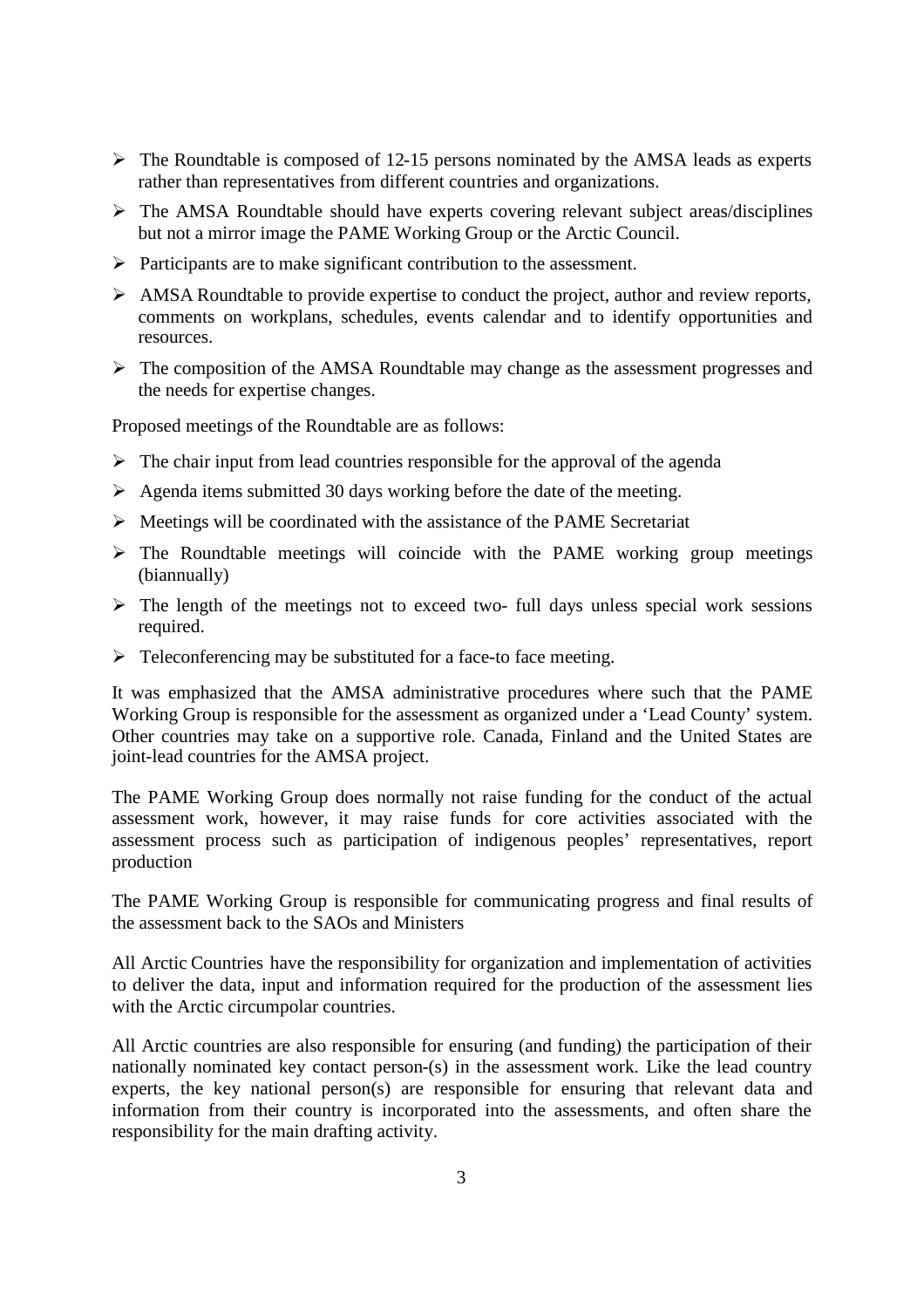## <span id="page-6-0"></span>**Session I (3): AMSA Work Plan**

Mr. Kimmo Juurmaa/Finland gave an update on the AMSA Work Plan, management structure and the current proposed timeline as follows (presentation as a separate file and on the PAME homepage):



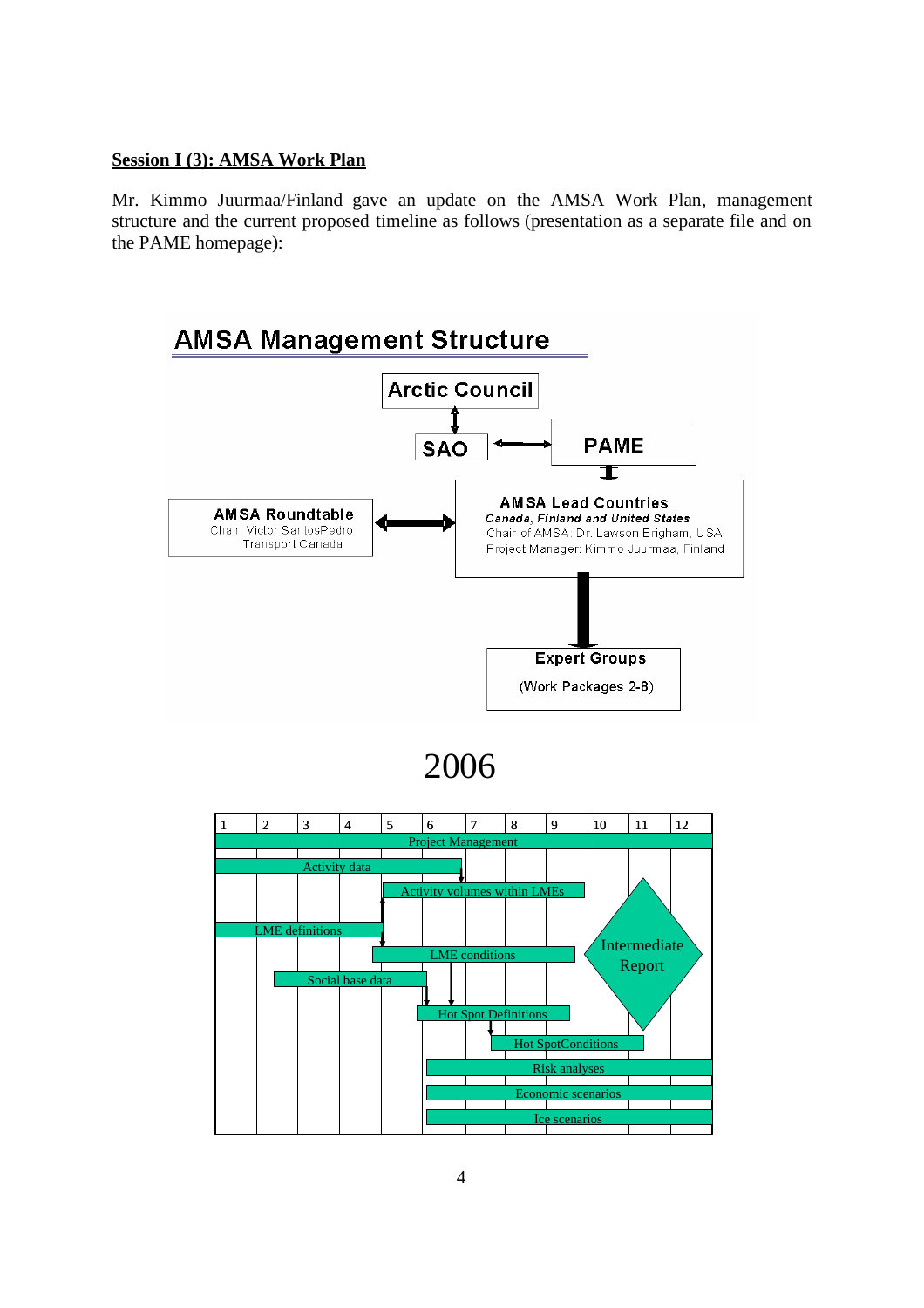2007



The AMSA project is divided into 8 work packages (WPs) with each of these work packages requiring specific types of expertise. He noted synergies with the AMAP Oil and Gas Assessment on a number of AMSA tasks such as experts and available LME information. He informed the Meeting that some progress on regional scale had been made within WPs 2, 3, 4, 5 and 6 covering Russian and Norwegian Arctic. Ice scenarios will be developed using the ACIA ice scenarios adjusted to local level conditions. Decision on the use of one or more scenarios needs to be made. Participants where urged to provide any suggestions or comments on the Work Plan, experts to cover all the geographic areas and sources of funding from the different countries.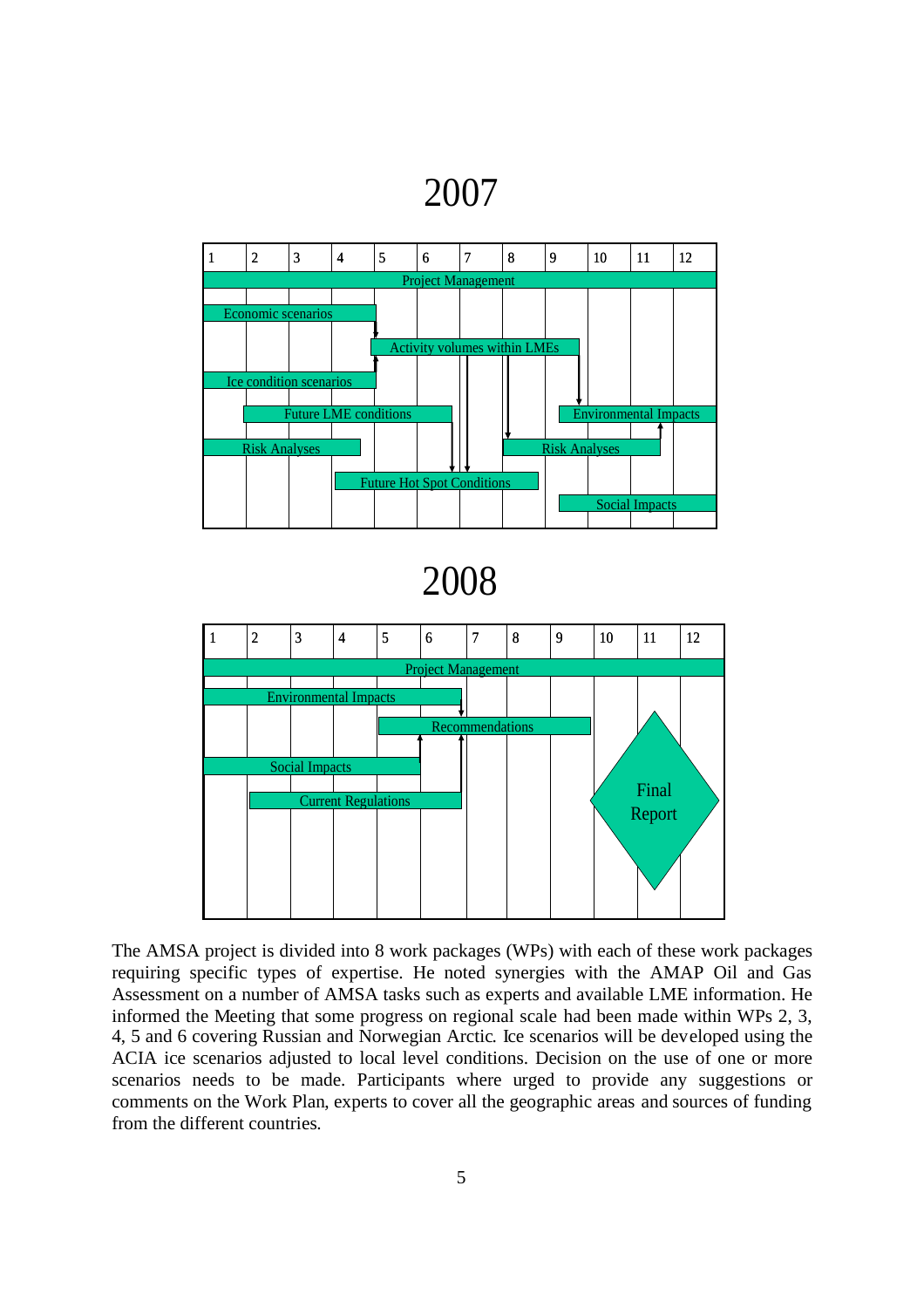The proposed next steps on the Work Plan are as follow:

- $\triangleright$  Arrange first meetings of the expert groups
- $\triangleright$  Agree upon methodology to get circumpolar approach
- $\triangleright$  Finalize the detailed workplans:
	- o Different disciplines
	- o Circumpolar
	- o Regional

AMAP noted that it appeared that some of the AMSA Work Plan WPs overlapped with the AMAP Oil and Gas Assessment (OGA) and urged the AMSA leads to avoid overlap with the Oil and Gas Assessment recommendations. He noted the importance of sharing data and experts between these two assessments and will take this up at the next AMAP Head of Delegation meeting in April 2006.

The United States noted the importance of the socio-economic impacts as a part of the environmental impact assessment. Also, they do not see the need to identify sensitive areas as included in WPs 4 and 5 and that synergies be ensured through cooperation with the LME activities and progress.

Norway expressed surprise to the Norwegian institutions already selected in the AMSA Work Plan WPs 2, 3, 4, 5 and 6 covering Russian and Norwegian Arctic and asked that the Norwegian Polar Institute and the Norwegian Directorate for Nature Management be added to this list. Norway will forward additional contacts as other institutions have indicated interest in participating in the assessment.

Canada noted the importance that the assessment be circumpolar and that the AMSA project team have in mind the nature of the final AMSA product.

ICC Canada noted the importance of information sharing and transparency in the assessment process.

## <span id="page-8-0"></span>**Session I (4): AMSA Survey Instrument/Questionnaire**

Mr. Ross McDonald/Canada summarized the Marine Activity Database questionnaire and the data management framework (presentation as a separate file and on the PAME homepage) which was developed by a marine contractor funded by Canada. The questionnaire was sent out to all Arctic Council member states on February 6, 2006 with the request to respond by June 15 at the latest which will allow a short period of time to conduct preliminary analyses of the shipping data prior to the October 2006 Ministerial meeting.

He reiterated the importance that the AMSA be based on data that is consistent, accurate, and sufficiently comprehensive in order to address the environmental, social, and economic issues that are of current and potential future significance. The AMSA Data collection will provide the basis for defining baseline activity (extrapolations to 2020 and 2050); risk assessments (pollution and safety); environmental impact assessments such as waste streams (air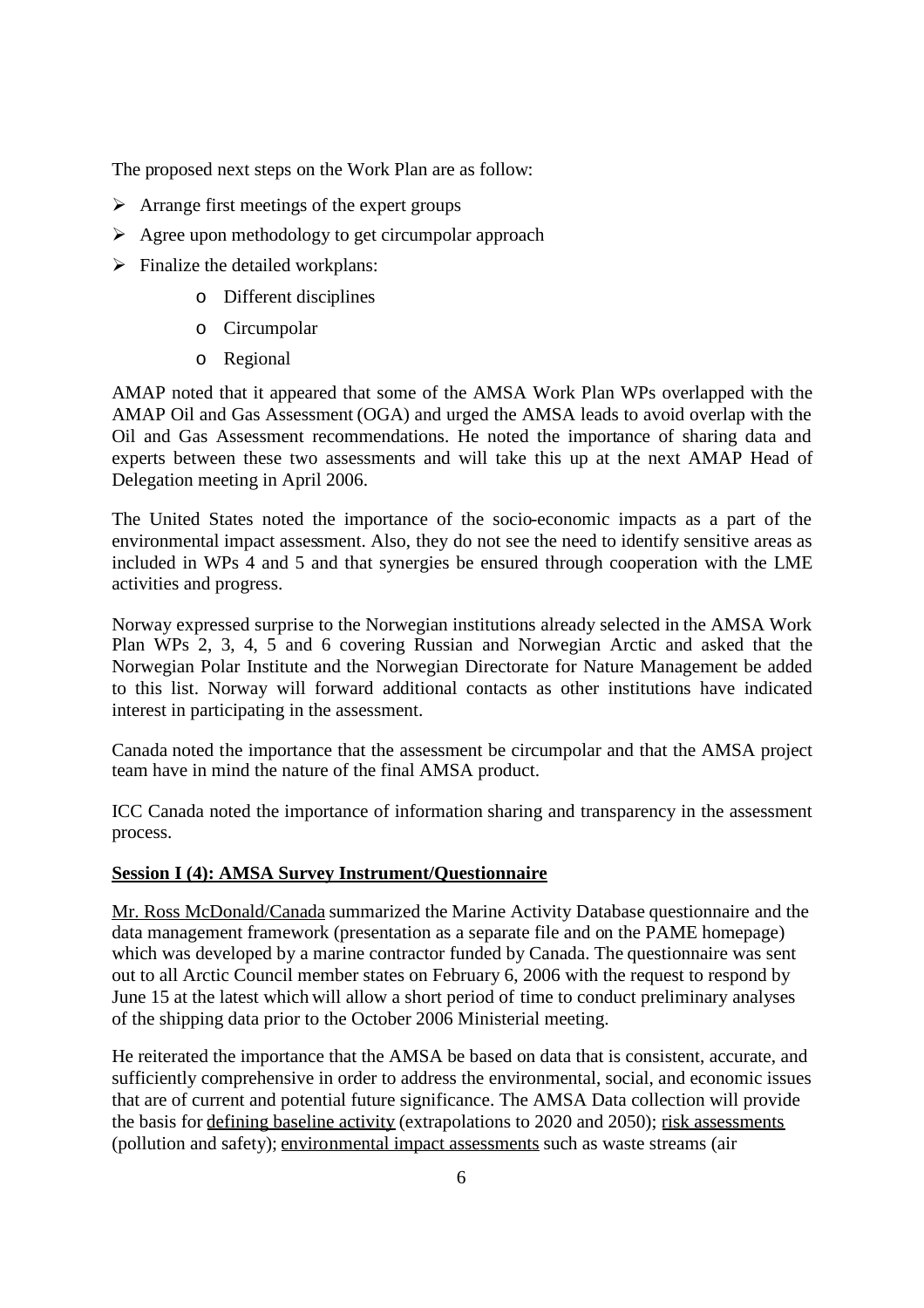emissions, liquids, solids), broken ice tracks (indigenous people impacts) and other (underwater noise, etc.); and social and economic impact assessments such as .infrastructure requirements, trade patterns and icebreaker activity.

The AMSA dataset will include 4 distinct databases

- $\triangleright$  Marine Activity Database
	- o The types and particulars of ships operating in the Arctic
	- o The dates and routes taken through or in the Arctic
	- o The volume and type of cargo carried by ships in the Arctic
- $\triangleright$  Traditional (indigenous) Marine / Ice Activity Database
	- o Location, dates, type of activity
- $\triangleright$  Accident Database
	- o Type (fire, grounding, collision, mech. failure)
	- o Location
	- o Severity
- > Ice Conditions Database
	- o A consolidated Arctic Ice Severity Index for the assessment year, for voyage risk evaluation

The Marine Activity Database is the main component of the AMSA Dataset. A dedicated team will administer the database and a provide Quality Control. The central location for the database and main point of contact is: [mthomas@fleetech.com](mailto:mthomas@fleetech.com)

The Accident Data will need to be collected for a 5-10 year period as infrequency of accidents in Arctic requires a longer period of time to provide a sufficient level of information. One of the years should include the year of the Marine Activity Database. The Ice and Accident Database will be integrated with (or at least kept in the same location as) the Marine Activity Database

The Meeting discussed the ways in which to define the Arctic waters for the purpose of this assessment and agreed that countries use the definitions as provided in the PAME Offshore Oil and Gas Guidelines. But it was stressed that maps developed for this assessment be compatible with other similar work within the Arctic Council working groups such as the AMAP Oil and Gas Assessment maps and the ongoing LME work within PAME.

## <span id="page-9-0"></span>**Session I (5): Tour De Table and Next Steps**

The PAME Secretariat provided an update on the AMSA communication efforts. AMSA brochure is now available in English, Russian, French and Inuktitut. The AMSA brochures and two types of AMSA posters can be downloaded from the PAME homepage which currently serves as the outreach and communication tool with background information and resources related to AMSA.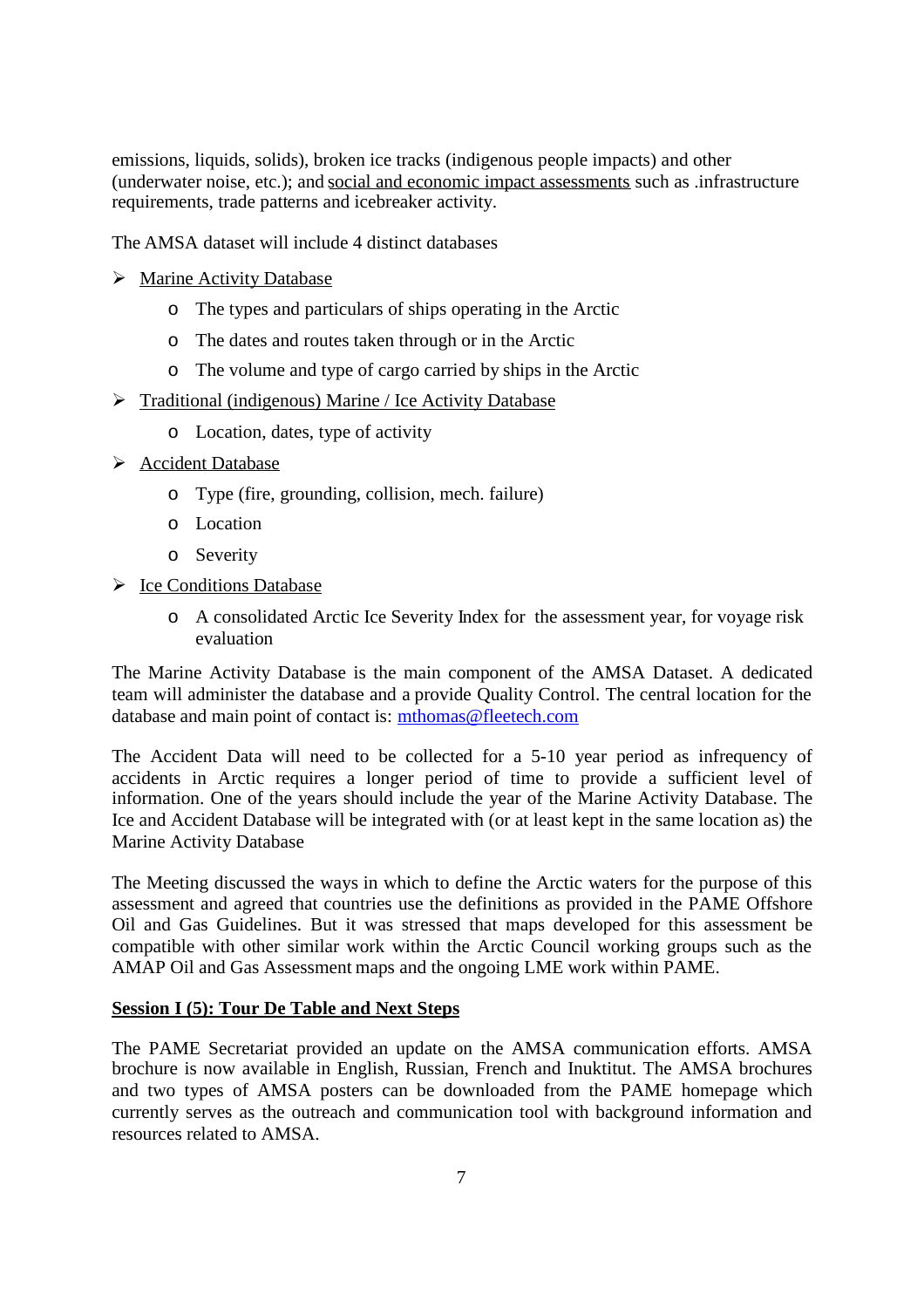The leads noted that of key importance to the outcome of this assessment is the involvement and participation of all stakeholders - including Member States, Permanent Participants, the scientific community, the maritime community, and the Arctic Council's working groups. The comments below represent a range of comments by different participants at the meeting.

- $\triangleright$  Canada emphasized the need to clarify the expected deliverables early one in the assessment process.
- $\triangleright$  USA noted that the assessment would be peer reviewed and the final documentation would among others identify gaps and hence teases out possible research agenda for the future.
- Denmark/Faroe Island/Greenland stressed that this assessment represents a great challenge as the timeline is rather tight for such a huge amount of work required to finish this in time.
- $\triangleright$  Finland noted that this work will produce a number of data which may be used for various purposes and emphasized that one of the outcomes of this assessment should be in the form of recommendations. The timeframe needs to be further refined to allow for the possibility of developing recommendations following the 2008 Ministerial meeting.
- $\triangleright$  ICC asked for further guidance in gathering Indigenous Peoples traditional usage data.
- $\triangleright$  ACOPS noted that risk assessments depend on the technology available and informed the Meeting of their project on Marine Electronic Highway (MEH) which has a relevance to this assessment.
- OGP is keen to follow this assessment and WWF expressed interest in the recommendations and scenario work.
- $\triangleright$  SDWG noted the need to focus on shipping aspects of sustainable development. EPPR has data on risk and response areas in the Arctic and pointed out that their Circumpolar Map of Resources at Risk be brought into this work. AMAP stressed that this assessment avoid overlap with the Oil and Gas Assessment.
- IPS has been involved in NSR assessments and offered to assist Permanent Participants in the AMSA activities.
- $\triangleright$  RAIPON reiterated the need for information sharing between ongoing assessments within the Arctic Council family and noted the importance of inclusion of cultural and economic impacts.
- $\triangleright$  Norway informed the Meeting of a paper **[NORWAY NEED NAME]** to be submitted to the parliament in March/April 2006 which has background information and willing to share these data for the purpose of AMSA.
- $\triangleright$  Iceland has already submitted their Marine Activity data on fishing vessels and informed the Meeting of a proposed international conference (Fall 2006) as it relates to the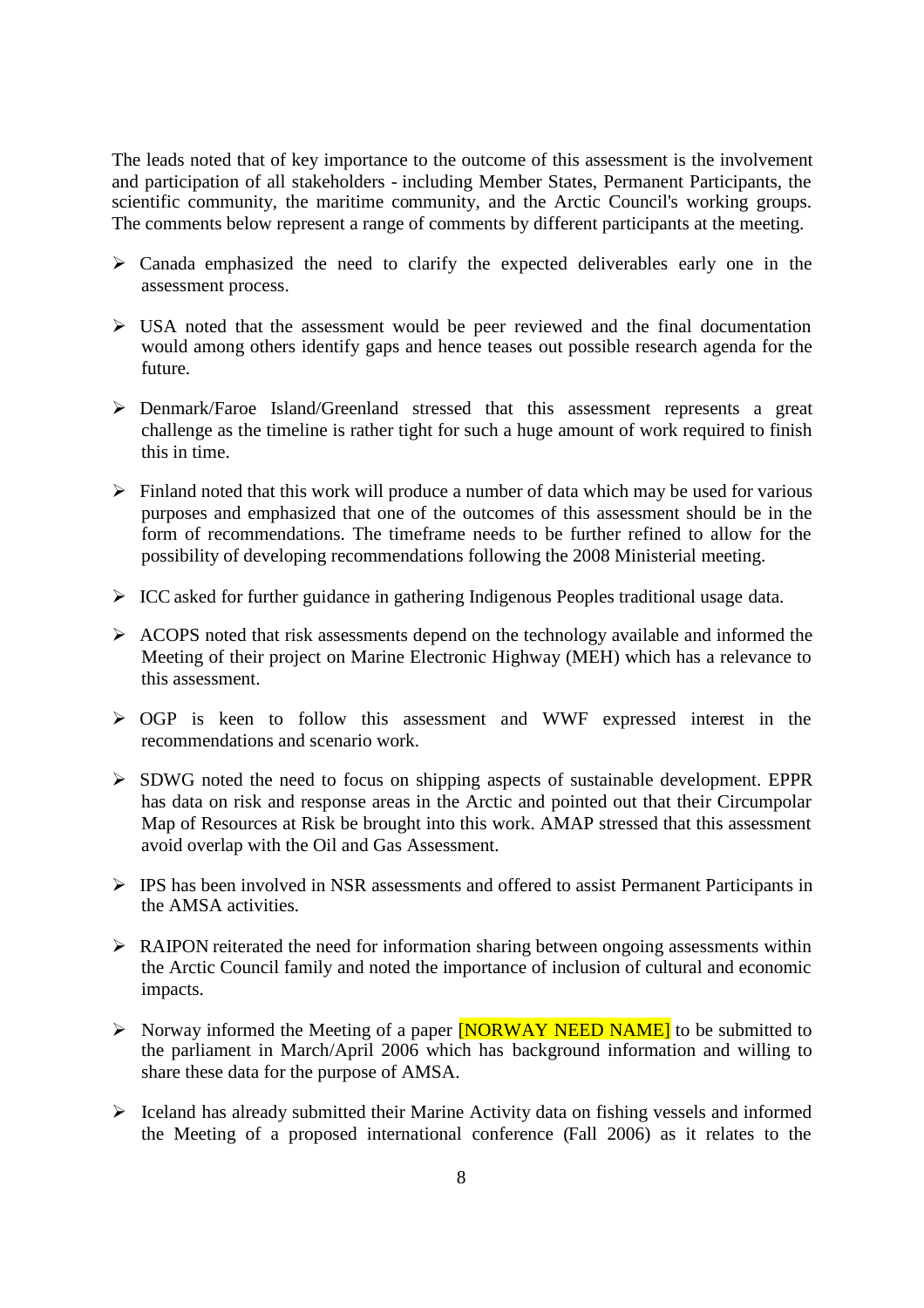Icelandic study on opportunities connected to trans-shipment. Contact will be made with the AMSA leads and details will be forwarded in due time.

Several countries emphasized that the approval process prior to the 2006 Ministerial meeting was first to go through PAME approval which leaves the leads with a very tight schedule. Questions where raised as to the final documentation of the assessment (i.e. general vs. specific recommendations and/or options Recommendations for the Member States and the International Maritime Community) and stressed that endorsement of the PAME working group was required prior to submissions to SAO and Ministerial meetings.

The need to carry out the study using the Large Marine Ecosystem (LME) framework was stressed.

The leads emphasized that the Arctic Council working groups would not be tasked with WP's of the AMSA Work Plan but rather by nominating experts to specific activities. The outreach capabilities within the IPS structure will be used for the purpose of involving the Permanent Participants in the assessment.

*The Meeting welcomed the progress of the shipping assessment and the constructive dialogue between the AMSA leads and the representatives present from Arctic Councils Permanent Participants and working groups and the stakeholder meeting with participants from Norwegian institutions.*

*The Meeting took a note of the structure of the AMSA Leadership/Management Team: Dr. Lawson Brigham/United States serves as the Chair of AMSA, Victor Santos-Pedro of Transport Canada is the Chair of the AMSA Roundtable and Kimmo Juurmaa from Finland as the AMSA Project Manager facilitating the progress of the work plan. The PAME Secretariat serves as communication route of communication, organizational support, website and 'post box' for the coordination and distribution of documents, data etc.*

*The Meeting took a note of the AMSA progress as follows:*

- *The leads have started the process of establishing expert groups for the various work packages of the AMSA Work Plan and some work has been initiated on a regional scale within WPs 2, 3, 4, 5 and 6 covering Russian and Norwegian Arctic (refer to Appendix V).*
- *An AMSA Roundtable (advisory group) has been established and the leads have nominated experts as provided in Appendix VI.*
- *An electronic Survey Questionnaire designed to capture all Arctic shipping data for the calendar year 2004 has been developed by a marine contractor funded by Canada. The questionnaire was sent out to all Arctic Council member states on February 6, 2006 with the request to respond by June 15 at the latest. The Meeting agreed to the set deadline and agreed to provide the names of their respective designated point of contact to work with the AMSA lead country representatives and the data collection contractor from Canada. The list of designated points of contact per country is provided in Appendix VII.*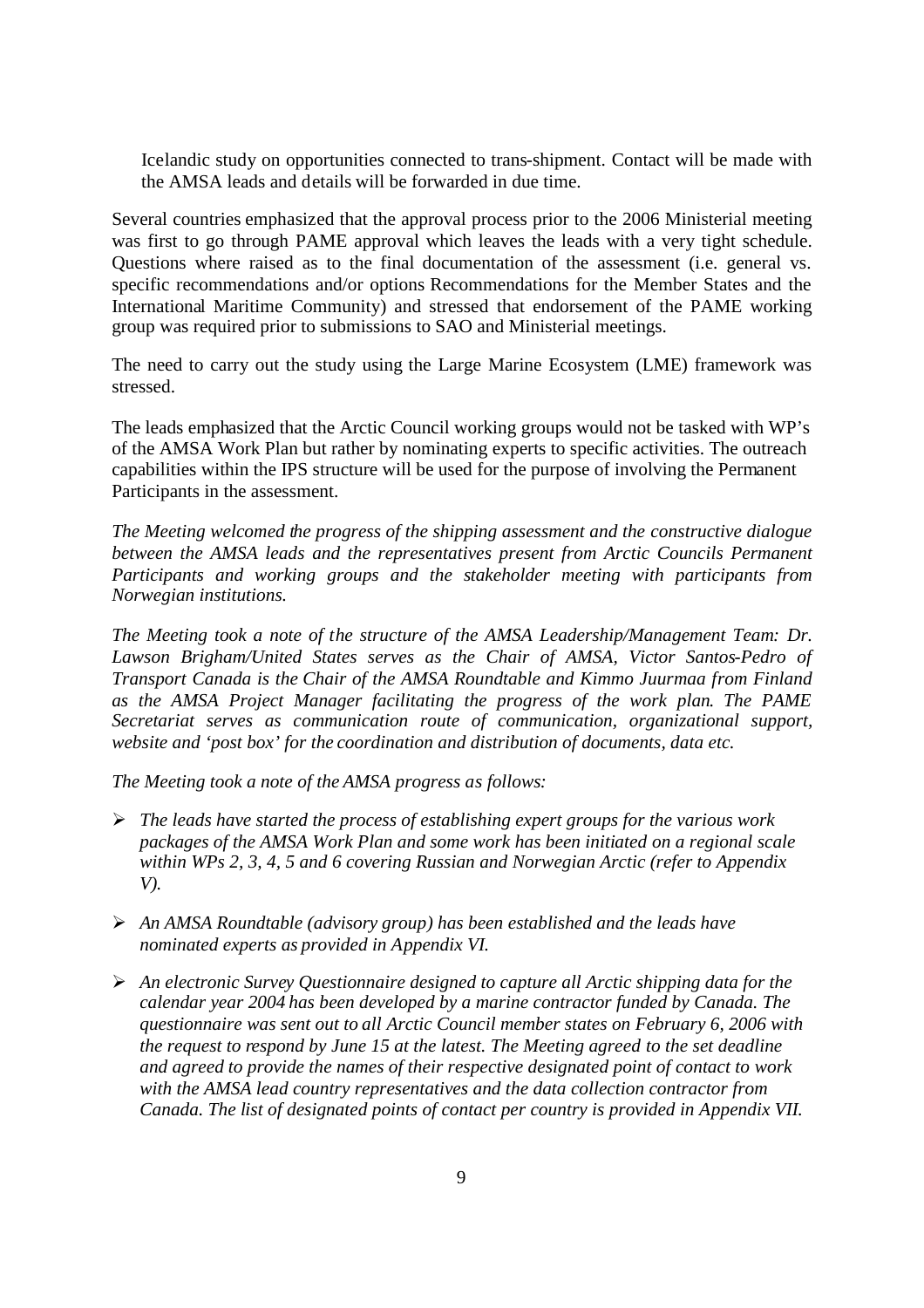*PAME country representatives and other participants are urged to forward any comments, proposed amendments and/or adjustments to the current AMSA work plan and to forward possible candidates to serve as experts as identified within the work packages of the AMSA work plan to the project manager or the PAME Secretariat as soon as possible.*

*The Meeting requested the AMSA leads to:*

- *Forward the Terms of Reference (ToR) for the selection process and duties of the AMSA Roundtables and the names selected experts by 24th of March.*
- *Update the AMSA Work Plan, timeline and major milestones. Major milestones will identify where consultations, endorsement and deliverables to PAME Working Group are planned and will be forwarded to the participants via the PAME Secretariat by April 5th with the aim of having it formally endorsed/accepted by PAME before the next SAO meeting on April 26-27. The AMSA Work Plan is however expected to undergo significant revisions and as such is considered a "living" document.*
- *Develop a concept paper/ToR for the assessment to clarify and expand on the aim of the assessment and nature of the work plan and envisaged actions, including the expert requirements and resource needs. The purpose is to establish an "institutional" memory for the assessment. The 1st draft will be forwarded to the PAME Secretariat by April 5th for inclusion in to the report to the SAO meeting.*
- *Report separately on progress on AMSA.*

## <span id="page-12-0"></span>**Session II: Ecosystem Approach**

## <span id="page-12-1"></span>**Session II (1): Introduction by the lead country (USA)**

Dr. Kenneth Sherman of the National Oceanic and Atmospheric Administration (NOAA) gave a general overview and update of the Large Marine Ecosystem Approach (LME) since last PAME meeting (September 2005) on behalf of the lead country (presentation as a separate file and on the PAME homepage). He referred to a one-pager on proposed LME consideration of next steps as sent prior to this Meeting for the purpose of further developing the ecosystem approach in the Arctic:

- $\triangleright$  Adopt the final revised map as a working map of 17 Arctic LMEs, wherein place-based assessments of the changing states of Arctic LMEs will serve as the framework for ecosystem-based management practices in the Arctic.
- Establish a Steering Group for promoting the further integration and harmonization of monitoring activities to meet assessment and management needs.

He reminded the Meeting of previous commitments made by countries such as the World Summit on Sustainable Development which called for the application of the ecosystem approach by 2010. The LME approach is applied within geographical management areas which are based on distinctive ecosystems rather then political boundaries. LMEs are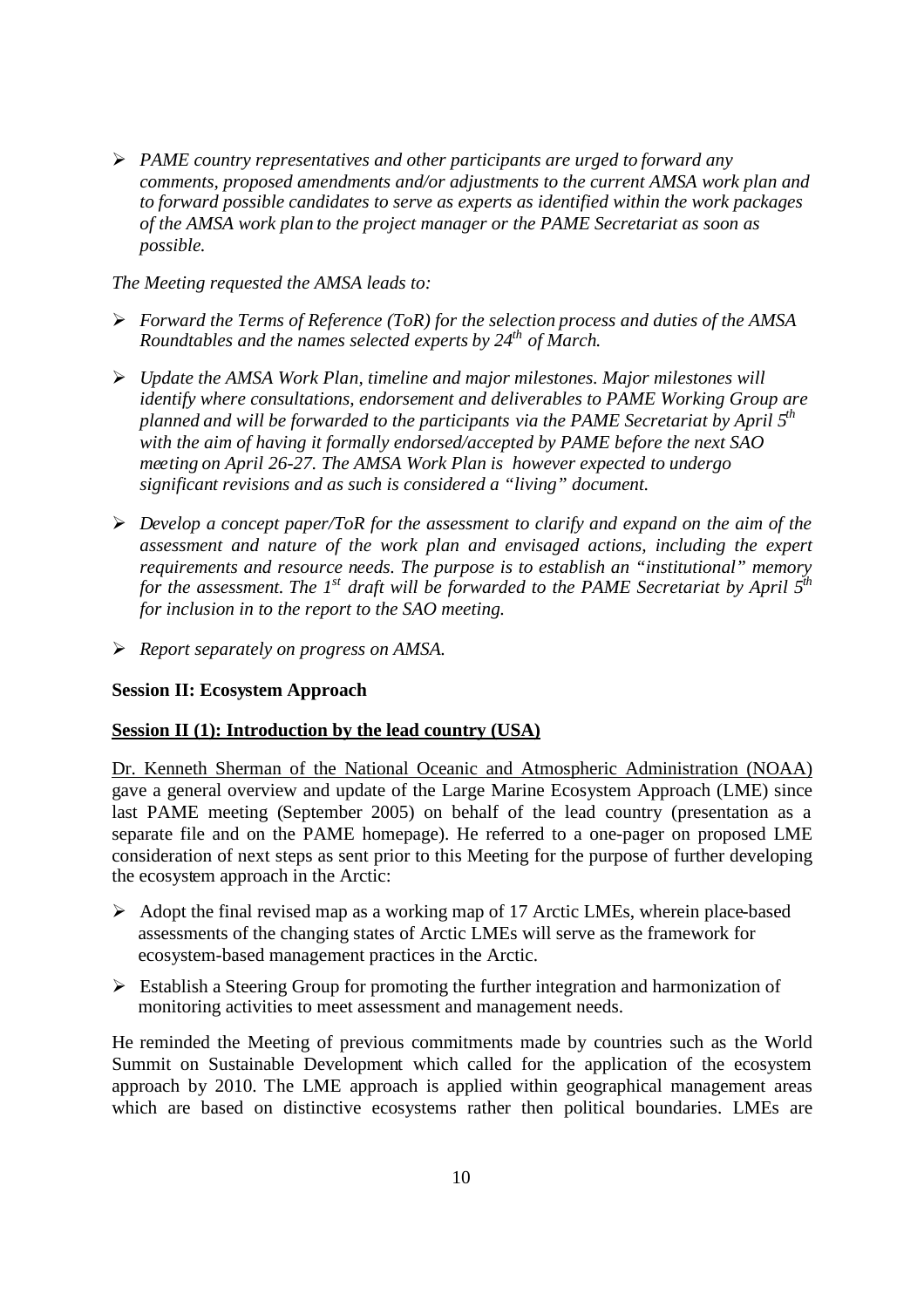relatively large regions based on four ecological criteria: (1) bathymetry, (2) hydrography, (3) productivity, and (4) trophic relationships.

A five-module indicator approach to the assessment and management of LMEs consist of 3 science-based indicators focused on: (1) productivity, (2) fish and fisheries, (3) pollution/ecosystem health. The other two are (4) socio-economic conditions, and (5) governance.

He gave a brief overview of an ecosystem-based approach to management of Arctic LMEs and noted that of the 17 Arctic LMEs 8 of them involve Russian Federation as GEF-eligible country (E/W Bering Sea LMEs (GEF-4: UNDP), Chukchi Sea, Barents Sea, Oyashio Current, Sea of Okhotsk, E. Siberian Sea, Laptev Sea, Kara Sea). This represents an opportunity for further exploring GEF-funded LME projects in the Arctic. In particular as the GEF Council has included the concept of LMEs in its GEF Operational Strategy as a vehicle for promoting ecosystem-based management of coastal and marine resources in the international waters focal area within the framework of sustainable development.

He urged PAME to move ahead with the LME work due to the hot-spot characteristic of the Arctic. It was noted that opportunity to extending the GEF-LME project network to the Arctic and the possibility of developing and implementing a GEF supported LME assessment and management projects for the West Bering Sea and the Barents Sea in addition to possible synergies that could be explored within the framework of the GEF/Russian NPA-Arctic.

He noted that the Arctic LMEs are all dynamic systems under great stress due to the melting of the sea ice and referred to recent media on the melting of the Greenland ice sheet. He informed the Meeting that LME boundaries do go through regular revisions at annual consultative meetings convened by the Intergovernmental Oceanographic Commission (IOC).

He emphasized that PAME in its LME work follow the strategic approach of applying the five-module indicator approach. In closing he summaries Arctic LMEs as follows and noted that this general LME summary could be done for each of the 17 Arctic LMEs prior to the Ministerial meeting in October:

- 1. Indigenous people with reduced access to traditional hunting grounds for walrus, seals, and whales
- 2. Polar bear feeding areas diminished by ice-melt
- 3. Ice loss enhances use of trans-Arctic Atlantic Ocean to Pacific Ocean shipping lanes
- 4. Increased shipping heightens risk of unintended environmentally harmful toxic releases
- 5. Zooplankton , fisheries and fish stocks expand northward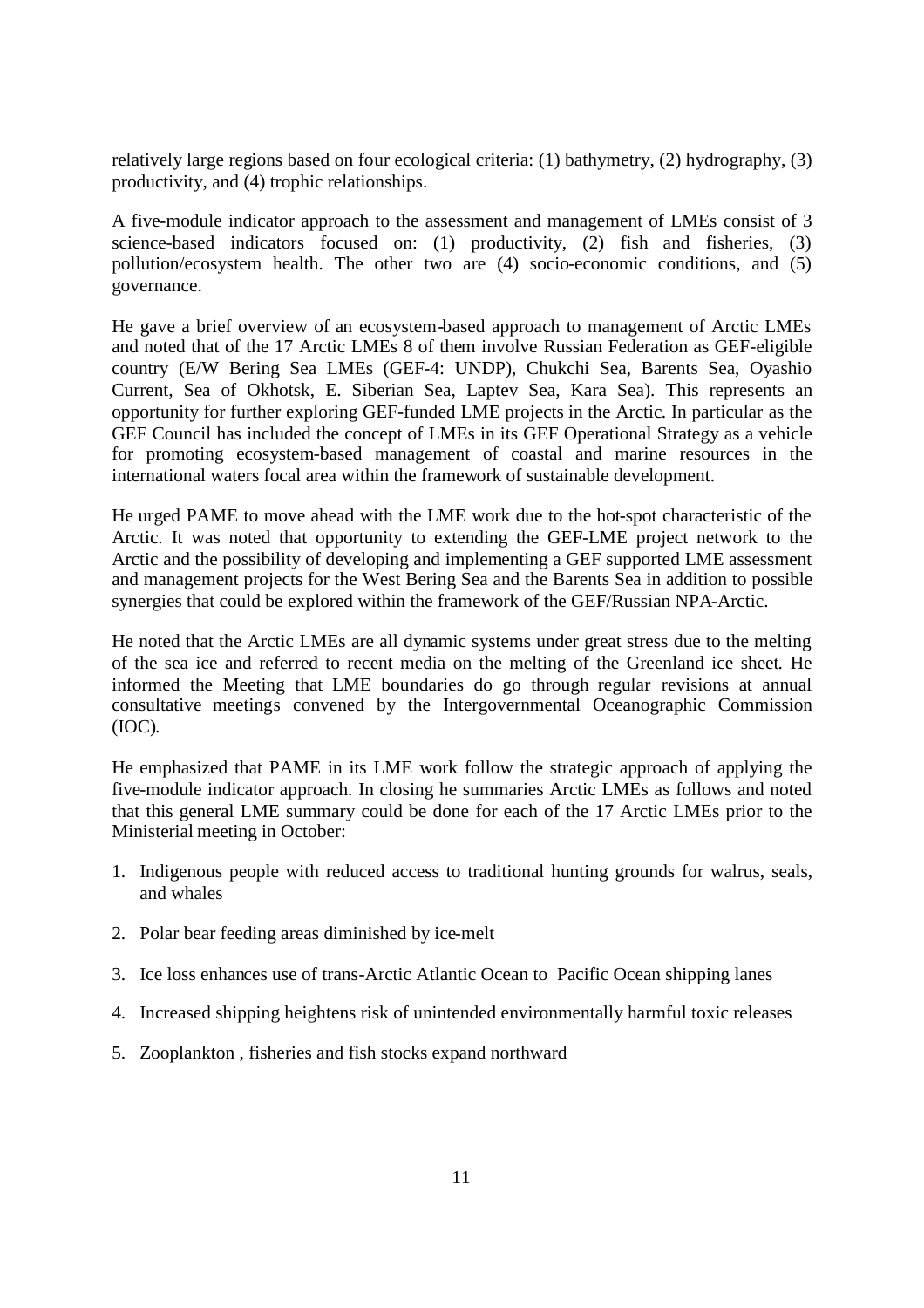## <span id="page-14-0"></span>**Session II (2): Summary of status and adoption on the final revised LME map**

The United States referred to an updated map of LMEs (sent in hard copy to country representatives prior to the Meeting) which had been revised based on consultations following last PAME meeting. This map will be further adjusted to only show the 17 Arctic LME<sub>s</sub>

Dr. Hein Rune Skjoldal from the Institute of Marine Research in Norway gave an overview of the ecological conditions of each of the 17 Arctic LMEs and referred to a book on "The Norwegian Sea Ecosystem". He informed the Meeting that the AMAP Oil and Gas Assessment is using this LME map in their work for descriptive purposes to assess impacts of oil and gas activities in the Arctic (documentation (Chapter & of the Oil and Gas Assessment) is available on the AMAP homepage: [www.amap.no\)](http://www.amap.no/)

Questions where raised as to possible overlap between the LME approach and the ecosystem approach promoted within the EU Marine Strategy and OSPAR context. Hein-Rune informed the Meeting that very little or no overlap was with the ecosystem approach proposed within the EU Marine Strategy and that OSPAR does correspond with the Arctic LMEs.

The importance of scaling and cross-cutting aspects within the LME context was emphasizes as e.g. climate variability and change.

Iceland noted that a change had been made in the LME boundaries around Iceland and will need to have experts at home view the map prior to adopting the revised map. Iceland asked if any documentation was available that described the rational behind the LME boundaries.

WWF uses a similar approach to the LME approach in their conservation work.

## <span id="page-14-1"></span>**Session II (3): Terms of Reference and timetable for the LME Steering Group**

The lead introduced the draft ToR for a proposed LME Steering Group as set forth in the onepager on proposed LME consideration of next steps as sent prior to this Meeting and based on the LME decisions at PAME II-2005.

This ToR was modified as reflected in Session II (6) below.

## <span id="page-14-2"></span>**Session II (4): Updates on impact assessments and linkages with LMEs**

Professor Gennady G. Matishov, Director of the Murmansk Marine Biological Institute of the Russian Academy of Sciences (MMBI RAS) and Chairperson of the Southern Scientific Centre of the Russian Academy of Sciences (SSC RAS) gave an update on the MMBI-SSC RAS research on impact assessments and linkages with LMEs (presentation as a separate file and available on the PAME homepage).

He gave a summary of MMBI expeditions in 2000-2005 and detailed information on yearround research activities on ecosystem monitoring, and measurements of ice thickness in western Russian Arctic waters. He noted that these findings indicate that climate is the number one factor influencing the marine ecosystems. He informed the Meeting of a 10-year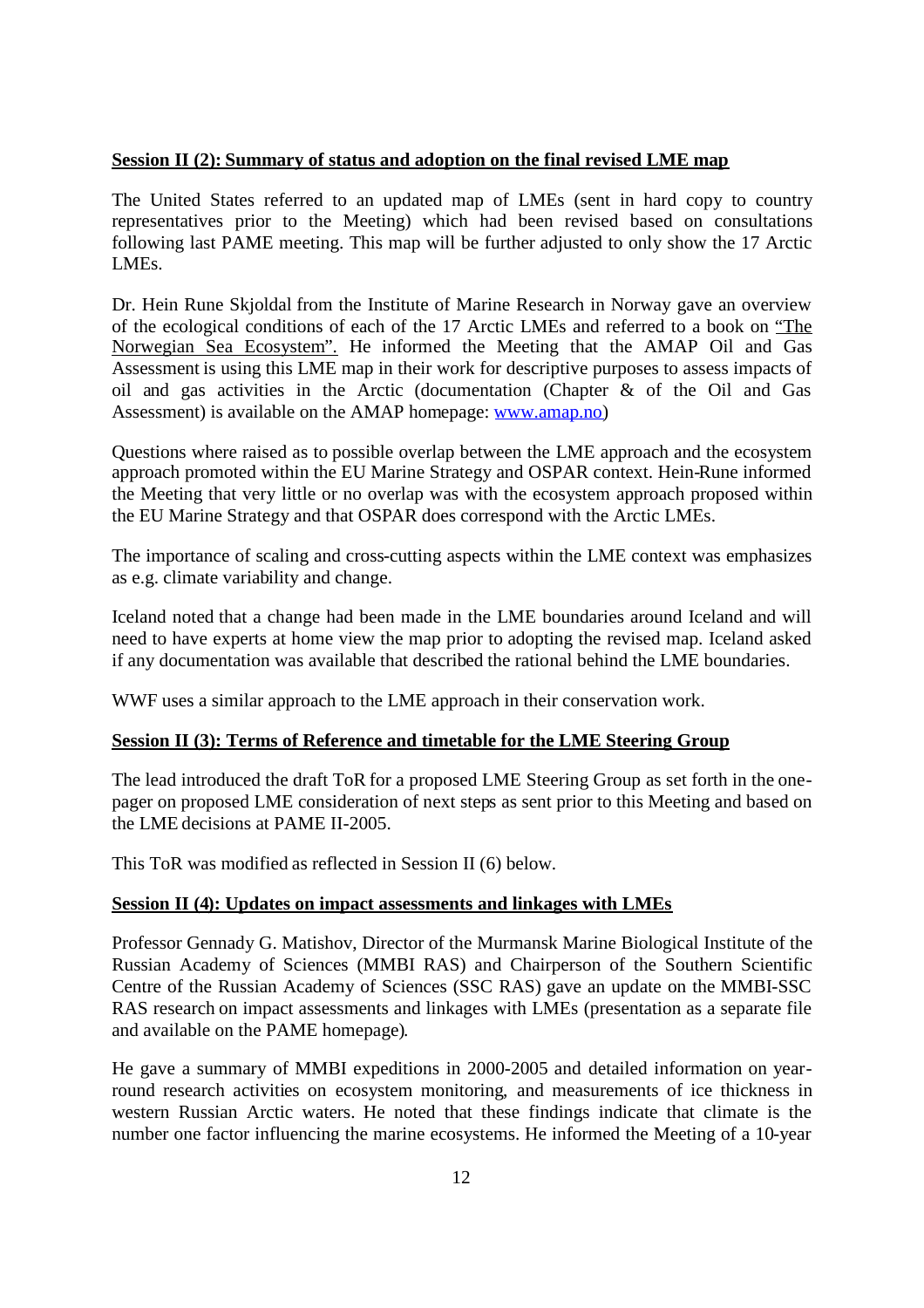work in the field of applied marine informatics as the basis for further development of integrated hydrobiological researches in the oceans and seas called: "Climate Atlas of the Arctic Seas 2004: Part 1. Database on the Barents, Kara, Laptev and White Seas – Oceanology and Marine Biology". In closing he informed the meeting of an upcoming meeting in Russia on Environmental Impact Assessment in the Barents Sea.

## <span id="page-15-0"></span>**Session II (5): Cooperation with other working groups**

Based on the nature of the 5-module indicator approach and their cross-cutting aspects, the Meeting stressed the importance of cooperation and collaboration with other working groups of the Arctic Council, particularly AMAP and CAFF.

CAFF informed the Meeting of its interest in this work and has a direct link with their work plan and mandate.

AMAP noted that as the monitoring and assessment group the applied the ecosystem approach where feasible and that the LME approach was used in the Oil and Gas Assessment as previously noted.

The United States emphasized that the direction to move on ecosystem approach was clearly stated in the AMSP Strategic Action 7.4 "Apply an Ecosystem Approach to Management" and emphasised that such efforts would need to be progressed in cooperation and collaboration with in particular AMAP and CAFF working groups.

## <span id="page-15-1"></span>**Session II (5): Agreement on next steps**

The September meeting of PAME in Aalborg agreed to move forward in operationalizing the ecosystem approach within the Arctic for the purpose of providing a more additive and integrated approach in assessing and managing the Arctic marine environment than has been the general practice.

## *The Meeting decided to:*

- *Adopt the final revised map (Annex X) as a working map of 17 Arctic LMEs [Iceland and Sweden took a "study reservation" and will provide an answer the soonest, acknowledging related work in other fora, in which place-based assessments of the changing states of Arctic LMEs will serve as the framework for ecosystem-based management practices in the Arctic.*
- *Establish a PAME Experts Group to consider information requirements including suites of indicators of the changing states of Arctic LMEs as measured against baselines of the five-module indicator approach (productivity/climate; fish and fisheries/marine birds and mammals; pollution and ecosystem health; socioeconomics and governance) to guide effective decision making [refer AMSP Strategic Action 7.4.2].*
- *The Expert Group shall work in close cooperation with other experts associated with the activities of AMAP, CAFF and SDWG.*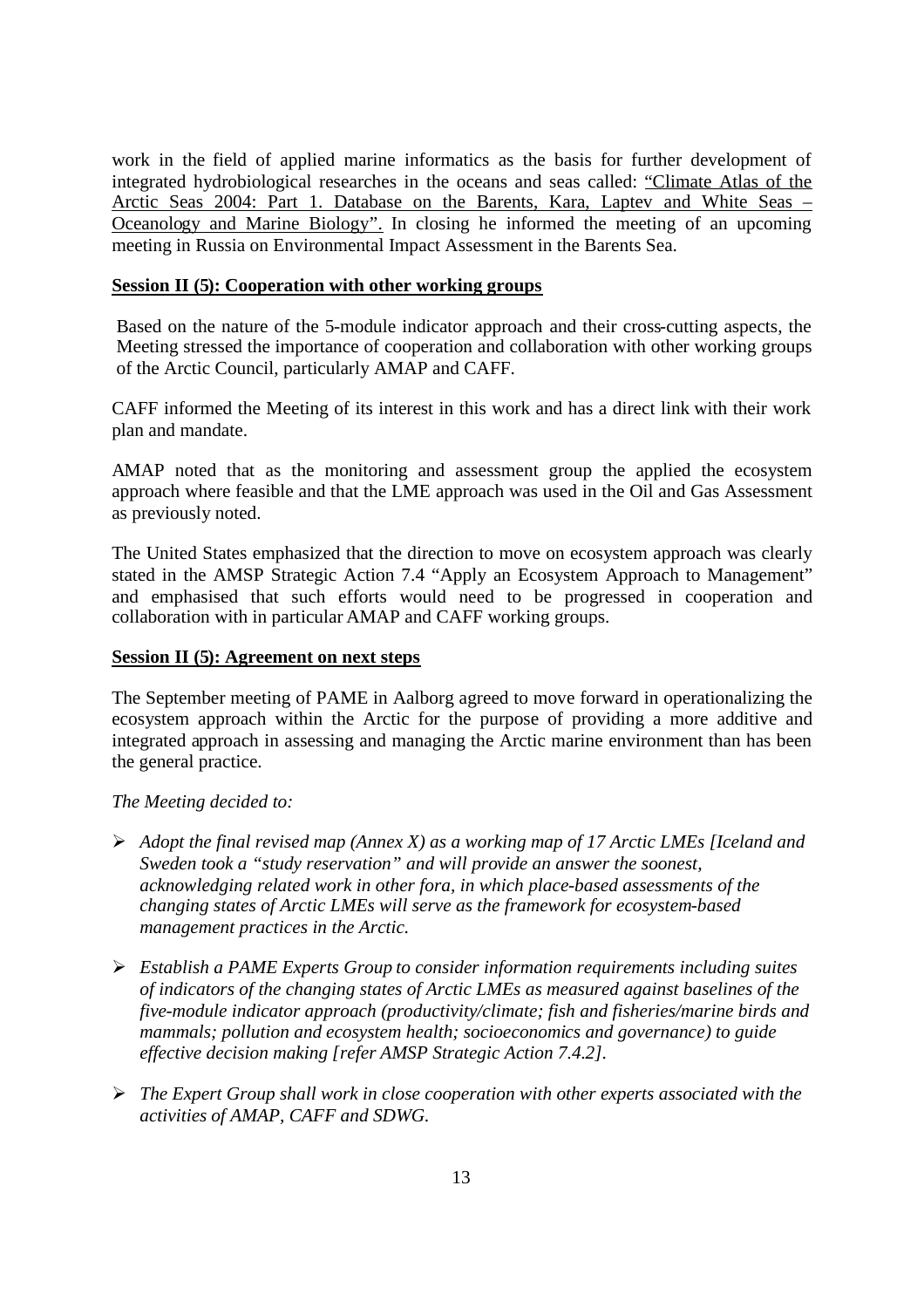## <span id="page-16-0"></span>**Session III: Port Reception Facilities**

Norway as the lead country on the assessment of existing measures for port reception facilities for ship-generated waste and cargo residues (PRF-Norway) gave an update on this project which is developed in cooperation with the "Det Norske Veritas".

This project is divided into the following three phases as discussed and agreed at PAME I-2005:

Phase 1 – Assess availability of and measures for port reception facilities for shipgenerated and cargo residues in the PAME region and which regulations and incentives for delivery each country has implemented.

Phase  $2$  – Identify gaps in existing coverage and possible improvements in availability and incentives for delivery

Phase 3 – Develop recommendations for harmonized guidelines, for consideration by States, based on the gap analysis.

This project is progressing towards finalizing Phase 1. The modalities of Phase 2 will depend on the outcome of Phase 1 and Phase 3 on harmonized guidelines will be further explored within Phase 2.

To be able to proceed properly with Phase 1 of this project information is needed from the Arctic States. So far information has been received from Canada, Denmark (including Greenland and the Faroe Islands) Iceland and Norway. Information is still missing from USA and Russia and without them this project can not be finalized.

Norway suggested an alternative to collecting the missing data by using the online IMO database.

United States informed the Meeting that they will provide the data within the next 3 months. Collecting this information may take some time as the ports are privately owned and information on port reception facilities will require a contact with every port. As to the suggested use of the IMO database United States noted that it mainly served the needs of bigger ships and suggested that PAME should rather collect a fresh set of data on Port Reception Facilities in the Arctic.

Russia did not know the reasons why data on Port Reception Facilities in Russia had not been forwarded to the lead and confirmed a response within the next 3 weeks.

- *The Meeting noted progress report on the Port Reception Facility Project.*
- *The Meeting emphasised the importance of receiving data from all member states to ensure that the Phase 1 of this work can be finalized in due time for submission for the next Ministerial meeting. This project can not proceed without adequate information from the parties.The Meeting urged those countries from which information is still missing to come forward with such information at the earliest possible date. Russia and United*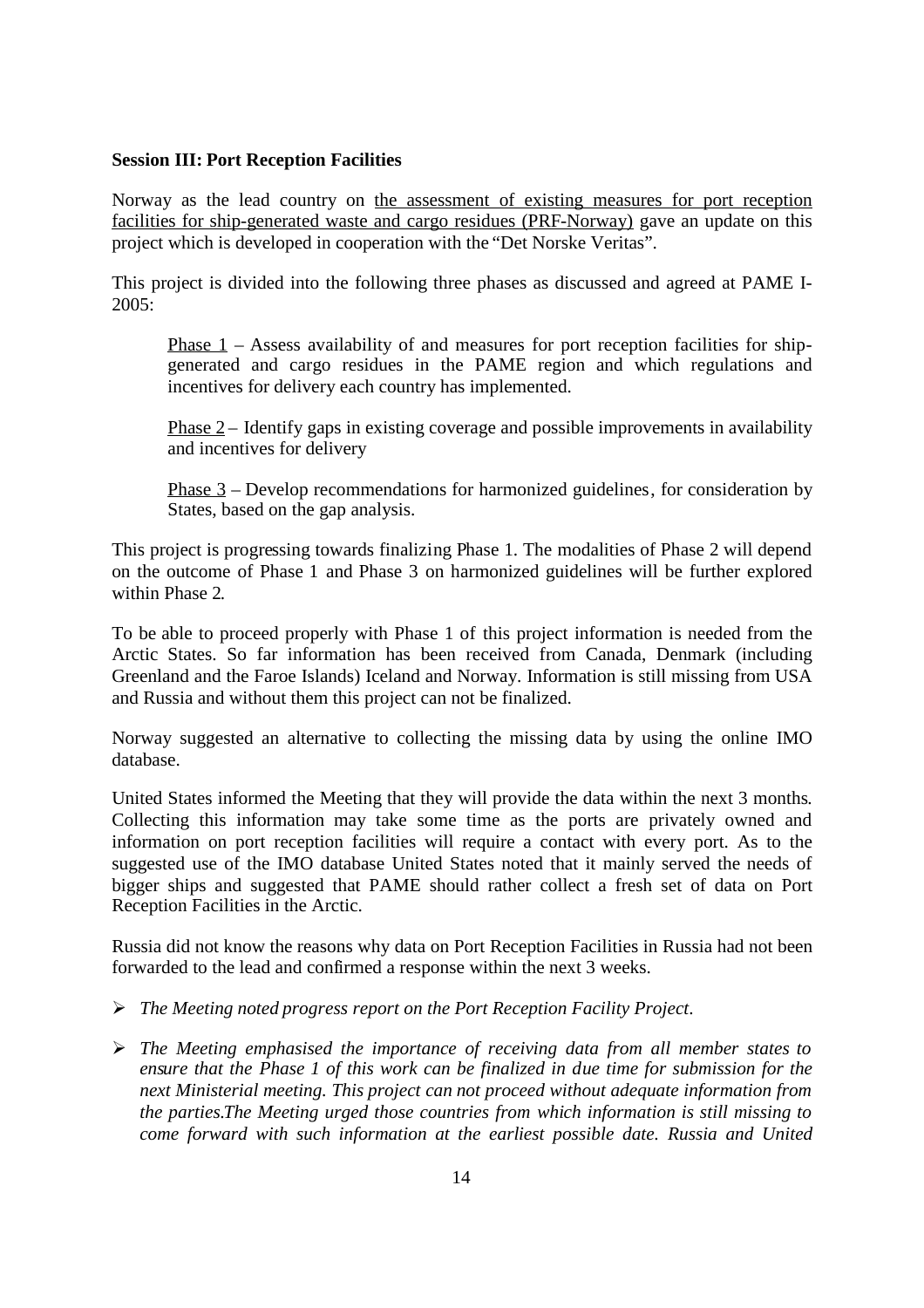*States confirmed that information on their Port Reception Facilities will be forthcoming, from Russia within the next 3 weeks and from the United States within the next 3 months.*

*The lead will report on further progress in advance of the next PAME meeting*

## **Session IV: Updates from leads on PAME-related activities**

## <span id="page-17-0"></span>**Session IV (1): Progress and status of the RPA Project**

<span id="page-17-1"></span>Canada as the lead-country in advancing the implementation of the Regional Programme of Action for the Protection of the Arctic Marine Environment from Land-based Activities (RPA) provided a draft report, "Review to Examine the Need for amendments to the Arctic Council Regional Programme of Action for the Protection of the Arctic Marine Environment from Land Based Activities (RPA)".

The objective of the review is look at the existing text with regard to addressing possible additional priority source categories, examining its overall scope and improving its compatibility with the stated needs of the UNEP *Global Programme of Action for the Protection of the Arctic Marine Environment from Land-based Activities* (GPA).

### 1) The PAME meeting decided that the RPA should be updated and broadened because:

- $\triangleright$  The RPA has been used to assist in addressing pollution form land-based activities.
- $\triangleright$  Arctic Council has used the RPA in reporting to UNEP as an element of GPA.
- $\triangleright$  Canada, Finland, Iceland and Russia have found the RPA approach helpful in developing their National Programme of Action (NPAs).
- $\triangleright$  Russia used the RPA to support an application for the GEF/UNEP Russian NPA-Arctic Project funding.

## 2) The RPA is out of date:

- $\triangleright$  RPA was developed more than 10 years ago. Updating the RPA would provide a more current account of circumpolar activities and priority RPA contaminant and habitat issues.
- $\triangleright$  It will also provide the opportunity to incorporate AC assessments (such as ACIA, AHDR, ACAP activities etc.) and recommendations with implications to protecting the marine environment.

## 3) Other considerations:

- 1. The RPA (6.7) indicates that it is focused on urgent pollution problems such as identified in AMAPs 1997 Assessment and it would be expanded in later stages.
- 2. PAME has a mandate to periodically review and update the RPA (see AC /SAO Structures Decision Paper 2002).
- 3. The 2004 AMSP contains a strategic measure to consider broadening the RPA (see Strategic Action 7.3.3)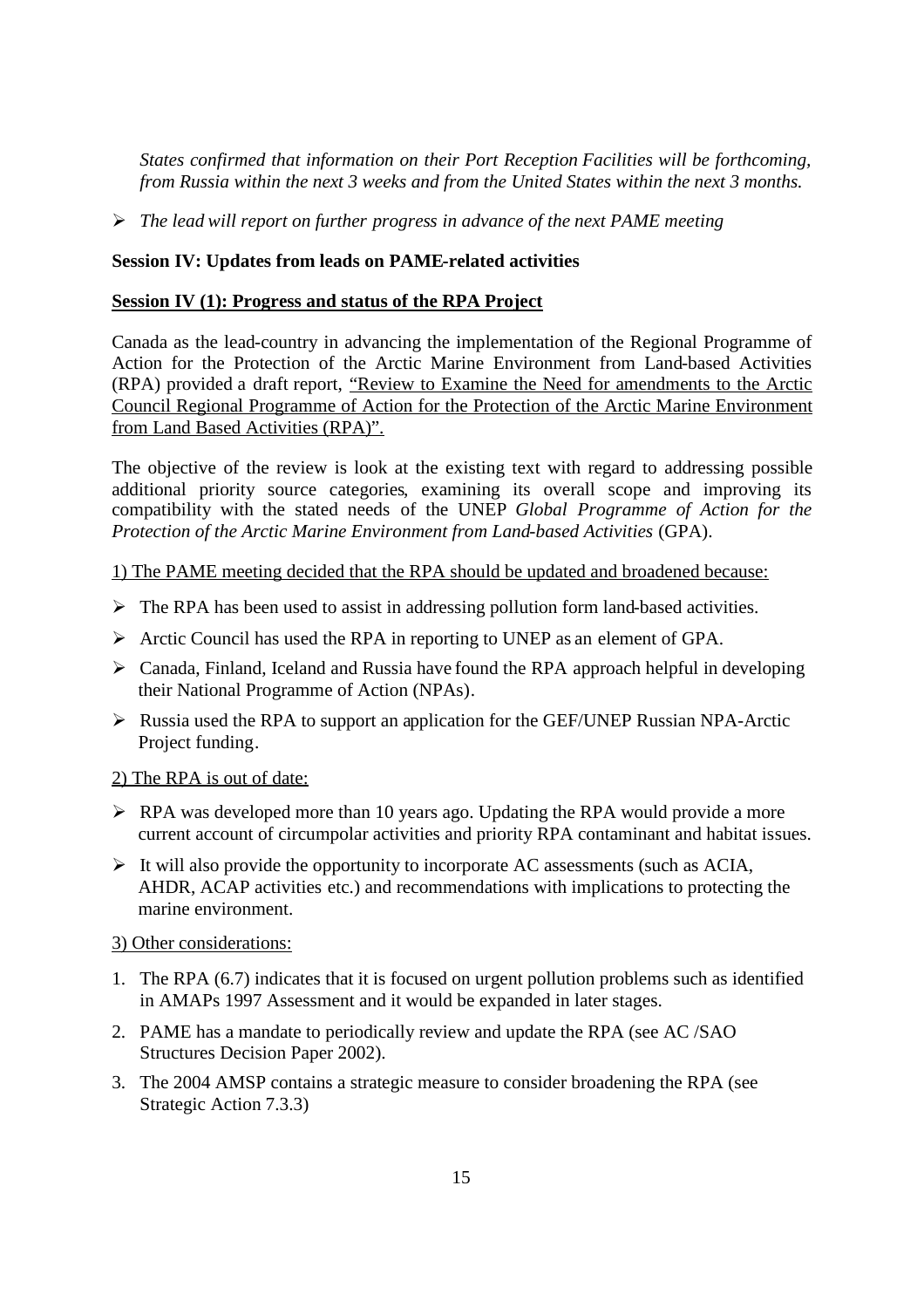- 4. WSSD 2002 target: to achieve substantial progress to protect the marine environment from land-based activities by 2006.
- 5. As we proceed with the LME approach, there is a requirement to address pressure on the coastal zone and arctic watersheds.

*The Meeting thanked Canada for the draft report, "Review to Examine the Need for amendments to the Arctic Council Regional Programme of Action for the Protection of the Arctic Marine Environment from Land Based Activities (RPA)." The meeting agreed that country representatives would send Canada their comments on the draft report along the following timelines:*

- *1. Any comments on the current report within 7 days.*
- *2. Canada will revise to incorporate the meeting decisions by March 25th, and send to PAME Secretariat for distribution to PAME members.*
- *3. Final comments from Members requested by May 1.*
- *4. Canada to finalize the report based on latest comments.*
- *5. Decision on weather and how PAME will use and/or refer to the draft report submitted by Canada will be decided at the next PAME meeting*

## **Session IV (2): Update status of the GEF/Russian NPA-Arctic**

<span id="page-18-0"></span>Dr. Ivan N. Senchenya, Project Manager of the UNEP/GEF project - Russian Federation: Support to the National Programme of Action for the Protection of the Arctic Marine Environment gave an update on its status (presentation as a separate file and available on the PAME homepage).

He informed the Meeting that the Project was signed on July 18, 2005 and it has been divided into two phases with the duration of Phase I ending on July 2007. Funding for the Project comes from 3 different sources i.e. GEF, donor countries and Russia. The 1<sup>st</sup> Project Steering Committee meeting was held in mid-October 2005. The main components of the Project are divided into the following tasks:

- Preparation and adoption of a Strategic Action Programme (SAP).
- $\triangleright$  Completion of a set of Pre-Investment Studies (PINS).
- Development and implementation of Environmental Protection System (EPS), embodying legislative, administrative, institutional and technical capacity improvements consistent with the SAP

The SAP is a major output of the Project and the subsequent implementation of the SAP will allow for a significant improvement of the environment in the Russian Arctic, the circumpolar region and on the global scale.

Benchmarks for Phase I: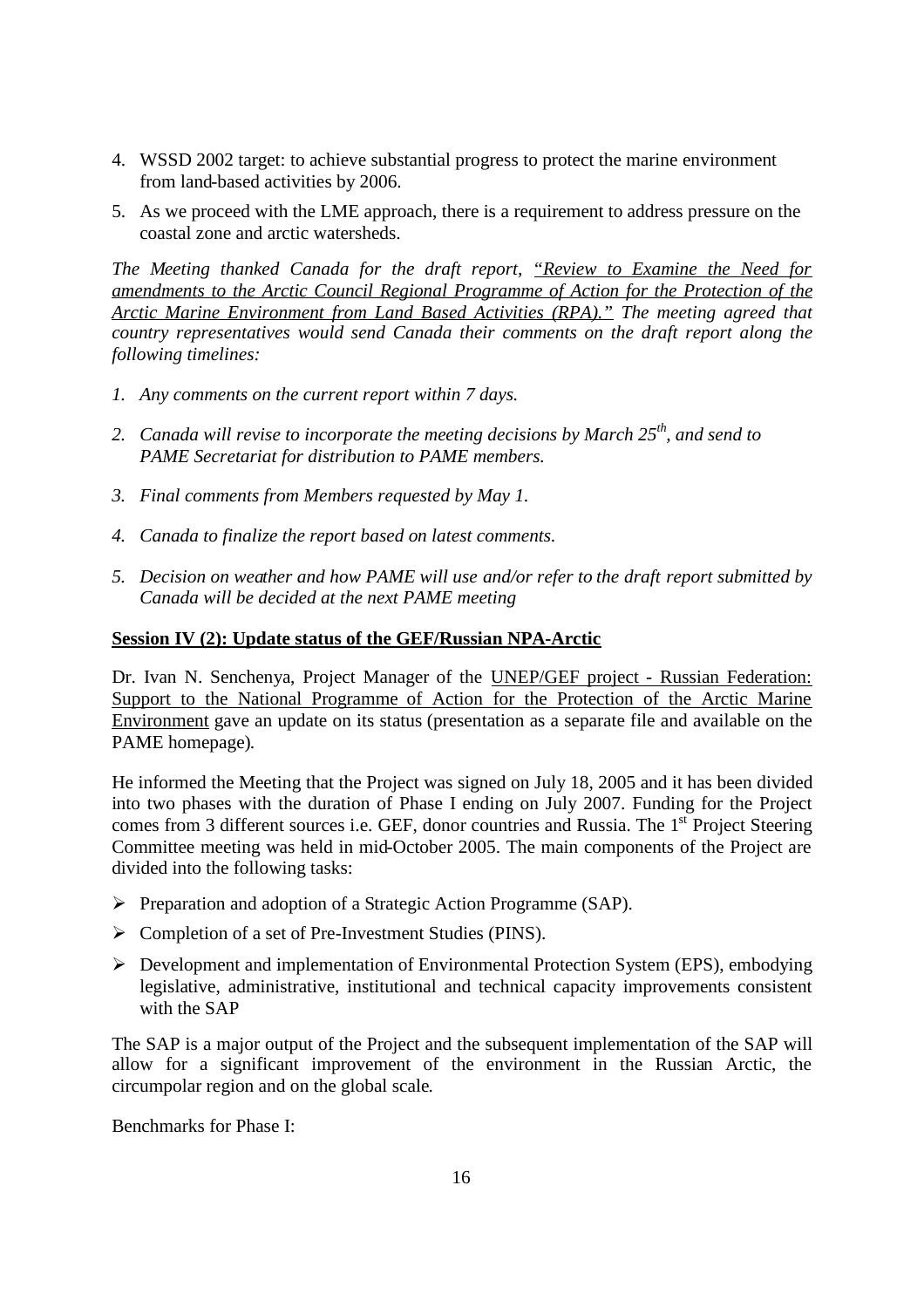- 1. Successful establishment of Project implementation structure, including Project Office, Project Steering Committee, and Project Supervisory Council;
- 2. Strategic Action Programme fully developed and endorsed by relevant stakeholders;
- 3. Working document revised at the first meeting of each of sub-group for each preinvestment study;
- 4. Selected lead implementing organization and members of each of the three working groups for the development of the Environmental Protection System;
- 5. Fully designed demonstration activities; and
- 6. Mid-term review of the project indicating satisfactory implementation of the project in the phase I.

Mr. Vitaly Lystsov of the Advisory Committee on Protection of the Sea (ACOPS) provided an updated of ACOPS progress under the GEF/UNEP Russian NPA-Arctic Project from July 2005 – February 2006. The progress report is presented in full in Appendix VIII.

ACOPS role in the Project is now defined as one of two "Partner Agencies" with NEFCO as the other. ACOPS fulfilled the identification and prioritization of the "hot spots" in Russian Arctic during the period 1999 - 2001. The apparent concentration of these hot spots in three Arctic regions was noted. These regions belonged to the catchments basins of Barents and White seas (I), Kara sea (II) and Chukchi – West Bering sea (III). It has been decided on the basis of previous as well as more recent NEFCO/AMAP "hot spots" analyses to accept these three geographical regions as priority areas for analysis of environmental issues. It doesn't exclude from consideration some environmentally significant projects outside above mentioned three regions. In closing he noted that the most concrete output of this Project would be pre-investment projects.

RAIPON informed the Meeting of their long-standing partnership with this Project and are looking forward to a continued cooperation in particular on the demonstration project on Indigenous Environmental Co-management. RAIPON noted possible opportunities within this Project in filling in the information gaps between the Barents and Bering seas.

Russia informed the Meeting of intensions of reporting on progress of this Project at the next Ministerial meeting even though small delays in its progress have occurred.

Some countries raised the issue of what and if PAME should continue reporting on this Project to SAOs and Ministers as it has now official started and it is Russia's responsibility to report on progress. In light of recent progress it was also questioned if this Project should be in the 2006-2006 PAME Work Plan.

*The Meeting noted the update on progress and will decide at next PAME meeting weather or not this Project will continue to be identified within the 2006-2008 PAME Work Plan.*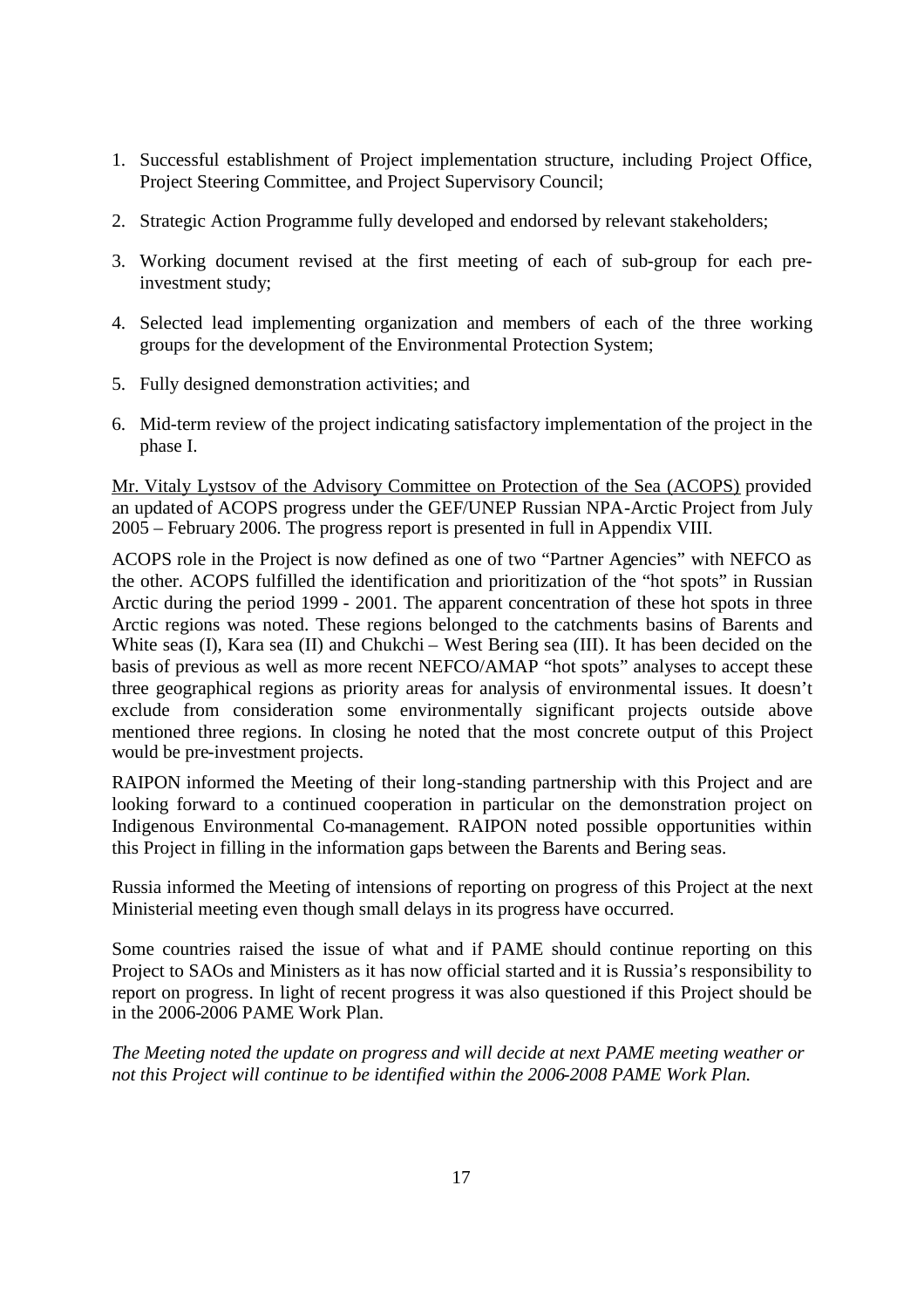## <span id="page-20-0"></span>**Session IV (3): AMSP Communication Plan**

Canada and Iceland as the co-leads on the Arctic Marine Strategic Plan (AMSP), presented a revised version of the draft AMSP Communication Plan. The leads asked participants to provide comments to this revised draft as soon as possible as the intention was to finalize this plan within the next 2 months.

Canada will provide an updated version of the AMSP Communication Plan prior to the next PAME meeting.

USA suggested that the  $1<sup>st</sup>$  draft AMSP Communication Plan be sent out for comments to the other working groups of the Arctic Council.

*The Meeting took a note of the revised draft AMSP Communication Plan and comments will be provided to the leads and the PAME Secretariat by end of March 2005. The leads will also seek inputsfrom other working groups of the Arctic Council.*

*Based on comments received the leads will revise and finalize the Plan for endorsement by PAME followed by submission to the SAOs.*

## <span id="page-20-1"></span>**Session V: Other PAME related activities**

## <span id="page-20-2"></span>**Session V (1): ACIA follow-up and Focal Point meetings**

The Chair gave a brief overview of the outcome of the last ACIA FP meeting that was held on 24 February in Copenhagen. The minutes from this meeting have been distributed to Arctic Council countries and Permanent Participants. He informed the Meeting that at the SAO meeting in April, the FP report would include a statement of each Working Group's plans for ACIA follow-up as well as more general topics.

The Chair will provide an update at the next PAME meeting.

## <span id="page-20-3"></span>**Session V (3): General cooperation with Arctic Council WGs and activities**

Collaboration and apparent synergies with AMAP and CAFF on the ecosystem approach and, in particular, EPPR and SDWG working groups on the shipping assessment are fully recognized and representatives from AMAP, CAFF, EPPR and SDWG participated at this Meeting for this purpose.

EPPR gave an overview of their activities and emphasized their full support to AMSA activities of relevance to their respective mandate and requested a formal invitation to participate as a Working Group (presentation as a separate file and available on the PAME homepage).

## <span id="page-20-4"></span>**Session V (4) Update/status on the AMAP Oil and Gas Assessment**

AMAP gave an overview of a report on progress and outline content of the Oil and Gas Assessment (OGA) (Report in Appendix IX) and referred to Annex 1 in this report which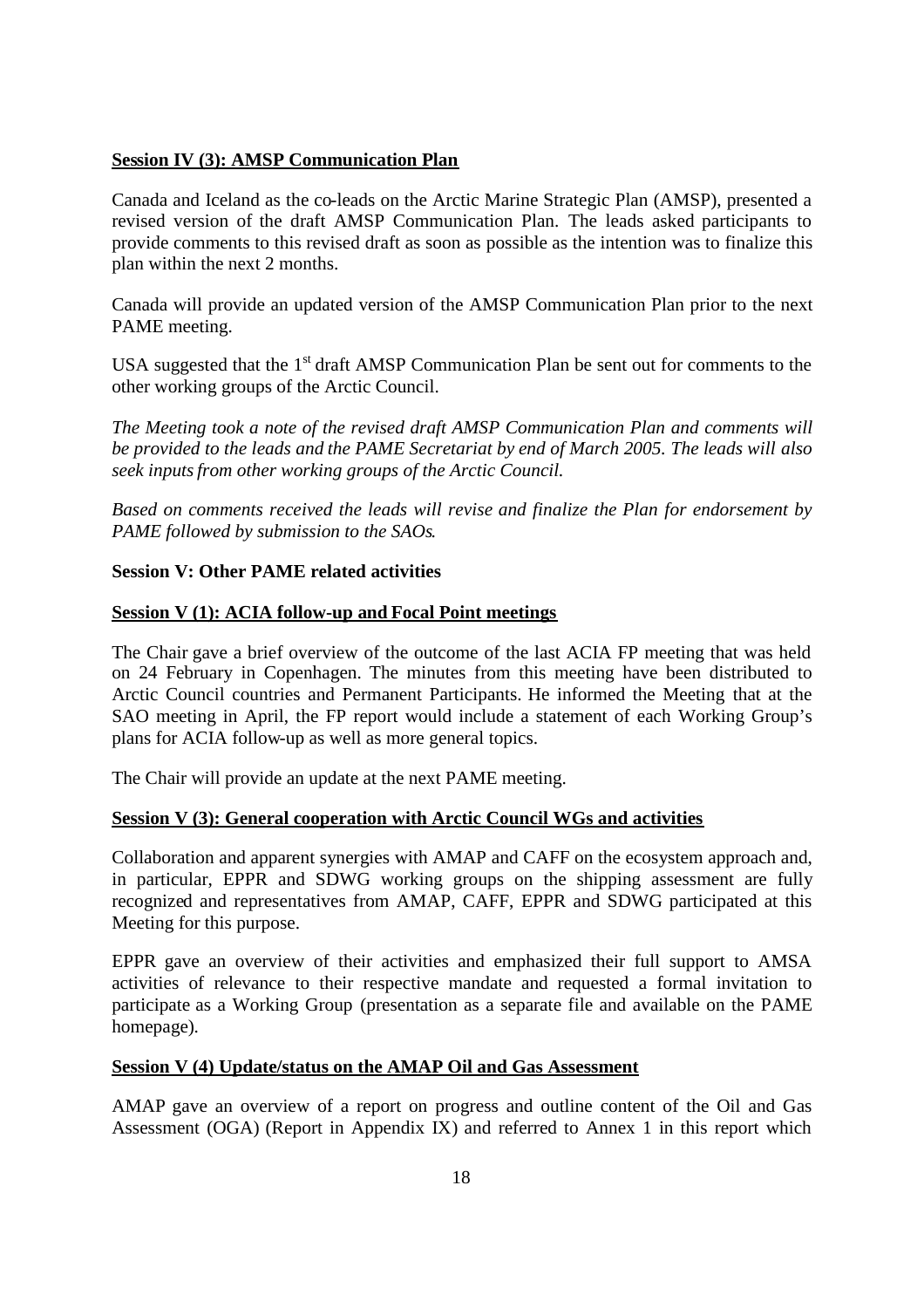shows the current timetable for of both the Oil and Gas Assessment report and the overview report for the 2006 Ministerial meeting.

LMEs are being applied in this assessment (Chapter 6 – Status and Vulnerability of Arctic Ecosystems) which has a direct relevance to the shipping assessment and the LME work. AMAP pointed out that PAME might want to look into and/or review an overview of the regulatory framework written by Mr. Dennis Thurston/USA for the purpose of this assessment. The 3<sup>rd</sup> draft of this overview paper is out and available from the AMAP Secretariat.

OGP asked how and/or if AMAP would involve the industry in the peer review process of the OGA.

*The Meeting noted that there are clear linkages between the AMAP Oil and Gas Assessment and the PAME shipping assessment and the LME work and urged the leads on respective activities to avoid overlap and explore the possibility of sharing data and experts with the Oil and Gas Assessment.*

## <span id="page-21-0"></span>**Session V (5): Update/status on Arctic Portal Feasibility Study**

Mr Halldor Johansson, Director of Teikn Design and the Project Manager of the Arctic Portal Feasibility Study on behalf of the ICEPORT team (presentation as a separate file and available on the PAME homepage) gave a progress on the Feasibility Study. He informed the Meeting that the Study was being done in close cooperation with the working groups of the Arctic Council and other linked organizations.

He informed the Meeting that an Arctic Portal Proposal and a Pilot Portal will be presented to the next SAO's meeting in Russia in April on the basis of the Arctic Portal Feasibility Study. It will be proposed that work continues leading to a formal agreement on the structure and operation of the Portal and the opening of the first part at the ministerial meeting in October. In closing he noted that the Arctic Portal had been proposed as an IPY project.

## <span id="page-21-1"></span>**Session V (6): Introduction of AMAP/EPPR GIS Project**

AMAP introduced a pilot project in collaboration with EPPR to develop an online GIS system for presenting information (and potentially exchanging GIS related datasets) that have been compiled as part of ongoing work. This project currently involves some 4-5 partners, including GRID-Arendal, who have adapted an existing application for viewing data in an on-line GIS to meet specifications of the project group. AMAP offered PAME to join this activity through countries designating experts in this activity responsible for producing and maintaining datasets that could be incorporated in the system, and introducing them to the existing network.

AMAP noted that if PAME were interested in joining the activity contribution of (minor) funding to support the work would be appreciated.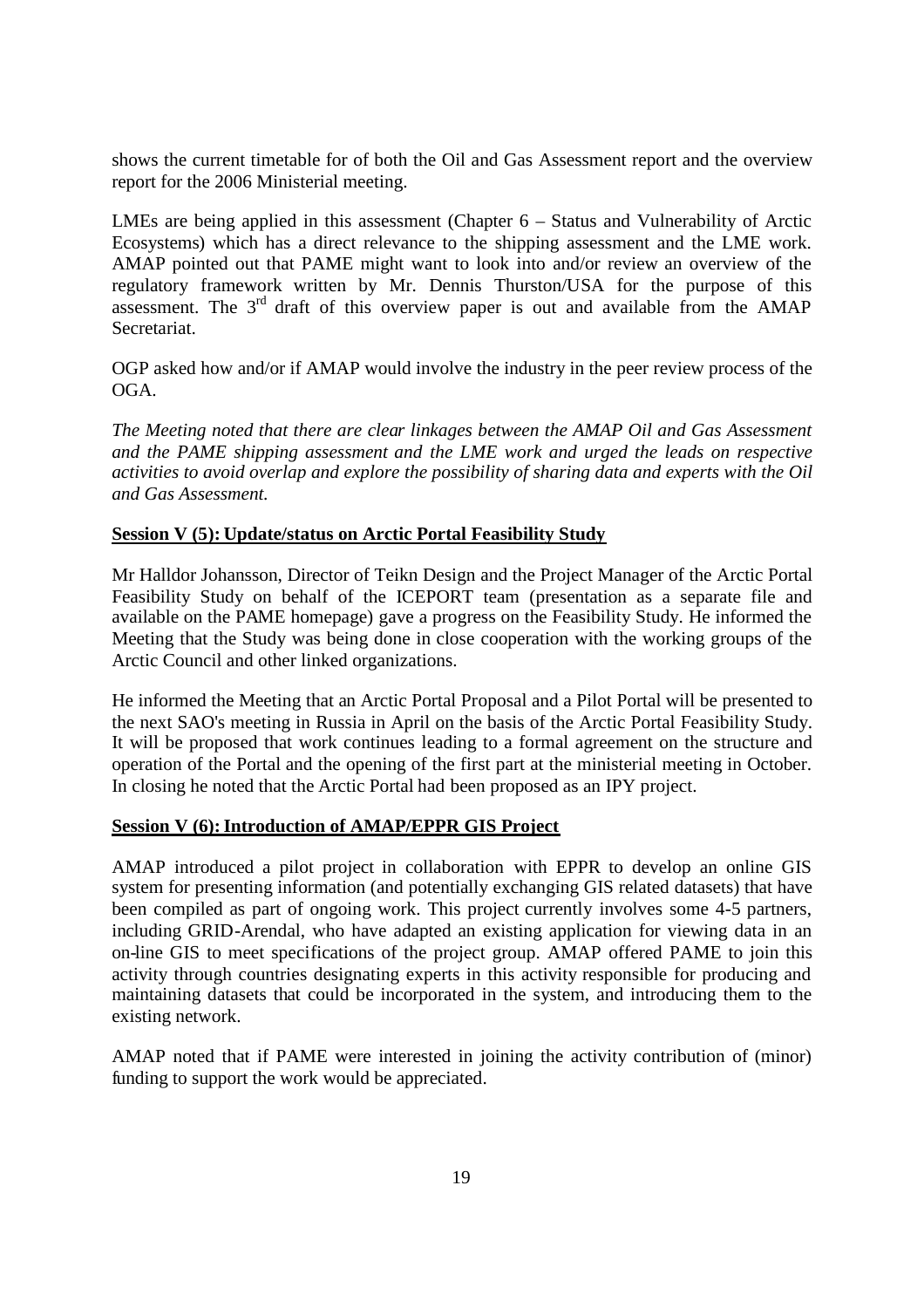## <span id="page-22-0"></span>**Session V (7): Report from the PAME Secretariat**

A summary of the activities and a budget statement for the period of January 1, 2005 – December 31, 2005 as well as the total voluntary contributions and expenditures for the period of 1999-2005 are presented in Appendix VII.

This agenda item only discussed at a lunch meeting with the country representatives.

## <span id="page-22-1"></span>**Session V (8): The next PAME Working Group meeting**

Professor Gennady G. Matishov, Director of the Murmansk Marine Biological Institute of the Russian Academy of Sciences (MMBI RAS) offered to host the next PAME meeting next August/September.

*The Meeting thanked Professor Matishov for his kind offer. Further details will be sent out in due time.*

## <span id="page-22-2"></span>**Session V (9): Reporting to the next SAO Meeting**

The Chair will report on the outcome of the PAME meeting at the next SAO meeting that will be held in Syktyvkar, Russia, 26-27 April 2006.

## <span id="page-22-3"></span>**Session V1 (2): First steps in developing the 2006-2008 PAME Work Plan**

*The 1st draft of the 2006-2008 PAME Work Plan was developed and will be sent out to participants for comments by 20th of March. Comments should be sent to the Secretariat by 20th of April and included in a 2nd draft of the work plan.*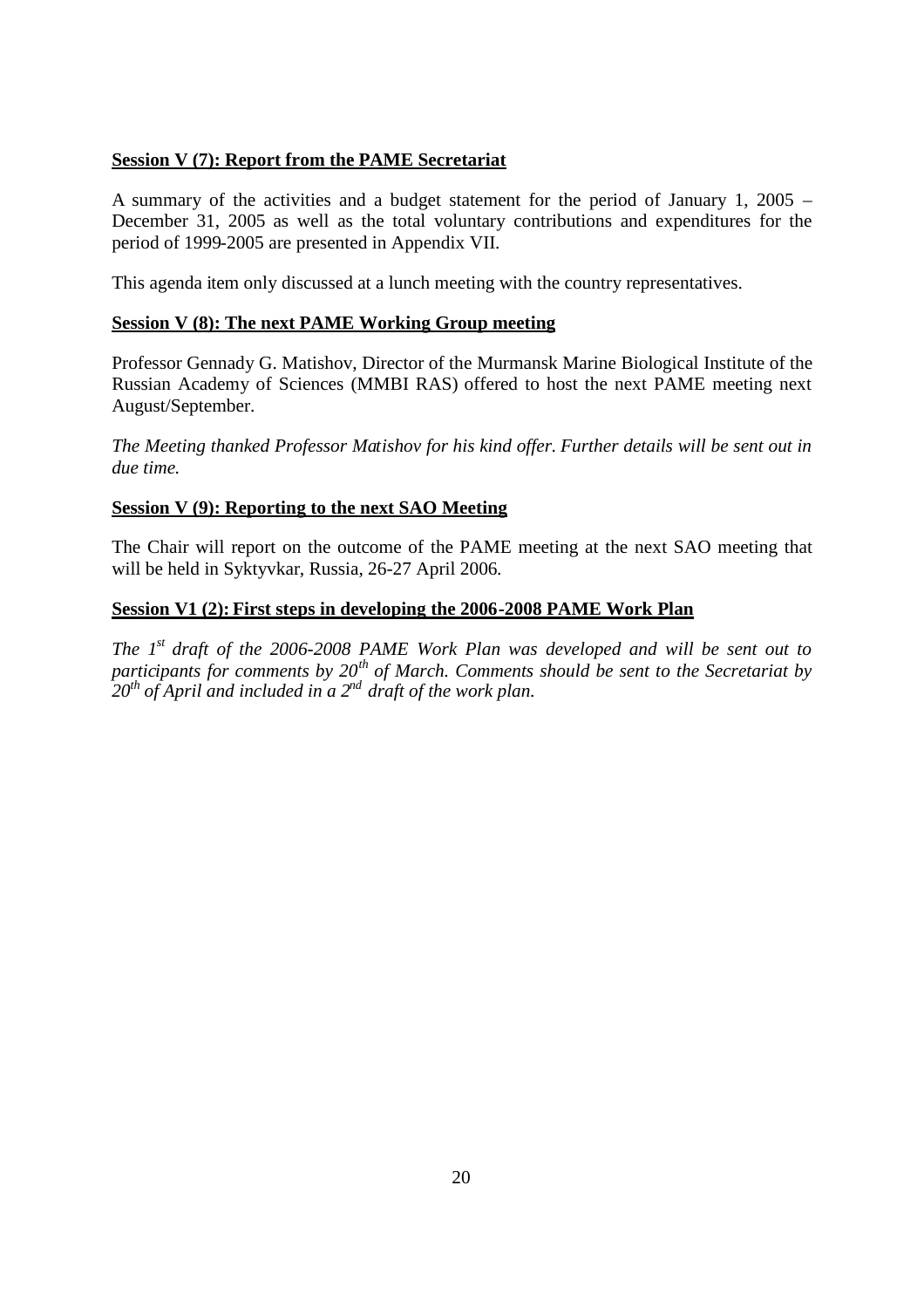# **APPENDIX I – LIST OF PARTICIPANTS**

|                                                        | <b>PAME</b> Secretariat                            |  |  |
|--------------------------------------------------------|----------------------------------------------------|--|--|
| <b>Frank Sonne</b>                                     | Soffia Gudmundsdottir                              |  |  |
| Ministry of Environment and Energy                     | <b>Executive Secretary</b>                         |  |  |
| Danish Environmental Protection Agency                 | <b>PAME</b> International Secretariat              |  |  |
| Strandgade 29                                          | Borgir                                             |  |  |
| DK-1401 Copenhagen K                                   | Nordurslod                                         |  |  |
|                                                        | 600 Akureyri                                       |  |  |
| Tel: $+45$ 3266 0330                                   | <b>Iceland</b>                                     |  |  |
| Fax: $+4532660201$                                     |                                                    |  |  |
| Email: fms@mst.dk                                      | Tel: +354 461 1355                                 |  |  |
|                                                        | Fax: $+3544623390$                                 |  |  |
|                                                        | Email: pame@pame.is                                |  |  |
|                                                        | Olga Pálsdóttir                                    |  |  |
|                                                        | <b>PAME</b> International Secretariat              |  |  |
|                                                        | <b>Borgir</b>                                      |  |  |
|                                                        | Nordurslod                                         |  |  |
|                                                        | 600 Akureyri                                       |  |  |
|                                                        | Iceland                                            |  |  |
|                                                        |                                                    |  |  |
|                                                        | Tel: $+3544611355$                                 |  |  |
|                                                        | Fax: +354 462 3390                                 |  |  |
|                                                        | Email: olga@caff.is                                |  |  |
|                                                        | <b>CANADA</b>                                      |  |  |
| <b>Chris Cuddy</b>                                     | <b>Ross MacDonald</b>                              |  |  |
| Director                                               | Manager, Special Projects and Arctic Shipping      |  |  |
| Land and Water Management Division                     | <b>Transport Canada</b>                            |  |  |
| Indian and Northern Affairs Canada                     | Tower C, Place de Ville, 330 Sparks St.            |  |  |
| 10 Wellington St., Room 648                            | Ottawa, Ontario K1A 0N5                            |  |  |
| Gatineau, Quebec, K1A 0H4                              |                                                    |  |  |
|                                                        | Tel: $+1$ 613 991 3145                             |  |  |
| Tel: +1 819 994-7483                                   | Fax: +1 613 991-4818                               |  |  |
| Fax: +1 819 997-9623                                   | Email: MACDORA@tc.gc.ca                            |  |  |
| Email: cuddyc@ainc-inac.gc.ca                          |                                                    |  |  |
| <b>Maureen Copley</b>                                  | Dr. Robert Siron                                   |  |  |
| Head, Land-based Activities Section                    | Ecosystem - Based Management Unit Coordinator      |  |  |
| <b>Compliance Promotion Operations Division</b>        | Oceans Directorate                                 |  |  |
| <b>Environmental Protection Operations Directorate</b> | Fisheries and Oceans, Canada                       |  |  |
| <b>Environment Canada</b>                              | 200 Kent, 12E-229                                  |  |  |
| 351 St. Joseph Blvd., 12th floor                       | Ottawa (ON) K1A 0E6                                |  |  |
| Gatineau, Quebec Canada K1A 0H3                        |                                                    |  |  |
|                                                        | Tel: $+1$ (613) 993-9801                           |  |  |
| Tel. (819) 953-6949                                    | Fax: $+1$ (613) 993-6414                           |  |  |
| Fax. (819) 953-0913                                    | Email: sironr@dfo-mpo.gc.ca                        |  |  |
| Email: maureen.copley@ec.gc.ca                         |                                                    |  |  |
| <b>Renee Sauve</b>                                     | <b>Victor Santos-Pedro</b>                         |  |  |
| A/Director                                             | Director                                           |  |  |
| <b>International Coordination and Policy Analysis</b>  | Design, Equipment & Boating Safety                 |  |  |
| Branch Department of Fisheries and Oceans 200          | <b>Transport Canada</b>                            |  |  |
| Kent Street Ottawa ON K1A 0E6                          | Tower C, Place de Ville, 330 Sparks Street Ottawa, |  |  |
|                                                        | Ontario K1A 0N5                                    |  |  |
| Tel: $+1$ 613 9916740                                  |                                                    |  |  |
| Email: sauver@dfo-mpo.gc.ca                            | Tel: $+1$ 613 991-6003                             |  |  |
|                                                        | Email: santosy@tc.gc.ca                            |  |  |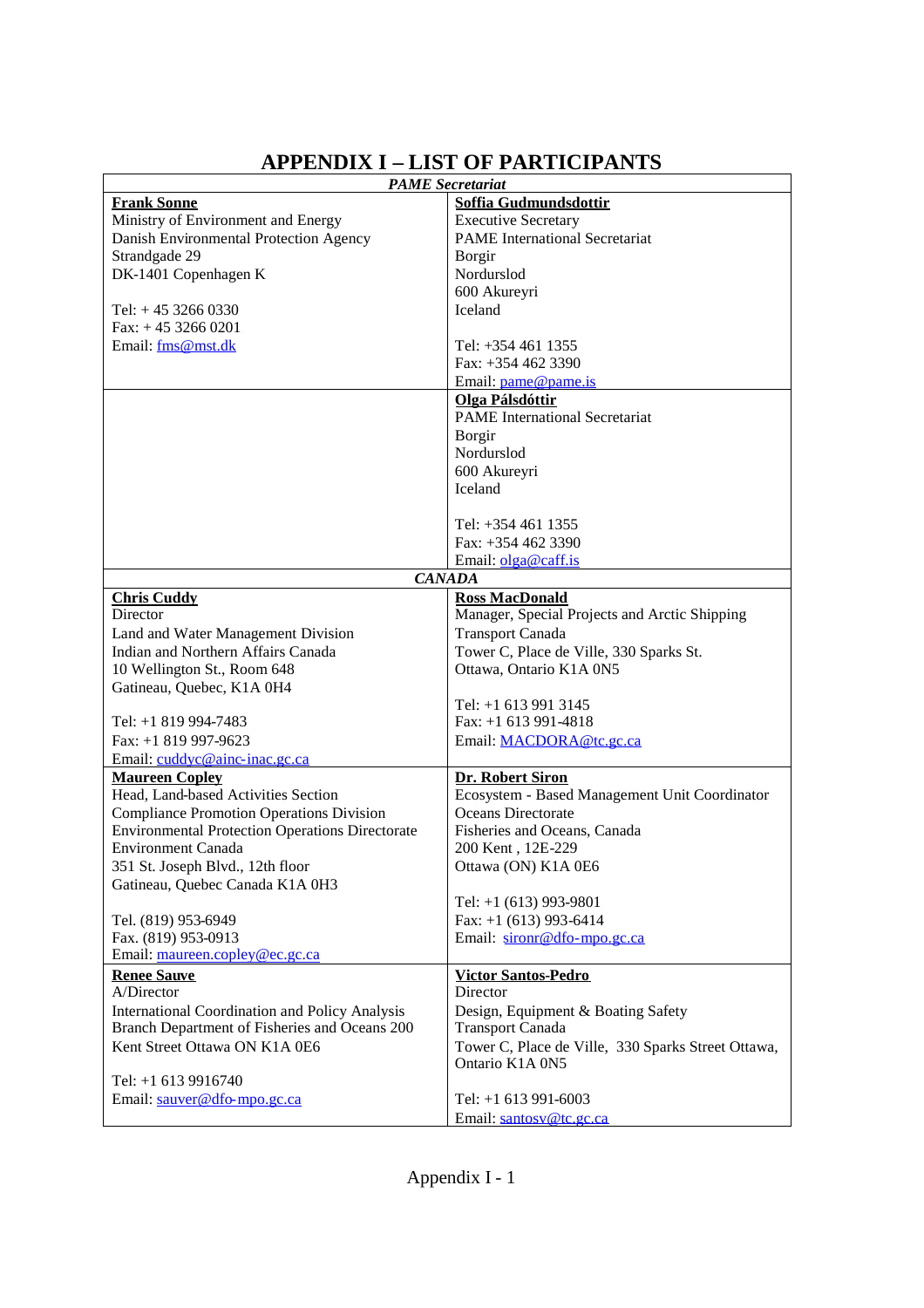| <b>John Hawkins</b>                              | <b>John Falkingham</b>                        |
|--------------------------------------------------|-----------------------------------------------|
| Director                                         | A/Director, Marine and Ice Services Division  |
| <b>Transportation Policy and Planning</b>        | Meteorological Service of Canada, Environment |
| Department of Economic Development and           | Canada                                        |
| Transportation                                   | 373 Sussex Drive, E-3                         |
| Government of Nunavut                            | Ottawa Canada 1A 0H3                          |
| P.O. Box 1000, Station 1500                      | John.Falkingham@ec.gc.ca                      |
| X0A 0H0 Iqaluit, Nunavut X0A 0H0                 |                                               |
|                                                  | Tel: +1 613 996 4552                          |
| Tel: +1 867 915 7826                             | Fax: $+1$ 613 996 4218                        |
| Fax: $+18679157870$                              |                                               |
| Email: jhawkins@gov.nv.ca                        |                                               |
| www.gov.nv.ca                                    |                                               |
| <b>Methusalah Kunuk</b>                          |                                               |
| <b>Assistant Deputy Minister, Transportation</b> |                                               |
| Department of Economic Development and           |                                               |
| Transportation                                   |                                               |
| Government of Nunavut                            |                                               |
| 1000, 1500 P.O. Box 1000, Station 1500           |                                               |
| X0A 0H0 Iqaluit, Nunavut X0A 0H0                 |                                               |
|                                                  |                                               |
| Tel: (867) 975-7832                              |                                               |
| Fax: (867) 975 7832                              |                                               |
| Email: mkunuk@gov.nu.ca                          |                                               |
| Homepage: www.gov.nu.ca                          |                                               |
|                                                  | <b>DENMARK/GREENLAND/FAROE ISLANDS</b>        |
| <b>Kjeld F. Jørgensen</b>                        | Heidi Nexø                                    |
| Water Unit                                       | Bureau of Minerals and Petroleum              |
| National Agency of Ennironmental Protection      | Government of Greenland                       |
| Ministry of the Environment                      | P.O. Box 930                                  |
| Strandgade 29                                    | <b>DK-3900 Nuuk</b>                           |
| DK-1401 Copenhagen K                             |                                               |
|                                                  | Tel. $+299346800$                             |
| Tel: $+45$ 32 66 04 42                           | Fax: +299 32 43 02                            |
| Fax: +45 32 66 05 00                             | Email: HENE@gh.gl                             |
| Email: kfj@mst.dk/ http://www.mst.dk             | www.bmp.gl                                    |
| <b>Eskild Lund Sørensen</b>                      | <b>Suni Petersen</b>                          |
| Ministry of Environment and Nature               | Food-, Veterinary- and Environmental Agency   |
| Government of Greenland                          | Falkavegur 6                                  |
| P.O. Box 1614                                    | FO-100 Tórshavn                               |
| DK-3900 NUUK                                     | Faroe Islands                                 |
|                                                  |                                               |
| Tel: +299 34 67 01; 34 67 12                     | Tel. +298 356400                              |
| Fax: +299 32 52 86                               | Fax: $+298$ 356401                            |
| Email: ESLS@gh.gl                                | Email: sunip@hfs.fo                           |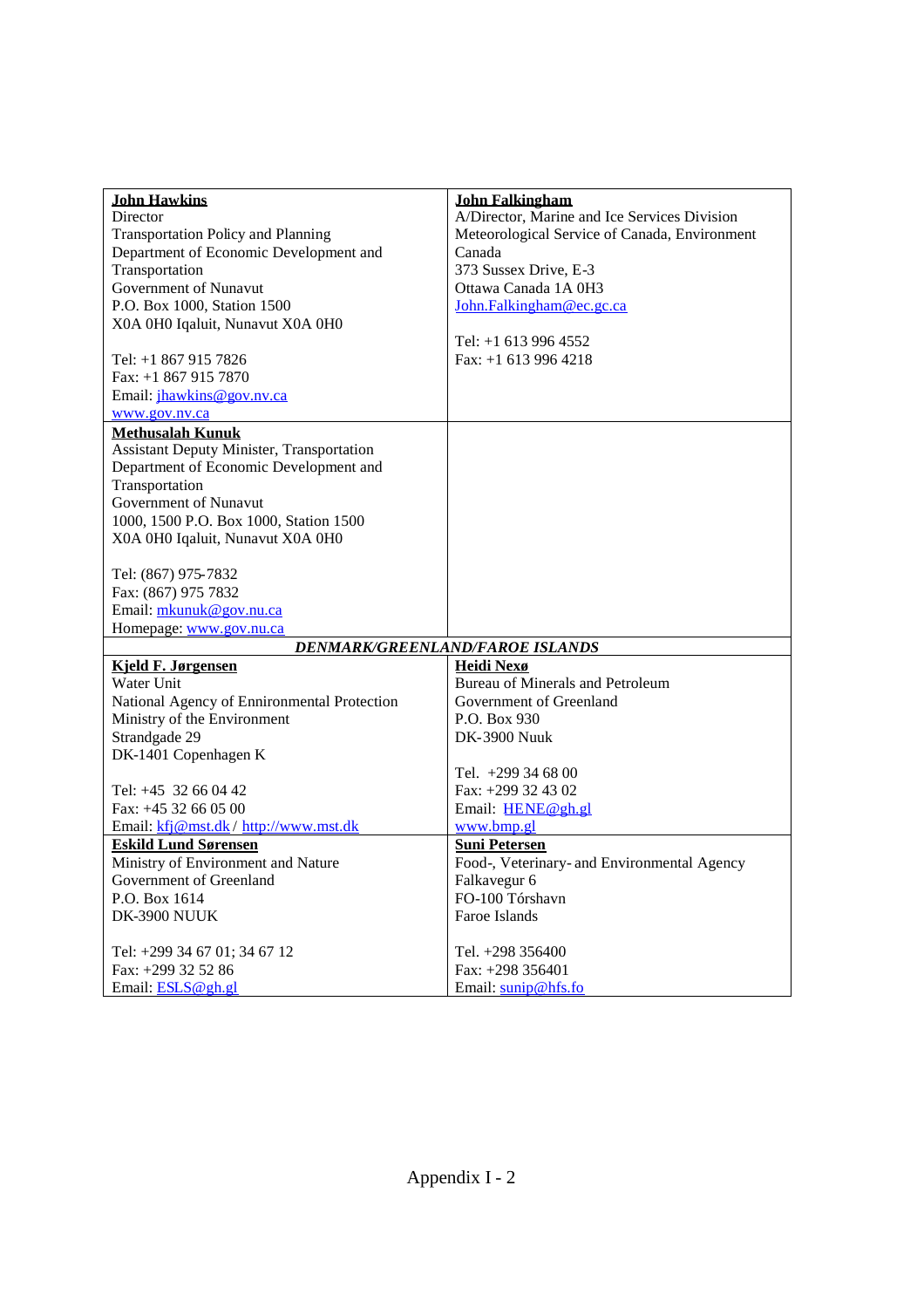| <b>FINLAND</b>                              |                                              |  |
|---------------------------------------------|----------------------------------------------|--|
| <b>Maiia Pietarinen</b>                     | Kimmo Juurmaa                                |  |
| Ministry of the Environment                 | Manager                                      |  |
| P.O. Box 33                                 | Arctic Business Development                  |  |
| Kasarmikatu 25                              | Deltamarin Inc.                              |  |
| FIN-00023, Helsinki                         | Helsinki                                     |  |
|                                             |                                              |  |
| Tel: +358 9 1603 9736                       | Tel: +358-9-47884-443                        |  |
| Fax +358 9 1603 9717                        | Mobile: +358-40-501-2412                     |  |
| Email: Maija.Pietarinen@ymparisto.fi        | Email: kimmo.juurmaa@deltamarin.com          |  |
|                                             | <b>ICELAND</b>                               |  |
| <b>Óttar Freyr Gíslason</b>                 | Dr. Björn Gunnarsson                         |  |
| Ministry for the Environment                | Dean                                         |  |
| Skuggasund 1                                | <b>Faculty of Natural Resource Sciences</b>  |  |
| 150 Reykjavik                               | University of Akureyri                       |  |
|                                             | Borgir at Nordurslod                         |  |
| Tel: +354 545 8600                          | 600 Akureyri                                 |  |
| $Fax: + 3545624566$                         |                                              |  |
| Email: ottar.gislason@umhverfisraduneyti.is | Tel: $+354-460-8501$<br>Fax: $+354-460-8998$ |  |
|                                             | Gsm: $+354-847-0682$                         |  |
|                                             | Email: bjorng@unak.is                        |  |
|                                             | <b>Halldor Johannsson</b>                    |  |
|                                             | Director                                     |  |
|                                             | Teikn Design                                 |  |
|                                             | Skipagata 12                                 |  |
|                                             | <b>Box 170</b>                               |  |
|                                             | 602 Akureyri                                 |  |
|                                             |                                              |  |
|                                             | Tel: $+ 3544612800$                          |  |
|                                             | Fax: $+3544627789$                           |  |
|                                             | Email: halldor@teikn.is                      |  |
|                                             | <b>NORWAY</b>                                |  |
| <b>Morten Taraldsvik</b>                    | <b>Jens Koefoed</b>                          |  |
| Norwegian Pollution Control Authority (SFT) | Adviser                                      |  |
| P.O. Box 8100 Dep.                          | Cargo Ship Department                        |  |
| 0032 Oslo                                   | The Norwegian Maritime Directorate           |  |
|                                             | P.O. Box 8123 Dep.,                          |  |
| Tel: +47 22 57 36 62                        | 0032 Oslo                                    |  |
| Email: morten.taraldsvik@sft.no             | Tel: $+47$ 22 45 44 46                       |  |
|                                             |                                              |  |
|                                             | Fax: $+4722454780$<br>Mob: $+47$ 95 18 36 26 |  |
|                                             | Email: jens.koefoed@sjofartsdir.no           |  |
| Dr. Hein Rune Skjoldal                      | <b>Einar Arnesen</b>                         |  |
| <b>Institute of Marine Research</b>         | The Norwegian Maritime Directorate           |  |
| PO Box 1870, Nordnes                        | P.O. Box 8123 Dep.,                          |  |
| Nordnesparkon 2                             | N-0032 Oslo                                  |  |
| N-5017 Bergen                               |                                              |  |
| Norway                                      | Tel: +47 22 45 44 42                         |  |
|                                             | Fax: $+47454780$                             |  |
| Tel: +47-55-23-8500                         | Email: einar.arnesen@sjofartsdir.no          |  |
| Email: hein.rune.skjoldal@imr.no            |                                              |  |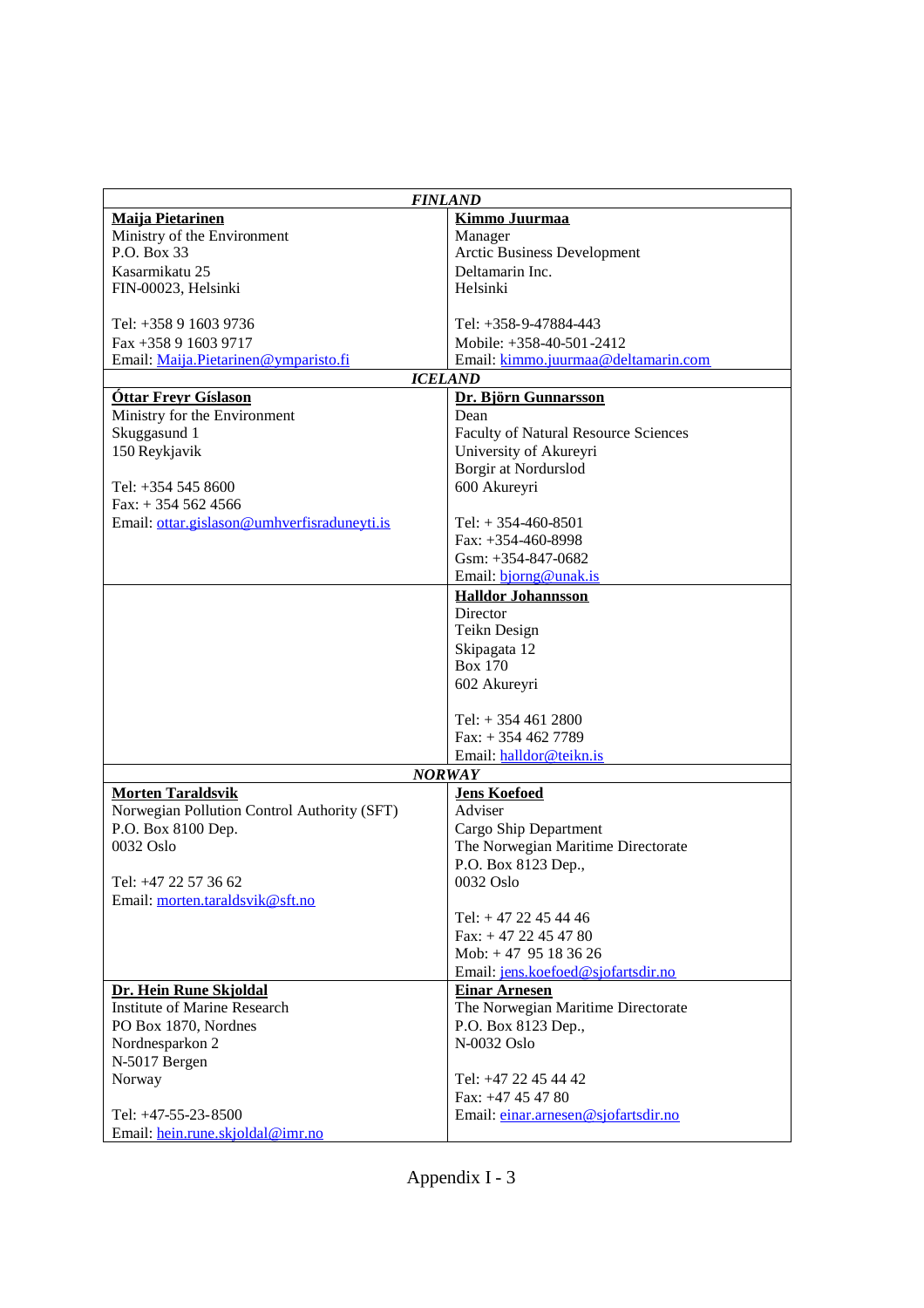| <b>Veslemøv Eriksen</b>                                                                  |                                                                                     |
|------------------------------------------------------------------------------------------|-------------------------------------------------------------------------------------|
| The Norwegian Maritime Directorate                                                       |                                                                                     |
| P.O. Box 8123 Dep.,                                                                      |                                                                                     |
| N-0032 Oslo                                                                              |                                                                                     |
|                                                                                          |                                                                                     |
| Tel: +47 22 59 18 19                                                                     |                                                                                     |
| Fax: +47 52 86 51 81                                                                     |                                                                                     |
| Email: veslemov.eriksen@sjofartsdir.no                                                   |                                                                                     |
| <b>RUSSIA</b>                                                                            |                                                                                     |
| Yuri Yu. Alexsandrovskiy                                                                 | <b>Professor Gennady G. Matishov</b>                                                |
| Ministry of Natural Resources                                                            | Director                                                                            |
| 4/6 Bolshaya Gruzniskaya str.                                                            | Murmansk Marine Biological Institute of the                                         |
| 123995 Moscow, D-242, GSP-5                                                              | Russian Academy of Sciences (MMBI RAS)                                              |
| Russia                                                                                   | 17 Vladimirskaya Street                                                             |
|                                                                                          | 183010 Murmansk, Russia                                                             |
| Tel: +7 (095) 254 46 55                                                                  |                                                                                     |
| Fax: $+7$ (095) 943 0013                                                                 | Tel.: $(+7)(8152)253963$                                                            |
| Email: yualex@mnr.gov.ru                                                                 | Fax: $(+7)(8152)253994$                                                             |
|                                                                                          | E-mail: icd@mmbi.info                                                               |
|                                                                                          |                                                                                     |
| Dr. Ivan N. Senchenya                                                                    | <b>Roman G. Mikhalyuk</b>                                                           |
| Project Manager                                                                          | <b>International Communications Department</b><br>Southern Scientific Centre of the |
| UNEP/GEF project - Russian Federation: Support to                                        |                                                                                     |
| the National Programme of Action for the<br>Protection of the Arctic Marine Environment. | Russian Academy of Sciences<br>41 Chekhov Street                                    |
|                                                                                          |                                                                                     |
| National Pollution Abatement Facility                                                    | 344006 Rostov-on-Don, Russia                                                        |
| 19 Leninsky prospect, Moscow 119991 Russia                                               |                                                                                     |
|                                                                                          | Tel.: $+7$ (863) 266-64-26                                                          |
| Tel.: +7 495 7304097, 9553114<br>mobile +7 495 7234680                                   | Fax: $+7$ (863) 266-56-77                                                           |
| Fax: +7 495 9553114                                                                      | Email: icd@mmbi.krinc.ru                                                            |
|                                                                                          |                                                                                     |
| e-mail: senchenya@npaf.ru, I_Senchenya@mail.ru                                           |                                                                                     |
| <b>SWEDEN</b>                                                                            |                                                                                     |
| <b>Ann-Sofi Israelson</b>                                                                |                                                                                     |
| Swedish Environmental Protection Agency                                                  |                                                                                     |
| International secretariat                                                                |                                                                                     |
|                                                                                          |                                                                                     |
| Tel:+46 8 698 1270                                                                       |                                                                                     |
| E-mail: ann-sofi.israelson@naturvardsverket.se                                           |                                                                                     |
|                                                                                          | <b>UNITED STATES</b>                                                                |
| <b>Tom Laughlin</b>                                                                      | Dr. Lawson W. Brigham                                                               |
| Deputy Director<br>Office of International Affairs/NOAA                                  | Deputy Director<br>U.S. Arctic Research Commission                                  |
|                                                                                          | 420 L Street, Suite 315                                                             |
| U.S. Department of Commerce                                                              |                                                                                     |
| 14th and Constitution, N.W., Room 5230                                                   | Anchorage, Alaska 99501 USA                                                         |
| Washington, DC 20230                                                                     |                                                                                     |
|                                                                                          | Ph: 1-907-271-4577                                                                  |
| Tel: +1 202 482 5118                                                                     | Fax: 1-907-271-4578                                                                 |
| Fax: $+1$ 202 482 4307                                                                   | E-mail: usarc@acsalaska.net                                                         |
| Email: tom.laughlin@noaa.gov                                                             |                                                                                     |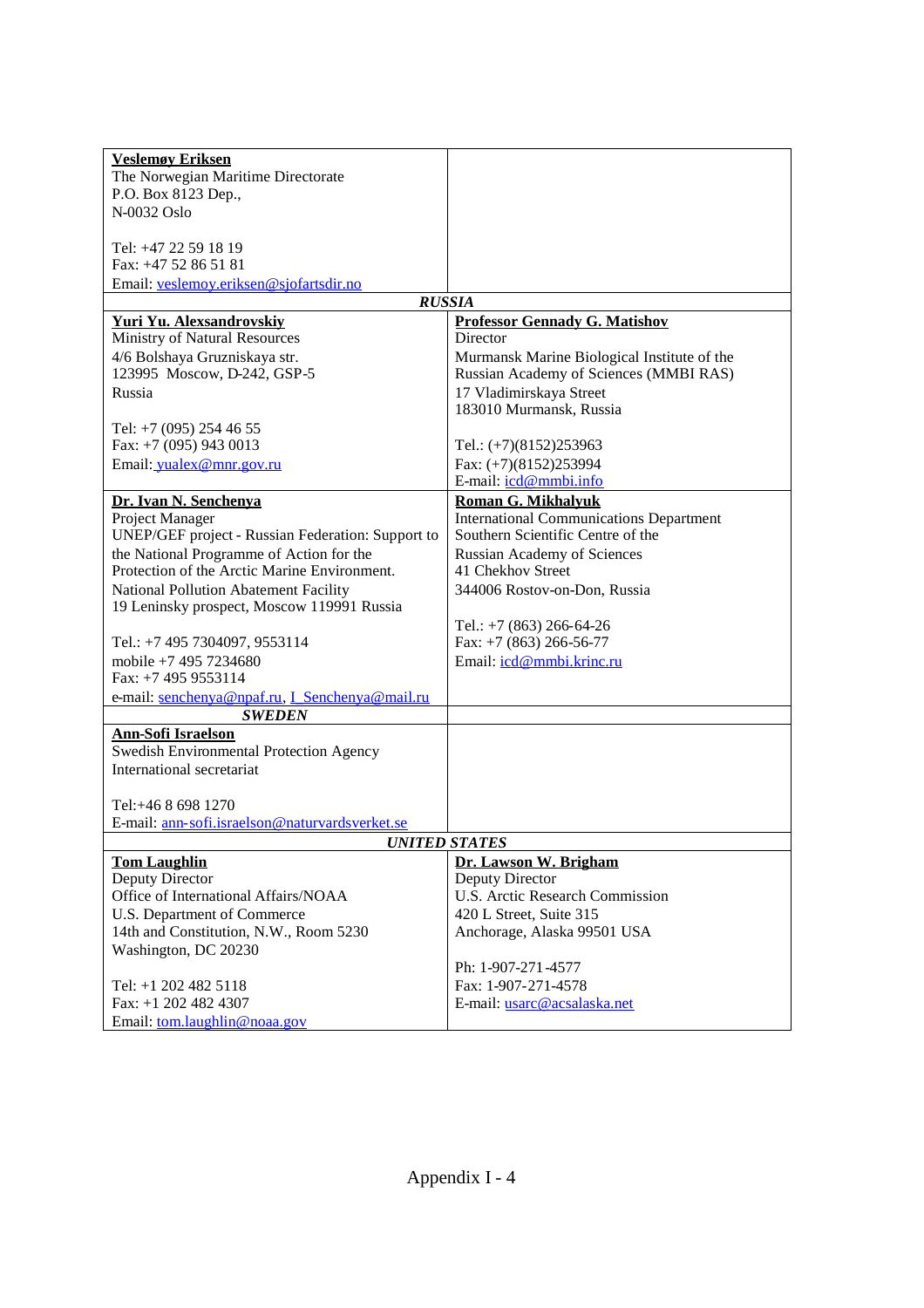| Elizabeth S. McLanahan                         | <b>Mark Meza</b>                          |
|------------------------------------------------|-------------------------------------------|
| <b>International Affairs Specialist</b>        | Deputy, Office of Incident Management and |
| Office of International Affairs/NOAA           | Preparedness                              |
| U.S. Department of Commerce                    | <b>Assistant Commandant for Response</b>  |
| 14 <sup>th</sup> & Constitution, NW, Room 6224 | <b>US Coast Guard</b>                     |
| Washington, DC 20230                           | 2100 Second Street, S.W.                  |
|                                                | Washington, D.C. 20593-0001               |
| Tel: $+1$ 202 482 5140                         |                                           |
| Fax: $+1$ 202 482 4307                         | Tel: $+1-202-267-2466$                    |
| Email: Elizabeth.McLanahan@noaa.gov            | Fax: $+1-202-267-4085$                    |
|                                                | Email: MMeza@comdt.uscg.mil               |
|                                                |                                           |
| <b>Kenneth Sherman</b><br>Director             |                                           |
| <b>USDOC/NOAA/NMFS</b>                         |                                           |
|                                                |                                           |
| Narragansett Laboratory                        |                                           |
| 28 Tarzwell Drive                              |                                           |
| Narragansett, RI 02882                         |                                           |
| <b>United States</b>                           |                                           |
| Tel: $+1$ 401 782 3211                         |                                           |
| Email: ksherman@mola.na.nmfs.gov               |                                           |
|                                                | <b>AMAP</b>                               |
| <b>Per Dovle</b>                               | <b>Simon Wilson</b>                       |
| Deputy Director - Vice Chair of AMAP           | <b>AMAP Deputy Executive Secretary</b>    |
| Norwegian Pollution. Control Authority (SFT)   | <b>AMAP</b> Secretariat                   |
| PO Box 8100 Dep                                | P.O. Box 8100 Dep                         |
| N-0032 Oslo                                    | N-0032 Oslo, Norway                       |
| Norway                                         | or                                        |
|                                                | Statensingel 187a                         |
| Tel: +47 22 57 34 37                           | 3039 LM Rotterdam                         |
| Fax: +47 997 14 498                            | Netherlands                               |
| Email: per.dovle@sft.no                        |                                           |
|                                                | Tel: +31 10 466 2989                      |
|                                                | Fax: +31 10 466 2989                      |
|                                                | Email: s.wilson@inter.nl.net              |
| CAFF                                           | <b>EPPR</b>                               |
| <b>Jan-Petter Huberth-Hansen</b>               | <b>Mark Meza</b>                          |
| <b>International Division</b>                  | (See United States)                       |
| Norwegian Directorate for Nature Management    |                                           |
| Tungasletta 2                                  |                                           |
| N-7485 Trondheim                               |                                           |
| <b>NORWAY</b>                                  |                                           |
| Phone: +47 73 580 500/829                      |                                           |
| Cell: +47 91372303                             |                                           |
| Fax: +47 73 580 501                            |                                           |
| E-mail: jan-p.huberth-hansen@dirnat.no         |                                           |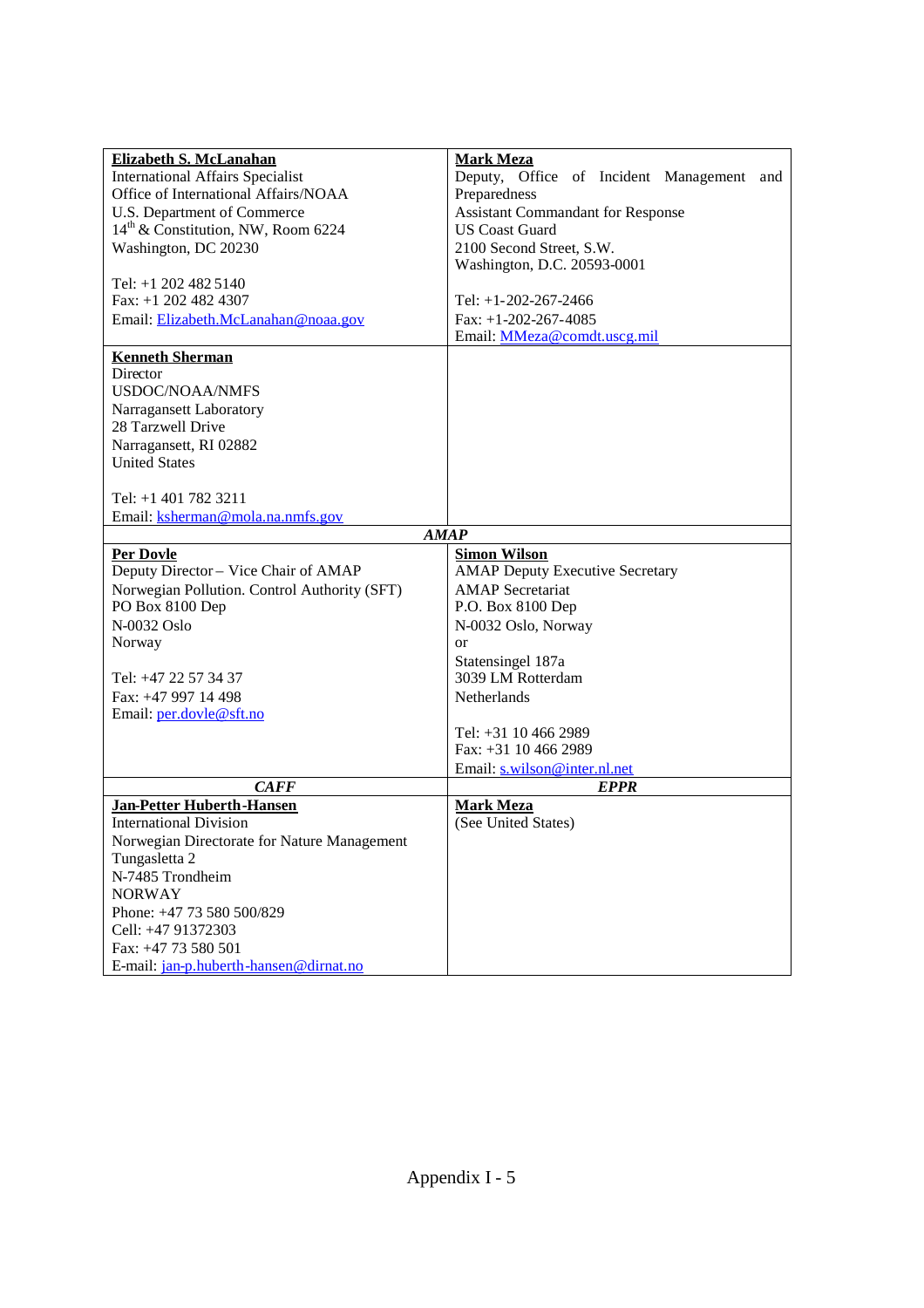| <b>SDWG</b>                                       |                                                  |  |  |  |
|---------------------------------------------------|--------------------------------------------------|--|--|--|
| <b>Ben Ellis</b>                                  | <b>Walter Parker</b>                             |  |  |  |
| Managing Director, Institute of the North         | Chair                                            |  |  |  |
| Circumpolar Infrastructure Task Force Secretariat | Circumpolar Infrastructure Task Force            |  |  |  |
| 935 W. 3rd Ave.                                   | 3724 Campbell Airstrip Rd                        |  |  |  |
| Anchorage, Alaska 99501                           | Anchorage, AK 99504                              |  |  |  |
| <b>USA</b>                                        | <b>USA</b>                                       |  |  |  |
|                                                   |                                                  |  |  |  |
| Tel: +1 907 343-2445                              | Tel: +1 907 33 5189                              |  |  |  |
| Fax: $+1$ 907 343-2466                            | Fax: $+1$ 907 343 2466                           |  |  |  |
| Email 1: benellisco@aol.com                       | Email: wbparker@gci.net                          |  |  |  |
| Email 2: bellis@institutenorth.org                |                                                  |  |  |  |
| <b>Circumpolar Conservation Union</b>             |                                                  |  |  |  |
| <b>Evelyn M. Hurwich, Esq</b>                     | <b>Jennifer Castner</b>                          |  |  |  |
| President                                         | Russia Program Director                          |  |  |  |
| Circumpolar Conservation Union                    | Pacific Environment                              |  |  |  |
| 1612 K Street NW #401                             | 311 California St, Suite 650                     |  |  |  |
| Washington, DC 20006                              | San Francisco, CA 94104                          |  |  |  |
|                                                   |                                                  |  |  |  |
| Tel: +1-202-675-8370                              | Tel: +1 415.399.8850 x 307                       |  |  |  |
| Fax: $+1-202-675-8373$                            | Fax: $+1$ 415.399.8860                           |  |  |  |
| Email: circumpolar@igc.org                        | Email: jcastner@pacificenvironment.org           |  |  |  |
| <b>Whit Sheard</b>                                |                                                  |  |  |  |
| Esq.                                              |                                                  |  |  |  |
| Alaska Program Director                           |                                                  |  |  |  |
| Pacific Environment                               |                                                  |  |  |  |
| 308 G St, Suite 202                               |                                                  |  |  |  |
| Anchorage, AK 99501                               |                                                  |  |  |  |
|                                                   |                                                  |  |  |  |
| Tel: +1 907.277.1029                              |                                                  |  |  |  |
| Fax: $+1$ 907.929.1562                            |                                                  |  |  |  |
| Email: wsheard@pacificenvironment.org             |                                                  |  |  |  |
| RAIPON                                            | <b>IPS</b>                                       |  |  |  |
| <b>Rodion Sulvandziga</b>                         | <b>Alona Yefimenko</b>                           |  |  |  |
| Director, Ph.D                                    | <b>Technical Advisor</b>                         |  |  |  |
| Center for Support of indigenous peoples of the   | Arctic Council - Indigenous Peoples' Secretariat |  |  |  |
| North/ Russian Indigenous Training Center         | P.O. Box 2151, Strandgade 91, 4. Sal             |  |  |  |
| <b>CSIPN/RITC</b>                                 | DK-1016 Copenhagen K, Denmark                    |  |  |  |
| Fax: +7 (095) 780 87 27                           | Tel: +45 32 83 37 96                             |  |  |  |
| Email: raipon@online.ru                           | Fax: +45 32 83 37 91                             |  |  |  |
| Webpage: www.raipon.org                           | Email: <u>ay@ghsdk.dk</u>                        |  |  |  |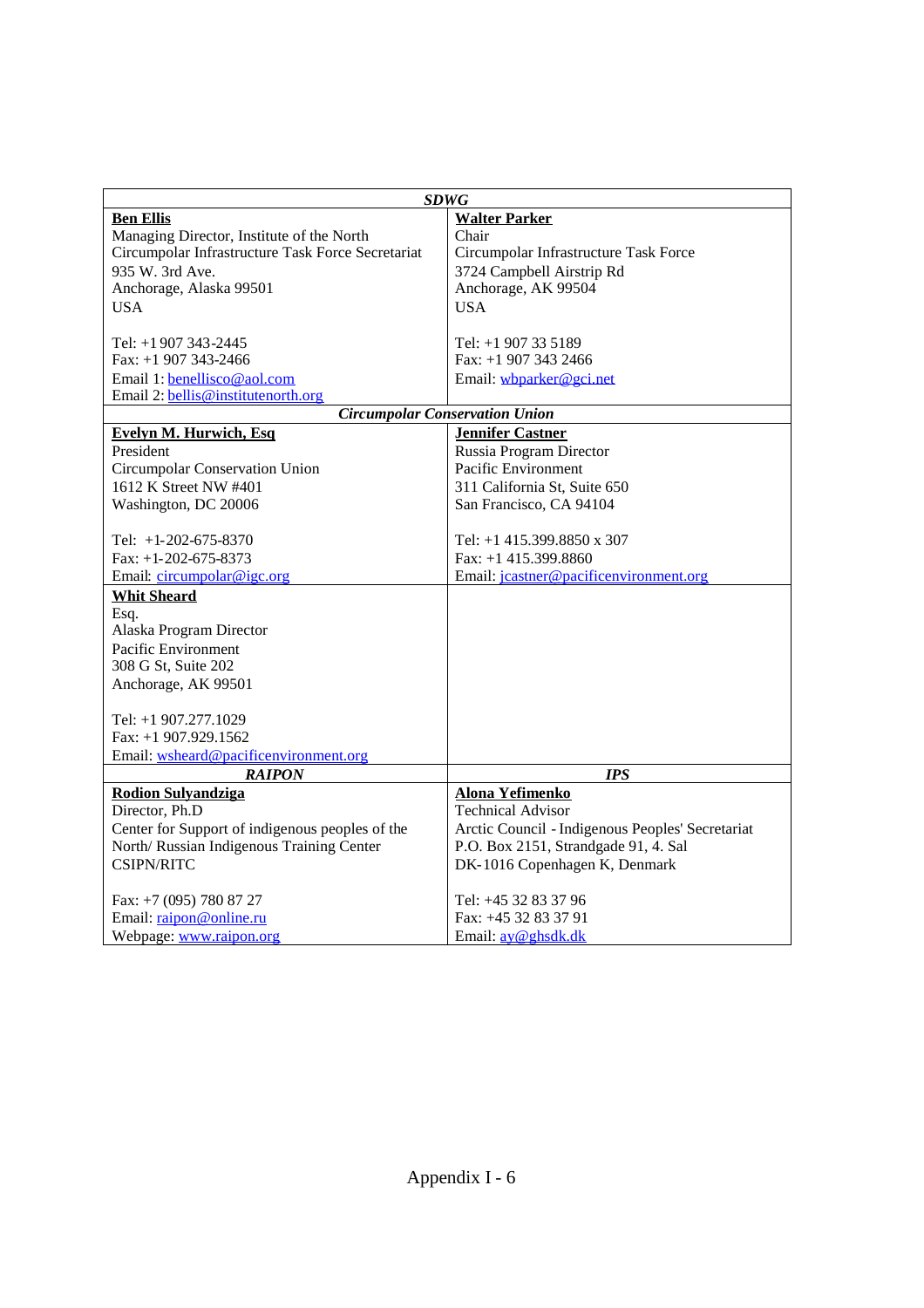|                                                   | <b>WWF</b>                                    |  |  |
|---------------------------------------------------|-----------------------------------------------|--|--|
| <b>Samantha Smith</b>                             | <b>Anne-Beth Skrede</b>                       |  |  |
| Director                                          | Marine Conservation Officer                   |  |  |
| <b>WWF International Arctic Programme</b>         | <b>WWF-Norway</b>                             |  |  |
| Kristian Augusts gate 7a                          | Kristian Augusts gt. 7A                       |  |  |
| P.O. Box 6784                                     | P.O. Box 6784                                 |  |  |
| St. Olavs plass                                   | St. Olavs plass                               |  |  |
| N-0130 Oslo                                       | NO-0130 Oslo                                  |  |  |
|                                                   | Norway                                        |  |  |
| Tel: $+47$ 22 03 65 17                            | Tel: +47 22 03 6500 (office)                  |  |  |
| Fax: +47 22 20 06 66                              | Tel: +47 90 74 76 98                          |  |  |
| Email: ssmith@wwf.no                              | Fax: $+4722200666$                            |  |  |
|                                                   | Email: abskrede@wwf.no                        |  |  |
|                                                   | <b>Inuit Circumpolar Conference (ICC)</b>     |  |  |
| <b>Terry Fenge</b>                                | <b>Duane Smith</b>                            |  |  |
| Director of Research                              | President, ICC (Canada)                       |  |  |
| <b>ICC</b> Canada                                 | Vice Chair, ICC                               |  |  |
| 170 Laurier Avenue West, Suite 504                | 170 Laurier Avenue West                       |  |  |
| Ottawa, Ontario, K1P 5V5                          | Suite 504                                     |  |  |
|                                                   | Ottawa, ON                                    |  |  |
| Tel: $+ 16137227006$                              | <b>K1P 5V5</b>                                |  |  |
| Fax: $+ 16135653089$                              | Canada                                        |  |  |
| Email: tfenge7006@rogers.com                      |                                               |  |  |
|                                                   | Tel: $+1$ 613-563-2642                        |  |  |
|                                                   | Fax: $+1$ 613 565-3089                        |  |  |
|                                                   | Email: inuvialuk@northwestel.net              |  |  |
| <b>ACOPS</b>                                      | <i>OGP</i>                                    |  |  |
| <b>Vitaly Lystsov</b>                             | <b>John Campbell</b>                          |  |  |
| Onsultant of the Advisory Committee on Protection | <b>Technical Director</b>                     |  |  |
| of the Sea (ACOPS)                                | OGP (International Association of Oil and Gas |  |  |
| RRC "Kurchatov Institute"                         | Producers)                                    |  |  |
| Kurchatov Sq.1                                    | 209-215 Blackfriars Road                      |  |  |
| 123182 Moscow, Russia                             | London SE1 8NL                                |  |  |
|                                                   | <b>UK</b>                                     |  |  |
| Tel: +7 095 196 6328                              | Tel: +44 (0)20 7633 2352 (Direct)             |  |  |
| Fax: +7 095 196 8679                              | Tel: +44 (0)20 7633 0272 (Reception)          |  |  |
| Email: vitalil@pike.pike.ru                       | Fax: +44 (0)20 7633 2350                      |  |  |
|                                                   | Email: john.campbell@ogp.org.uk               |  |  |
|                                                   | Web: www.ogp.org.uk                           |  |  |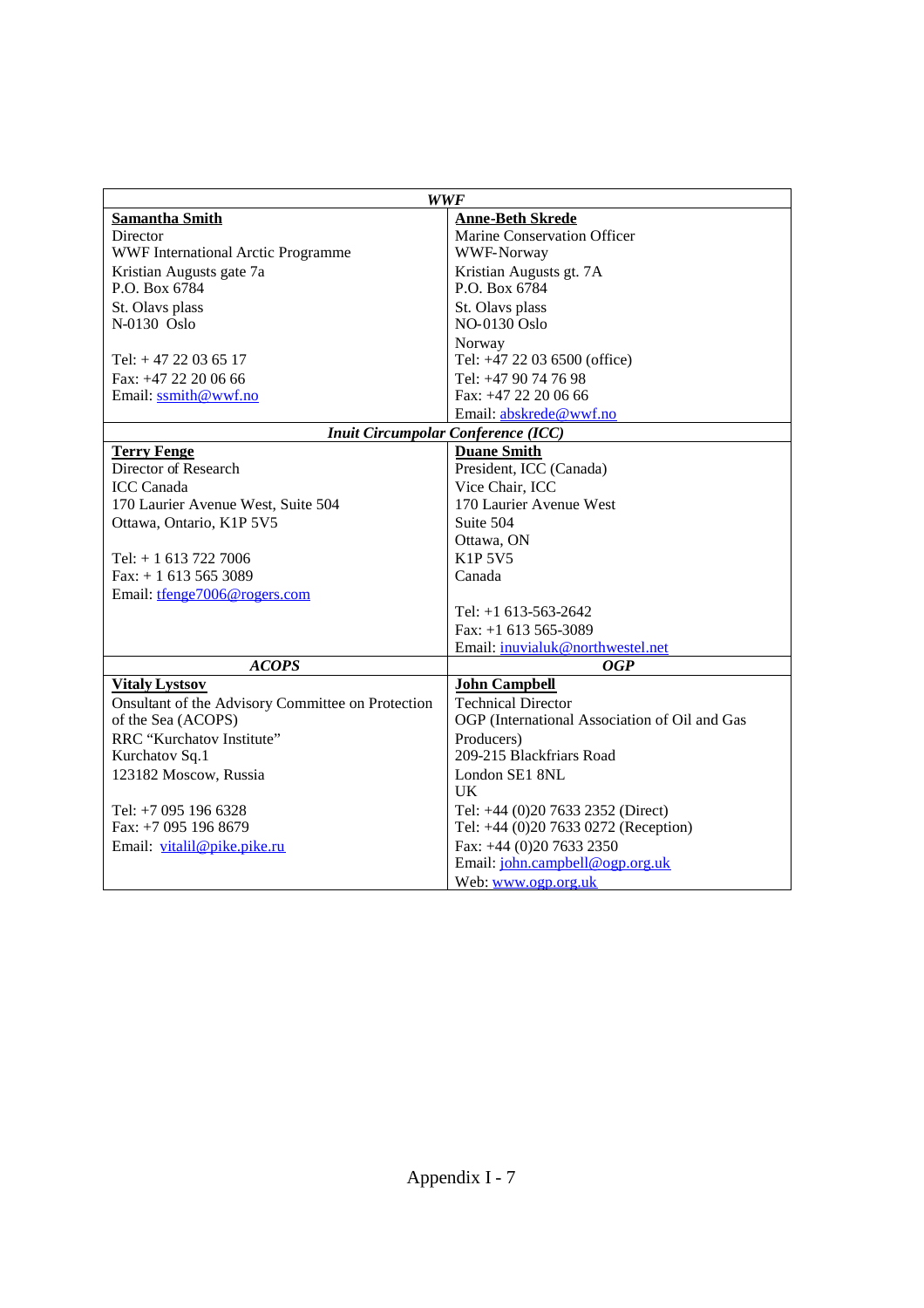| <b>AGENDA ITEMS</b>                                                                       | <b>DOCUMENTS</b>                                                                                                                                                                                                                                                                                                                                                |  |  |  |
|-------------------------------------------------------------------------------------------|-----------------------------------------------------------------------------------------------------------------------------------------------------------------------------------------------------------------------------------------------------------------------------------------------------------------------------------------------------------------|--|--|--|
| Agenda Item I: Overall progress and status of (3) AMSA Work Plan Dec 2005 version<br>AMSA | 3) AMSA cover letter with work plan Dec 2005<br>4) AMSA Questionnaire and data collection<br>$\triangleright$ User Manual<br>$\triangleright$ Electronic Questionnaire<br>Cover letter on the Arctic marine data collection<br>process                                                                                                                          |  |  |  |
| <b>Agenda Item II:</b> Ecosystem Approach                                                 | (3) and (6) Consideration of next steps toward the Ecosystem<br>Approach (LME map decisions and ToR)                                                                                                                                                                                                                                                            |  |  |  |
|                                                                                           | Background Papers: Following papers on are only for information<br>purposes<br>EU Marine Strategic Directive (Oct 2005)<br>EU Thematic Strategy on the Protection and Conservation of<br>the Marine Environment (Oct 2005)<br>EEA Strategy 2004-2008<br>Further information and additional papers at:<br>http://europa.eu.int/comm/environment/water/marine.htm |  |  |  |
| <b>Agenda Item III: Port Reception Facilities</b>                                         | 1) Norwegian PRF - progress report<br>1) PRF in the PAME region – status report by the Norwegian<br>Maritime Directorate<br>1)/background: Summary paper on PRF as presented to PAME I-<br>2005                                                                                                                                                                 |  |  |  |
| Agenda Item IV: Updates from leads on PAME-(1) RPA Review DRAFT from Canada               |                                                                                                                                                                                                                                                                                                                                                                 |  |  |  |
| related activities                                                                        | 1) Cover note for RPA - decisions<br>2) Status of the UNEP/GEF Russian NPA-Arctic project<br>$(3)$ 2 <sup>nd</sup> draft AMSP communication Plan                                                                                                                                                                                                                |  |  |  |
| Agenda Item V: Other PAME Related Activities                                              | 3) AMSP Strategic Actions<br>4) Assessment of Oil and Gas Activities in the Arctic, Process and<br>Outline Content (January 2006)<br>6) AMAP Secretariat note to PAME concerning possible on-line<br>GIS cooperation<br>(7) Finances of the Secretariat (Dec 2005)                                                                                              |  |  |  |
| <b>Agenda Item VI:</b> Ministerial Deliverables                                           | ➤<br>PAME Work Plan 2004-2006<br>➤<br>Final PAME Ministerial Report 2004<br>➤<br>SAO Report to Ministers Nov 2004<br>2004 Reykjavik Declaration<br>⋗<br>AMSP Strategic Actions (refer to Session V(3)<br>⋗                                                                                                                                                      |  |  |  |
| <b>General documents</b>                                                                  | ➤<br>PAME Report II-2005                                                                                                                                                                                                                                                                                                                                        |  |  |  |
| <b>Logistical information</b>                                                             | ➤<br>Draft Agenda with timeline<br>List of Participants<br>➤<br>Logistical information                                                                                                                                                                                                                                                                          |  |  |  |

# **APPENDIX II – LIST OF DOCUMENTS**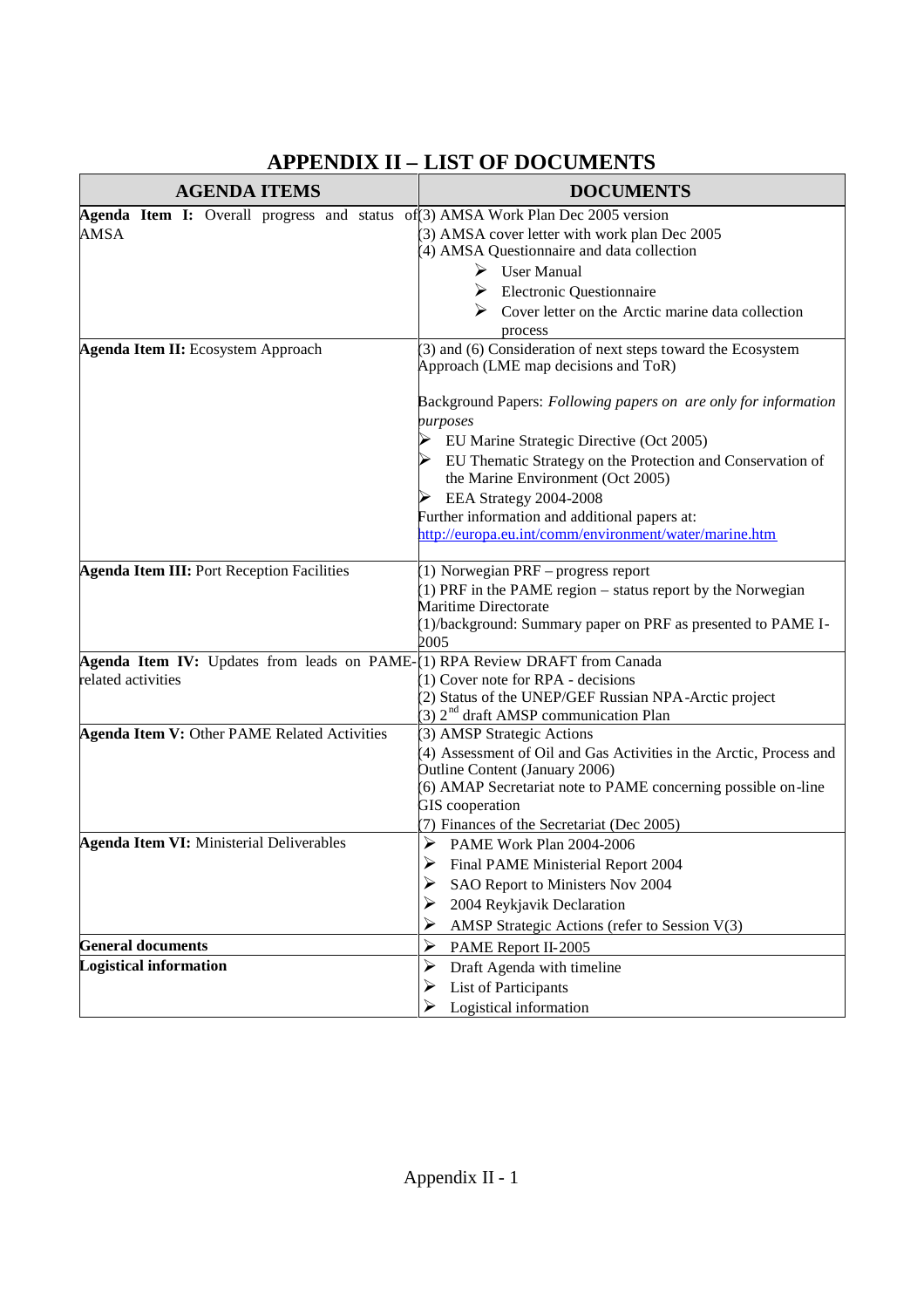# **APPENDIX III – AGENDA**

*Coffee breaks: 10:30-11:00 and 15:00-15:30*

*Lunch breaks: 13:00-14:00*

## **WEDNESDAY, March 1**

## **09:00-09:15 Registration**

## **09:15-09:45, Welcome and Introduction**

- 1. Opening of the Meeting (Mrs. Marit Kjeldby, Director for the Department of Control and International Affairs)
- 2. Introduction and Adoption of the Agenda (PAME Chair)

# **09:45-15:00, Session I: Overall progress and status of AMSA,**

- 1. timeline and stakeholder engagement (PPs, Observers, experts and others) (Dr. Lawson W. Brigham/USA)
- 2. AMSA Roundtable (Mr. Victor Santos-Pedro/Canada)
- 3. AMSA Work Plan (version December 2005) (Mr. Kimmo Juurmaa/Finland)
- 4. AMSA Survey Instrument/Questionnaire (Mr. Ross MacDonald/Canada)
- 5. Tour de table and next steps (Dr. Lawson W. Brigham/USA)

# **[15:30-17:00, AMSA Roundtable Members only]**

# **15:30-17:00, Session II: Ecosystem Approach**

- 1. Introduction by the lead country (USA)
- 2. Summary of status and adoption on the final revised LME map (USA)
- 3. Terms of Reference and timetable for the LME Steering Group.
- 4. Updates on impact assessments and linkages with LMEs (Dr. Matishov/Russia)
- 5. Cooperation with other working groups (AMAP and CAFF)
- 6. Tour de table and agreement on next steps

# **Reception hosted by SFT**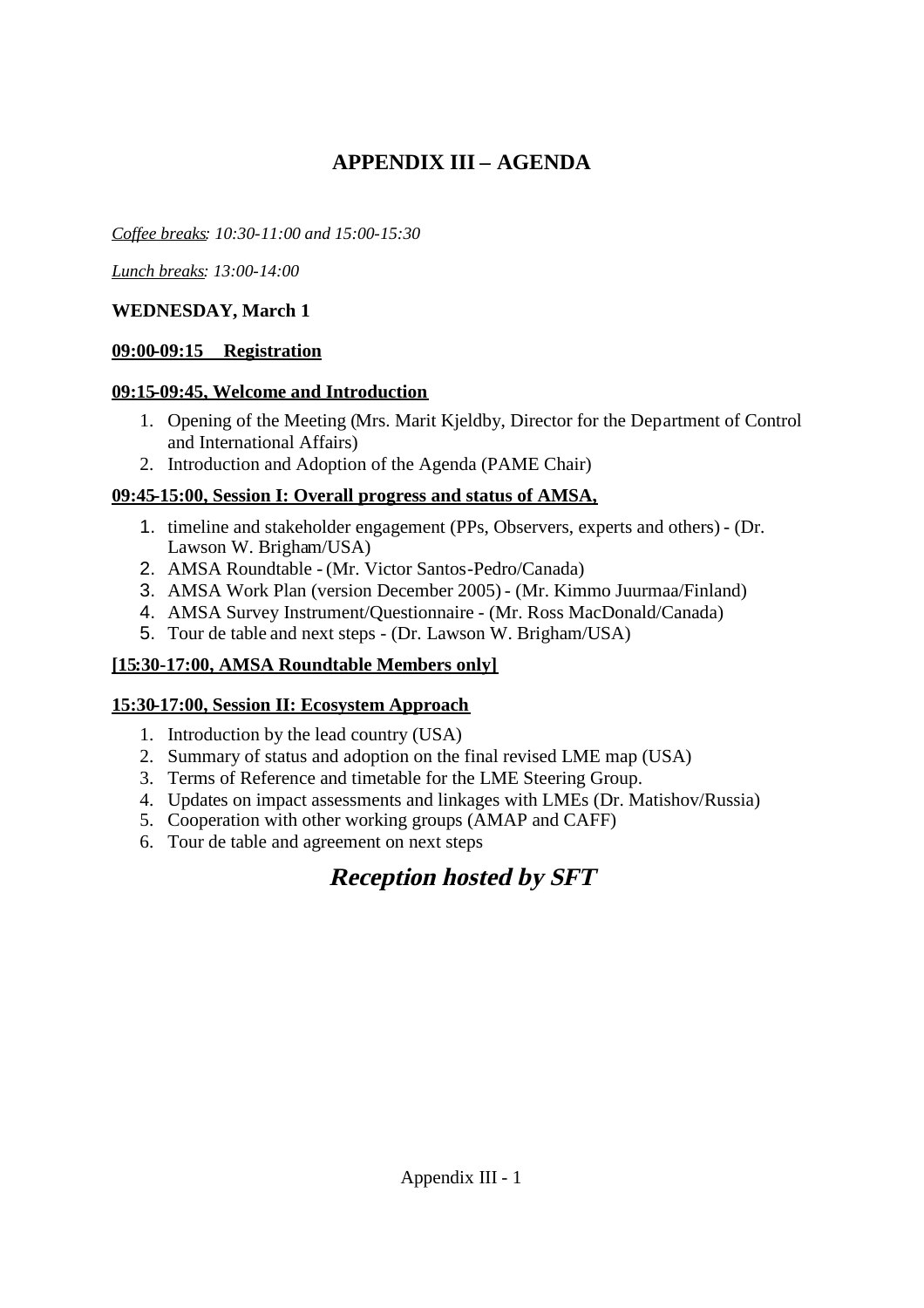## **THURSDAY, March 2**

# **09:00-10:30, Session III: Port Reception Facilities**

- 1. Update by the lead country (Norway)
- 2. Discussion and an agreement on next steps

# **11:00-13:00, Session IV: Updates from leads on PAME-related activities**

- **1.** Progress and status of the RPA Project (Canada)
- **2.** Update status of the GEF/Russian NPA-Arctic (Dr. Senchenya/Russia)
- 3. AMSP Communication Plan (Canada/Iceland)

# **[09:00-13:00, Breakout/working session for the Ecosystem Approach parallel to the plenary, if needed]**

# **14:00-17:00, Session V: Other PAME Related Activities**

- 1. ACIA follow-up and Focal Point meetings (Chair)
- 2. The SAO meeting in October 2005 (Chair)
- 3. General cooperation with Arctic Council WGs and activities (e.g. AMSP follow-up activities and participation in AMSA) (Chair)
- 4. Update/status on the AMAP Oil and Gas Assessment (AMAP representative)
- 5. Update/status on Arctic Portal Feasibility Study (Teikn design)
- 6. Introduction of AMAP/EPPR GIS Project (AMAP representative)
- 7. PAME Secretariat finances (PAME Executive Secretary)
- 8. The next PAME Working Group meeting (timing and place)
- 9. Reporting to the next SAO meeting in April 2006

# **FRIDAY, March 3**

# **09:00-12:00, Session VI: Ministerial Deliverables**

- 1. Ministerial Report: Progress and final reports for submission
- 2. First steps in developing the 2006-2008 PAME Work Plan

# **12:00-13:00: Any other business and closing of the Meeting**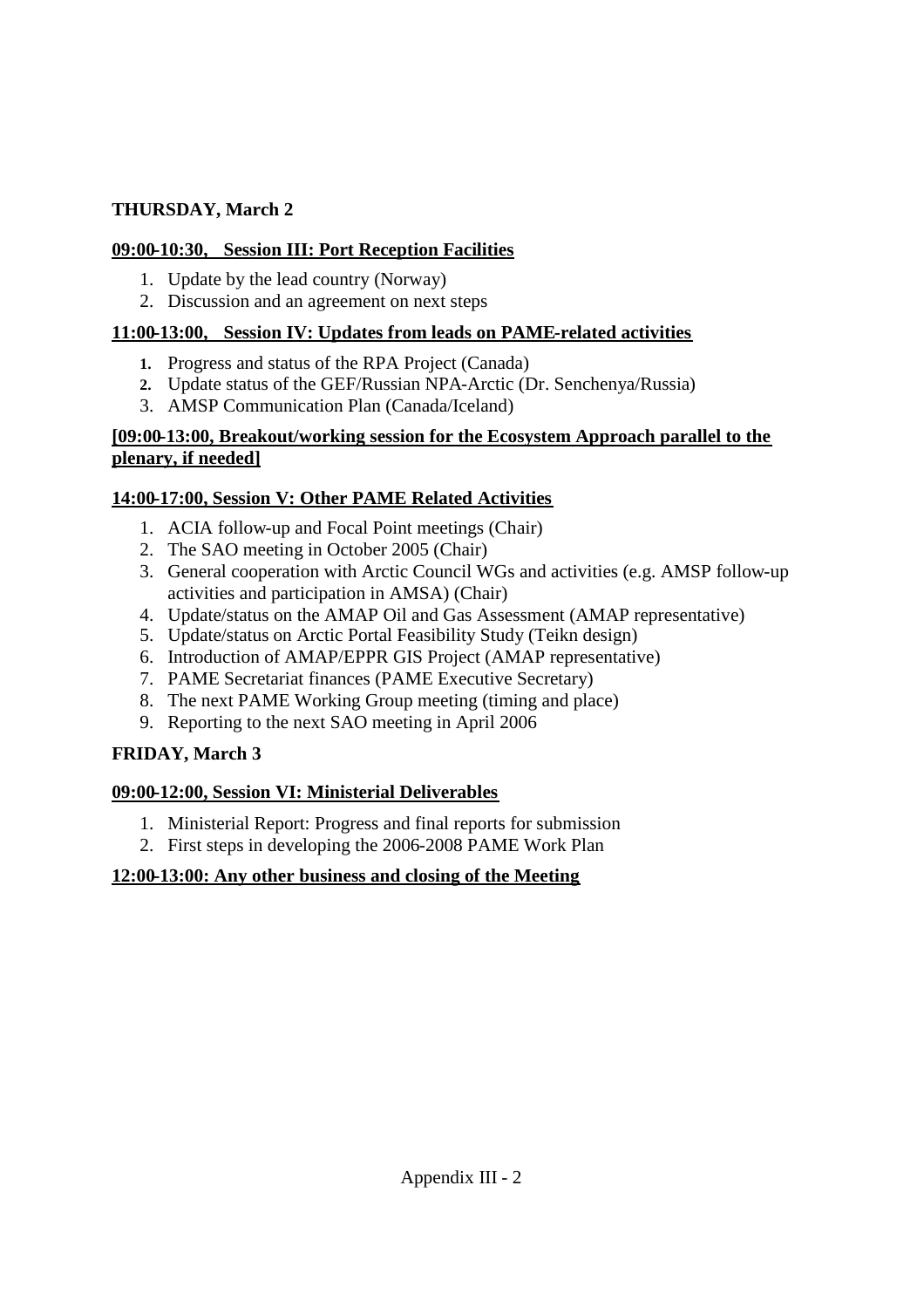# **APPENDIX IV - PAME FINANCE REPORT**

Following financial information is attached:

- $\triangleright$  Summary of country contributions and expenditures 1999-2006
- $\triangleright$  Contributions and Expenditures for 2005
- $\triangleright$  Proposed Contributions and Expenditures for 2006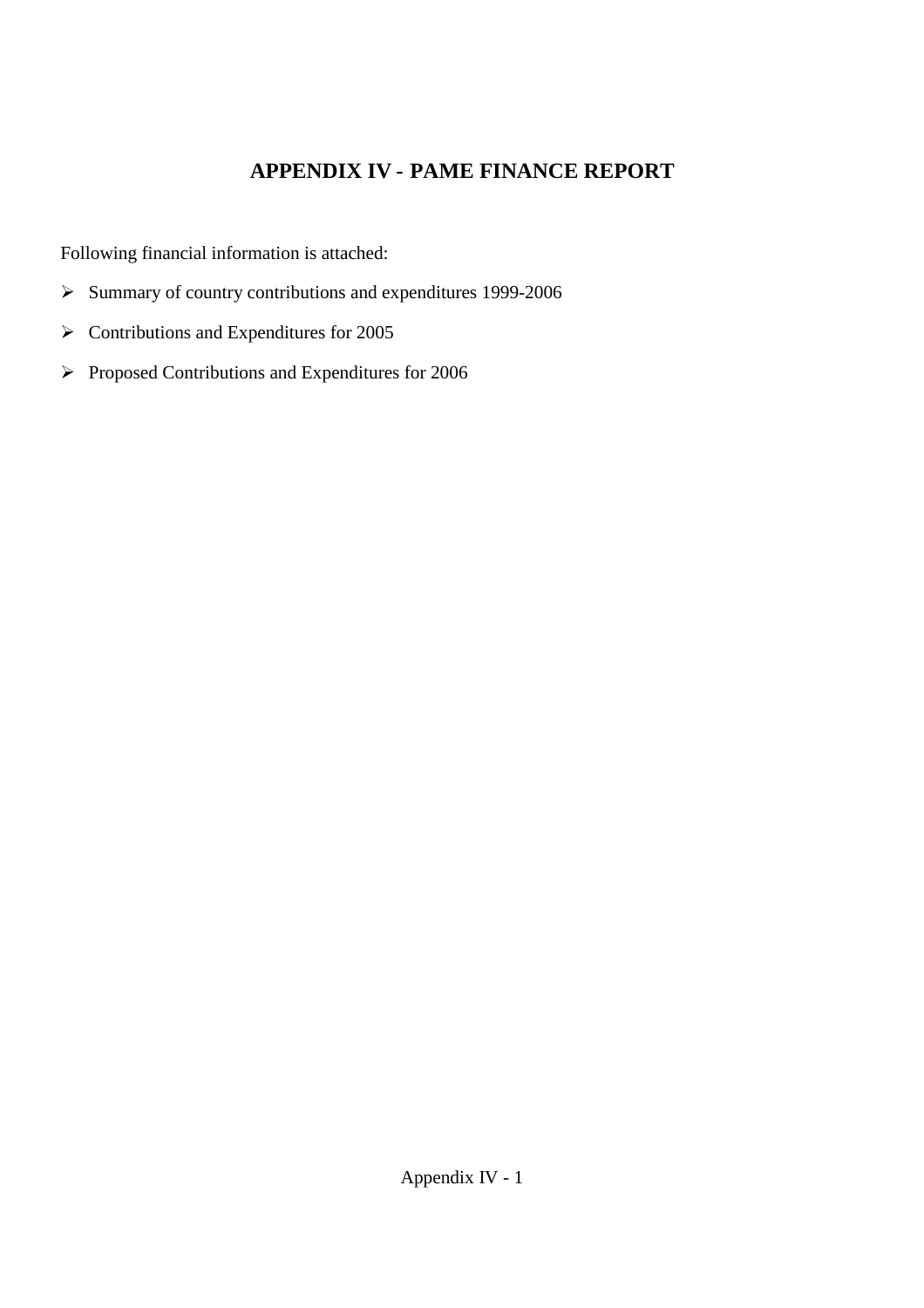|                                  |                                                                                                                                                                                                                                                                                                                                                                                                                                                                              |                |                                                                                                | Country Contributions for the years 1999 - 2006     |                  |                         |                            |                  |
|----------------------------------|------------------------------------------------------------------------------------------------------------------------------------------------------------------------------------------------------------------------------------------------------------------------------------------------------------------------------------------------------------------------------------------------------------------------------------------------------------------------------|----------------|------------------------------------------------------------------------------------------------|-----------------------------------------------------|------------------|-------------------------|----------------------------|------------------|
|                                  |                                                                                                                                                                                                                                                                                                                                                                                                                                                                              |                |                                                                                                |                                                     |                  |                         |                            | <b>SUGGESTED</b> |
| Country                          | 1999                                                                                                                                                                                                                                                                                                                                                                                                                                                                         | 2000           | 2001                                                                                           | 2002                                                | 2003             | 2004                    | 2005                       | 2006             |
| Canada                           |                                                                                                                                                                                                                                                                                                                                                                                                                                                                              | \$20.000       | \$12.800                                                                                       | \$13.600                                            | \$13.523         | \$16.550                | $2.134.000$ kr. $3)$       | 1.550.000 kr.    |
| Denmark                          |                                                                                                                                                                                                                                                                                                                                                                                                                                                                              | \$11.000       | \$11.000                                                                                       | \$11.000                                            | \$11.000         | \$15.200                | 1.460.000 kr.              | 1.550.000 kr.    |
| Finland                          |                                                                                                                                                                                                                                                                                                                                                                                                                                                                              | \$9.700        | \$12.600                                                                                       | \$6.900                                             | \$7.299          | \$8.000                 | 1.063.212 kr.              | 1.550.000 kr.    |
| lceland                          | $$142.248$ <sup>1)</sup>                                                                                                                                                                                                                                                                                                                                                                                                                                                     | \$68.194       | \$59.866                                                                                       | \$55.341                                            | \$81.926         | \$108.000               | 8.300.000 kr.              | 8.500.000 kr.    |
| Norway                           |                                                                                                                                                                                                                                                                                                                                                                                                                                                                              | in-kind        | in-kind                                                                                        | in-kind                                             | in-kind          | in-kind                 | in-kind                    |                  |
| Russia                           |                                                                                                                                                                                                                                                                                                                                                                                                                                                                              | in-kind        | in-kind                                                                                        | in-kind                                             | in-kind          | in-kind                 | in-kind                    |                  |
| Sweden                           |                                                                                                                                                                                                                                                                                                                                                                                                                                                                              | \$17.600       | \$17.600                                                                                       | \$17.600                                            | \$17.600         | \$17.600                | 1.460.000 kr.              | 1.550.000 kr.    |
| <b>United States</b>             |                                                                                                                                                                                                                                                                                                                                                                                                                                                                              | \$30.000       | \$30.000                                                                                       | in-kind                                             | \$20.000         | \$20.000                | 1.280.458 kr.              | 1.550.000 kr.    |
| <b>Total Contributions/year:</b> | \$142.248                                                                                                                                                                                                                                                                                                                                                                                                                                                                    | \$156.494      | \$143.866                                                                                      | \$104.441                                           | \$151.348        | \$185.350               | 15.697.670 kr.             | 16.250.000 kr.   |
|                                  |                                                                                                                                                                                                                                                                                                                                                                                                                                                                              |                |                                                                                                | Financial Statment for the years 1999-2006 (in ISK) |                  |                         |                            |                  |
|                                  |                                                                                                                                                                                                                                                                                                                                                                                                                                                                              |                |                                                                                                |                                                     |                  |                         |                            |                  |
|                                  | 1999                                                                                                                                                                                                                                                                                                                                                                                                                                                                         | 2000           | 2001                                                                                           | 2002                                                | 2003             | 2004                    | 2005                       | 2006             |
| <b>REVENUE</b>                   |                                                                                                                                                                                                                                                                                                                                                                                                                                                                              |                |                                                                                                |                                                     |                  |                         |                            |                  |
| Contributions                    | 2)<br>10.000.000 kr.                                                                                                                                                                                                                                                                                                                                                                                                                                                         | 12.892.497 kr. | 11.605.750 kr.                                                                                 | 10.771.473 kr.                                      | 12.669.258 kr.   | 13.666.111 kr.          | 15.697.670 kr.             | 16.250.000 kr.   |
| Misc revenue                     | 6.000 kr.                                                                                                                                                                                                                                                                                                                                                                                                                                                                    | 250.635 kr.    | 85.135 kr.                                                                                     | 146.952 kr.                                         | 200.000 kr.      | 50.000 kr.              | $\mathcal{L}^{\text{max}}$ | 50.000 kr.       |
| Sub-total Revenue/year:          | 10.006.000 kr.                                                                                                                                                                                                                                                                                                                                                                                                                                                               | 13.143.132 kr. | 11.690.885 kr.                                                                                 | 10.918.425 kr.                                      | 12.869.258 kr.   | 13.716.111 kr.          | 15.697.670 kr.             | 16.300.000 kr.   |
| Carryforward from previous year: |                                                                                                                                                                                                                                                                                                                                                                                                                                                                              | 6.382.201 kr.  | 6.377.357 kr.                                                                                  | 2.080.905 kr.                                       | $-1.285.768$ kr. | $-1.023.903$ kr.        | $-782.251$ kr.             | $-106.682$ kr.   |
| <b>TOTAL</b>                     | 10.006.000 kr.                                                                                                                                                                                                                                                                                                                                                                                                                                                               | 19.525.333 kr. | 18.068.242 kr.                                                                                 | 12.999.330 kr.                                      | 11.583.490 kr.   | 12.692.208 kr.          | 14.915.419 kr.             | 16.193.318 kr.   |
| Staff                            | 1.103.880 kr.                                                                                                                                                                                                                                                                                                                                                                                                                                                                | 6.772.930 kr.  | 7.724.721 kr.                                                                                  | 7.696.689 kr.                                       | 7.379.010 kr.    | 6.918.345 kr.           | 7.533.026 kr.              | 8.000.000 kr.    |
| Office                           | 1.859.991 kr.                                                                                                                                                                                                                                                                                                                                                                                                                                                                | 3.023.210 kr.  | 3.773.092 kr.                                                                                  | 3.150.843 kr.                                       | 3.498.688 kr.    | $5.010.086$ kr. $^{4)}$ | 4.403.666 kr.              | 5.425.000 kr.    |
| Travel/Meetings                  | 659.928 kr.                                                                                                                                                                                                                                                                                                                                                                                                                                                                  | 3.351.836 kr.  | 4.489.524 kr.                                                                                  | 3.437.566 kr.                                       | 1.729.695 kr.    | 1.546.028 kr.           | 3.085.409 kr.              | 2.550.000 kr.    |
| Total Expenditure/year:          | 3.623.799 kr.                                                                                                                                                                                                                                                                                                                                                                                                                                                                | 13.147.976 kr. | 15.987.337 kr.                                                                                 | 14.285.098 kr.                                      | 12.607.393 kr.   | 13.474.459 kr.          | 15.022.101 kr.             | 15.975.000 kr.   |
| Balance per year:                | 6.382.201 kr.                                                                                                                                                                                                                                                                                                                                                                                                                                                                | $-4.844$ kr.   | -4.296.452 kr.                                                                                 | $-3.366.673$ kr.                                    | 261.865 kr.      | 241.652 kr.             | 675.569 kr.                | 325.000 kr.      |
| Closing balance/year:            | 6.382.201 kr.                                                                                                                                                                                                                                                                                                                                                                                                                                                                | 6.377.357 kr.  | 2.080.905 kr.                                                                                  | $-1.285.768$ kr.                                    | $-1.023.903$ kr. | $-782.251$ kr.          | $-106.682$ kr.             | 218.318 kr.      |
| Exchange Rate ISK/USD:           |                                                                                                                                                                                                                                                                                                                                                                                                                                                                              |                |                                                                                                |                                                     |                  |                         |                            |                  |
| Daily min.                       |                                                                                                                                                                                                                                                                                                                                                                                                                                                                              | 72 kr.         | 84 kr.                                                                                         | 81 kr.                                              | 70 kr.           | 61 kr.                  |                            |                  |
| Daily max.                       |                                                                                                                                                                                                                                                                                                                                                                                                                                                                              | 90 kr.         | 110 kr.                                                                                        | 103 kr.                                             | 82 kr.           | 75 kr.                  |                            |                  |
| Annual Avg.                      |                                                                                                                                                                                                                                                                                                                                                                                                                                                                              | 79 kr.         | 98 kr.                                                                                         | 92 kr.                                              | 77 kr.           | 70 kr.                  | 63 kr.                     |                  |
| Notes:                           | 1) Icelandic contribution towards the start-up and operation of the PAME Secretariat in 1999<br>2) Contributions based on the ISK/USD exchange rate at time of deposit<br>3) Canada has confirmed an increase in their annual contribution from 20,000 CDN to 30,000 CDN and an addition one time funding of CDN \$10,000 (2005 only) for Secretariat<br>4) Includes 800.000 kr for printing of documents for the Ministerial (e.g. AMSP, AMSP and PAME 2004-2006 brochures) |                | activities associated with the follow up of the implementation of the AMSP - not yet deposited |                                                     |                  |                         |                            |                  |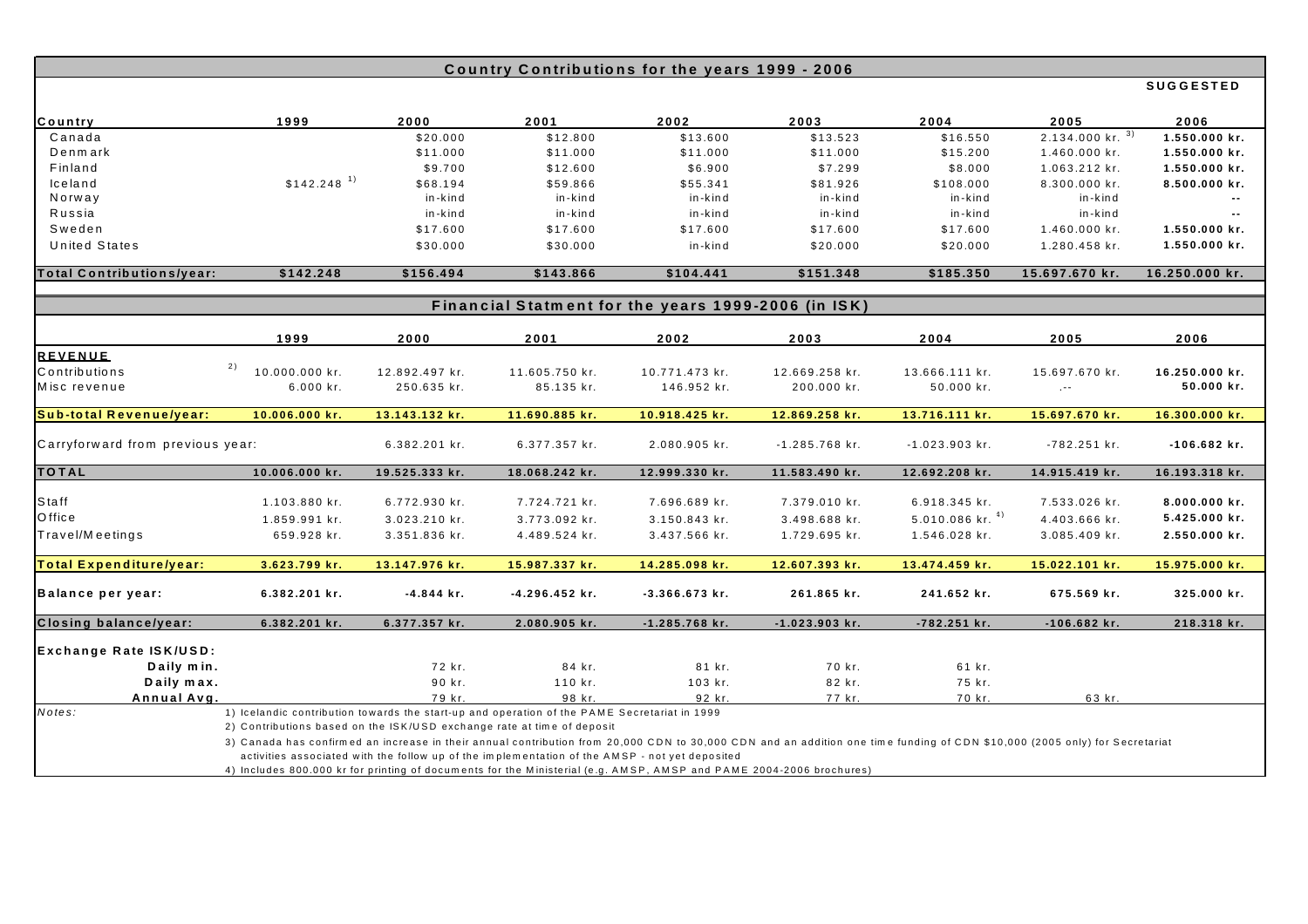# **PAME INTERNATIONAL SECRETARIAT**

| <b>Contributions for 2005:</b>              |                 |            |  |  |  |
|---------------------------------------------|-----------------|------------|--|--|--|
| <b>SUGGESTED</b><br><b>ACTUAL</b>           |                 |            |  |  |  |
| Suggested revenue from fixed contributions: | <b>IKR</b>      | <b>IKR</b> |  |  |  |
| Canada                                      | $1.600.500^{1}$ | 1.460.000  |  |  |  |
| Canada                                      | $533.500^{2}$   |            |  |  |  |
| Denmark                                     | 1.460.000       | 1.460.000  |  |  |  |
| <b>IFinland</b>                             | 1.063.212       | 1.460.000  |  |  |  |
| Iceland                                     | 8.300.000       | 8.300.000  |  |  |  |
| Norway                                      |                 |            |  |  |  |
| Russia                                      |                 | --         |  |  |  |
| Sweden                                      | 1.460.000       | 1.460.000  |  |  |  |
| <b>United States</b>                        | 1.280.458       | 1.460.000  |  |  |  |
| <b>Subtotal</b>                             | 15.697.670      | 15.600.000 |  |  |  |

| <b>lOVERVIEW:</b> |                                                                    |                 |                 |               |
|-------------------|--------------------------------------------------------------------|-----------------|-----------------|---------------|
|                   | <b>TYPE OF EXPENDITURE</b>                                         | <b>IKR</b>      | <b>IKR</b>      | <b>Actual</b> |
|                   |                                                                    |                 |                 | in $%$        |
|                   | Staff                                                              | 7.533.026       | 7.500.000       | 100%          |
|                   | Operating costs - office                                           | 4.403.666       | 5.200.000       | 85%           |
|                   | Operating costs - travel                                           | 3.085.409       | 2.350.000       | 131%          |
|                   | <b>TOTAL</b>                                                       | 15.022.101      | 15.050.000      | 100%          |
| <b>BREAKDOWN:</b> |                                                                    |                 |                 |               |
|                   | <b>ITYPE OF EXPENDITURE:</b>                                       | <b>IKR</b>      | <b>IKR</b>      |               |
| <b>STAFF</b>      | Salary, benefits, taxes, insurance, pension                        | 7.533.026       | 7.500.000       | 100%          |
|                   | (1 person full time and 1 person 40%)                              |                 |                 |               |
|                   | <b>SUBTOTAL</b>                                                    | 7.533.026       | <b>IKR</b>      |               |
|                   | <b>OFFICE</b> Service (telephone, fax, e-mail, internet, homepage) | 1.495.531       | 1.400.000       | 107%          |
|                   | Office supplies                                                    | 206.559         | 500.000         | 41%           |
|                   | Housing (rent, heat, electricity, cleaning)                        | 1.862.769       | 1.800.000       | 103%          |
|                   | Shipping/Postage/Bank Services                                     | 185.843         | 300.000         | 62%           |
|                   | Equipments                                                         | Ω               | 200.000         | 0%            |
|                   | Hospitality                                                        | 32.062          | 100.000         | 32%           |
|                   | Update the homepage                                                | $\Omega$        | 250.000         | 0%            |
|                   | <b>Bank Service</b>                                                | 45.602          | 50.000          | 91%           |
|                   | Printing                                                           | 575.300         | 600.000         | 96%           |
|                   | <b>SUBTOTAL</b>                                                    | 4.403.666       | 5.200.000       | 85%           |
|                   | <b>TRAVEL</b> Domestic                                             | 563.861         | 600.000         | 94%           |
|                   | International (10 meetings each at the average of 250.000 kr.)     | $2.521.548^{5}$ | $1.750.000^{4}$ | 144%          |
|                   | <b>SUBTOTAL</b>                                                    | 3.085.409       | 2.350.000       | 131%          |
| N <sub>0</sub>    |                                                                    |                 |                 |               |

*Notes:*

1) Canada confirmed an increase in the contribution to CDN \$30,000 - not yet deposited

2) Canada confirmed an addition one time funding of CDN \$10,000 for Secretariat activities

associated with implementation of the AMSP - not yet deposited

3) Printing of documents for the 2004 Ministerial meeting

4) PAME meeting x 2, SAO meeting x 2, other meetings x 3 (total of 7 meeting each at 250.000 IKR)

5) PAME I and II 2005 (Feb & Sep); GEF-Russian NPA/London (Mar); COMAAR/Sweden (May); Arctic Portal/England (June) AMSA/Canada (Jun); LME meeting/Paris (Jul); AMAP oil and gas/Russia (Sep); SAO (Oct); ARCOP Worksh (Nov)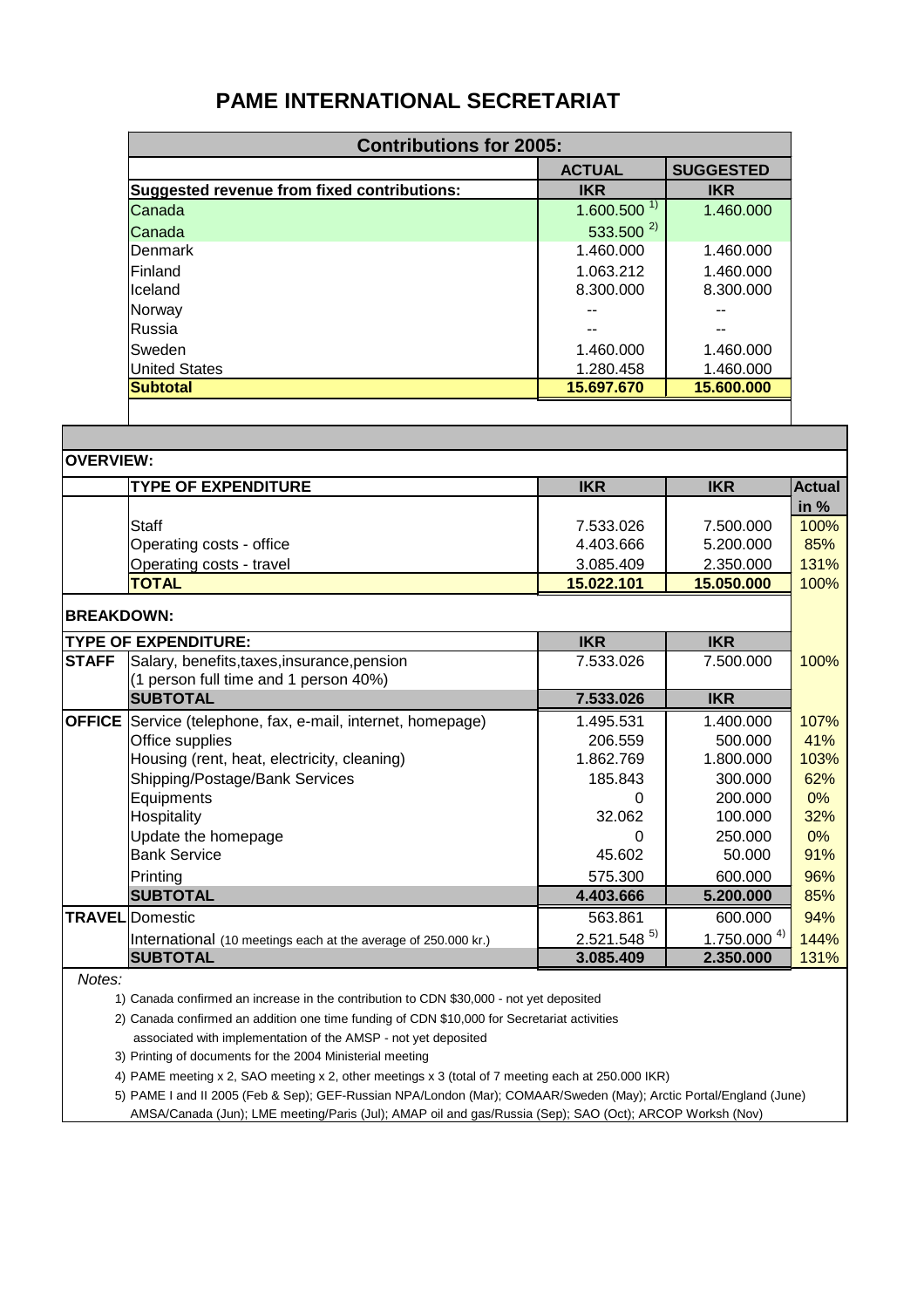# **PAME INTERNATIONAL SECRETARIAT**

| <b>Suggested contributions for 2006:</b> |                                                                                                                                                                    |                          |               |  |
|------------------------------------------|--------------------------------------------------------------------------------------------------------------------------------------------------------------------|--------------------------|---------------|--|
|                                          | <b>Suggested revenue from fixed contributions:</b>                                                                                                                 | <b>IKR</b>               |               |  |
|                                          | Canada<br>(increased contributions to 30.000CAD)                                                                                                                   | 1.550.000                |               |  |
|                                          | Denmark<br>(1.460.000 ISK received in '05 for '06)                                                                                                                 | 1.550.000                |               |  |
|                                          | Finland                                                                                                                                                            | 1.550.000                |               |  |
|                                          | Iceland                                                                                                                                                            | 8.500.000                |               |  |
|                                          | Norway                                                                                                                                                             |                          |               |  |
|                                          | Russia                                                                                                                                                             |                          |               |  |
|                                          | Sweden                                                                                                                                                             | 1.550.000                |               |  |
|                                          | United States (1.280.460 ISK received in '05 for '06)                                                                                                              | 1.550.000                |               |  |
|                                          | <b>Subtotal</b>                                                                                                                                                    | 16.250.000               |               |  |
|                                          |                                                                                                                                                                    |                          |               |  |
|                                          | <b>Total Expected Revenue for 2005:</b>                                                                                                                            |                          |               |  |
|                                          | Suggested Contributions 2006:                                                                                                                                      | 16.250.000               |               |  |
|                                          | 2) Misc Revenue (estimated):                                                                                                                                       | $50.000$ 1)              |               |  |
|                                          | <b>Subtotal</b>                                                                                                                                                    | 16.300.000<br>$-106.682$ |               |  |
|                                          | Carryforward from 2005:<br><b>TOTAL</b>                                                                                                                            | 16.193.318               |               |  |
|                                          |                                                                                                                                                                    |                          |               |  |
|                                          | Projected closing balance for 2006 (carryforward 2007):<br>218.318                                                                                                 |                          |               |  |
|                                          | <b>Projected Operational Expenditures for 2006</b>                                                                                                                 |                          |               |  |
|                                          | January - December 2006                                                                                                                                            |                          |               |  |
| <b>OVERVIEW:</b>                         |                                                                                                                                                                    |                          |               |  |
|                                          | <b>TYPE OF EXPENDITURE</b>                                                                                                                                         | <b>IKR</b>               |               |  |
|                                          | Staff                                                                                                                                                              | 8.000.000                |               |  |
|                                          | Operating costs - office                                                                                                                                           | 5.425.000                |               |  |
|                                          | Operating costs - travel                                                                                                                                           | 2.550.000                |               |  |
|                                          | <b>TOTAL</b>                                                                                                                                                       | 15.975.000               |               |  |
| <b>BREAKDOWN:</b>                        |                                                                                                                                                                    |                          |               |  |
|                                          | <b>TYPE OF EXPENDITURE:</b>                                                                                                                                        | <b>IKR</b>               |               |  |
| <b>STAFF</b>                             | Salary, benefits, taxes, insurance, pension                                                                                                                        | 8.000.000                |               |  |
|                                          | (1 person full time and 1 person 40%)                                                                                                                              |                          |               |  |
|                                          | <b>SUBTOTAL</b>                                                                                                                                                    | 8.000.000                |               |  |
| <b>OFFICE</b>                            | Service (telephone, fax, e-mail, internet, homepage)                                                                                                               | 1.400.000                |               |  |
|                                          | Office supplies                                                                                                                                                    | 250.000                  |               |  |
|                                          | Housing (rent, heat, electricity, cleaning)                                                                                                                        | 1.900.000                |               |  |
|                                          | Shipping/Postage                                                                                                                                                   | 300.000                  |               |  |
|                                          | Equipments                                                                                                                                                         | 100.000                  |               |  |
|                                          | Hospitality                                                                                                                                                        | 30.000                   |               |  |
|                                          | Update the homepage                                                                                                                                                | 700.000                  | 2)            |  |
|                                          | <b>Bank Service</b>                                                                                                                                                | 45.000                   |               |  |
|                                          | Printing                                                                                                                                                           | 700.000                  |               |  |
|                                          | <b>SUBTOTAL</b>                                                                                                                                                    | 5.425.000                |               |  |
| <b>TRAVEL</b>                            | Domestic - airline tickets                                                                                                                                         | 650.000                  |               |  |
|                                          | International - airline tickets, hotel, per diem<br><b>SUBTOTAL</b>                                                                                                | 1.900.000<br>2.550.000   | $\frac{3}{2}$ |  |
|                                          |                                                                                                                                                                    |                          |               |  |
|                                          | Notes: 1) Interest rates, expected exchange rates etc.                                                                                                             |                          |               |  |
|                                          | 2) Refer to a separate sheet (Annex I) with information provided at PAME II-2005<br>3) PAME meeting x 2, SAO meeting x 2, other meetings x 3 (each at 270.000 IKR) |                          |               |  |
|                                          |                                                                                                                                                                    |                          |               |  |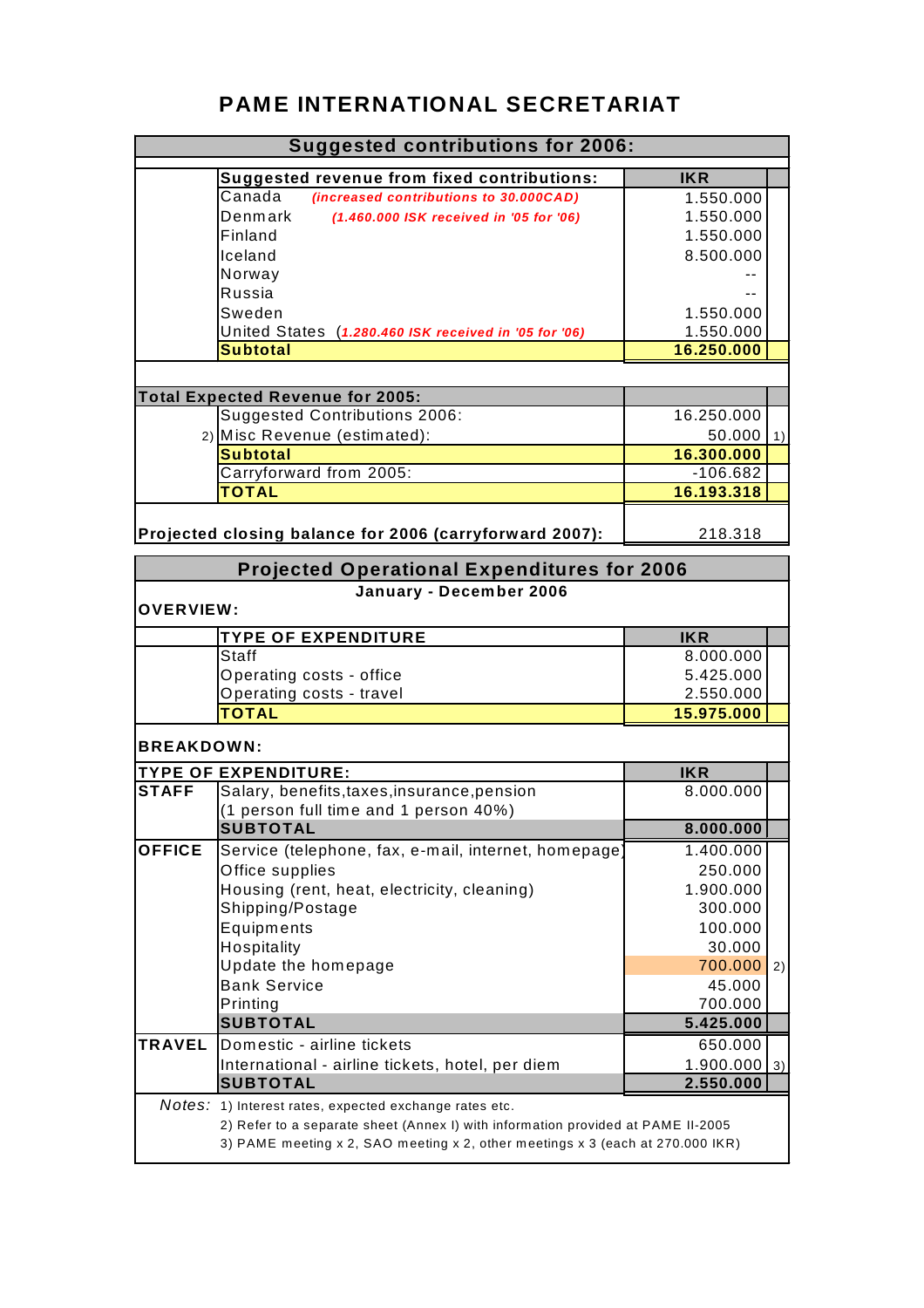# **APPENDIX V**

# **AMSA WORK PACKAGES COVERING RUSSIAN AND NORWEGIAN ARCTIC**

| <b>Finland</b>                       | <b>Russia</b>                                             | <b>Norway</b>      |
|--------------------------------------|-----------------------------------------------------------|--------------------|
| Deltamarin                           | Gecon Ltd                                                 | Det Norske Veritas |
| Helsinki University of<br>Technology | <b>Central Marine</b><br>Research and Design<br>Institute |                    |
|                                      |                                                           |                    |

## **Planned expert teams for WP 2, 3 and 6 (cargo flows and risk analyses in the Russian and Norwegian Arctic)**

# **Planned Expert Teams for WP 4 and 5 (Environmental impacts in the Russian and Norwegian Arctic)**

| Finland                                  | Russia                                         | <b>Norway</b>                             |
|------------------------------------------|------------------------------------------------|-------------------------------------------|
| Deltamarin                               | Murmansk Marine<br><b>Biological Institute</b> | Det Norske Veritas                        |
| Helsinki University                      |                                                | Norwegian Institute for<br>Marine Rsearch |
| Finnish Institute for<br>Marine Research |                                                |                                           |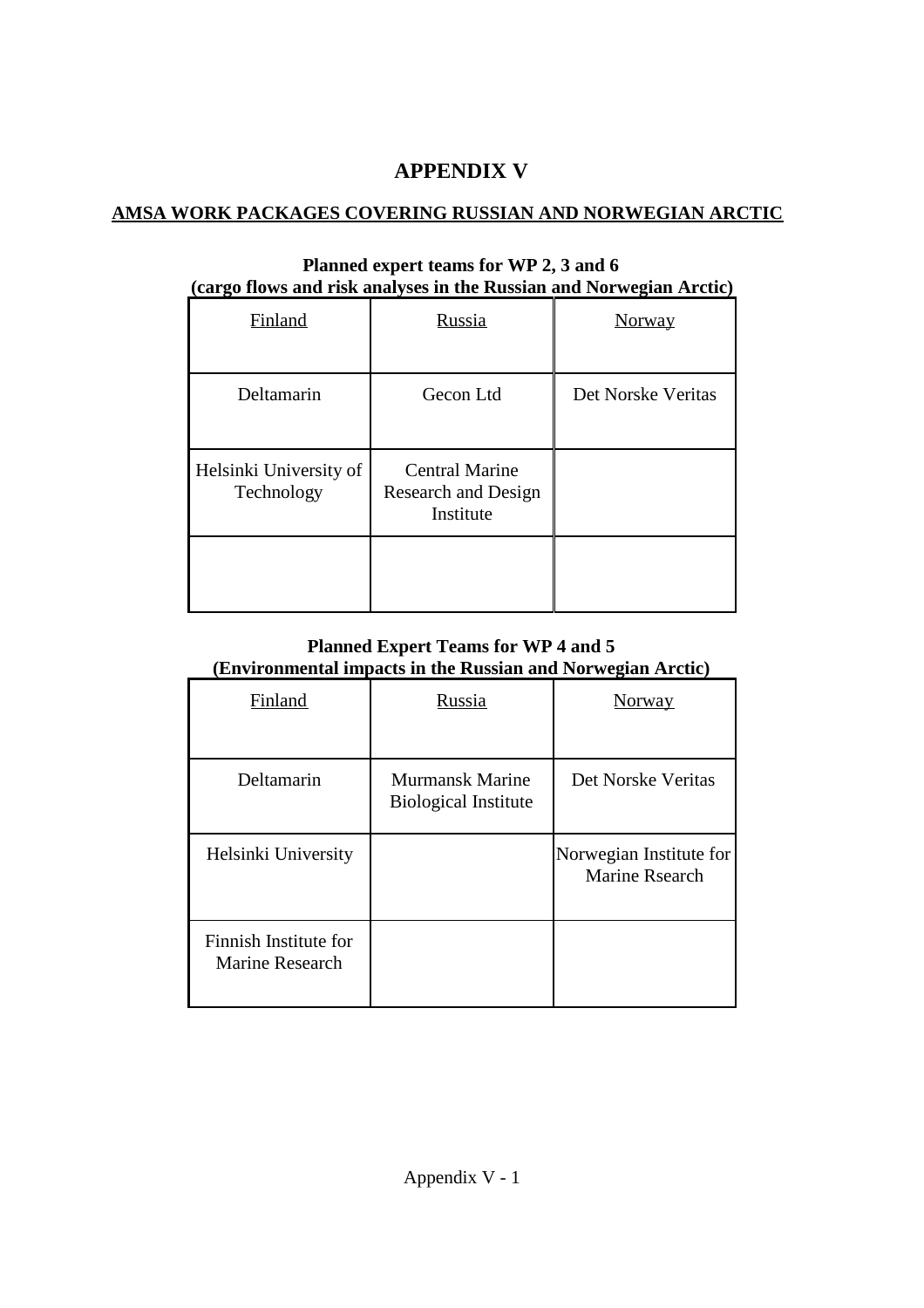# **APPENDIX VI - AMSA ROUNDTABLE MEMBERS**

Mr. John Falkingham, Chief of Forecast Operations at the Canadian Ice Service, a division of Environment Canada. - [john.falkingham@ec.gc.ca](mailto:john.falkingham@ec.gc.ca)

Mr. Terry Fenge, Director of Research ICC Canada - [Tfenge7006@rogers.com](mailto:Tfenge7006@rogers.com)

Mr. Jens H. Koefoed, Adviser Cargo Ship Department, The Norwegian Maritime Directorate (NMA) - [jens.koefoed@sjofartsdir.no](mailto:jens.koefoed@sjofartsdir.no)

Methusalah Kunuk, Assistand Deputy Minister, Transportation Department of Economic Development and Transportation, Government of Nunavut - [mkunuk@gov.nu.ca](mailto:mkunuk@gov.nu.ca)

Mr. Gennady Matishov, Director of Murmansk Marine Biological Institute of the Russian Academy of Sciences (MMBI RAS) - [icd@mmbi.krinc.ru](mailto:icd@mmbi.krinc.ru)

Dr. Sue E. Moore (NOAA) principal oceanographer for the U.S. NOAA Alaska Fisheries Science Center in Seattle – [sue.moore@noaa.gov](mailto:sue.moore@noaa.gov)

Mr. Niels Mortensen (BIMCO) – [nbm@bimco.dk](mailto:nbm@bimco.dk)

Captain Andrey A. Smirnov (MSC) Deputy General Director and Director of the Icebreaking Fleet Department of Murmansk Shipping Company

Ms. Samantha Smith, Director WWF International Arctic Programme - [ssmith@wwf.no](mailto:ssmith@wwf.no)

# **Ex-officio Members**

Dr. Lawson W. Brigham (USARC) – [USARC@accalaska.net](mailto:USARC@accalaska.net)

Mr. Victor M Santos-Pedro (TC) Chair - [santosv@tc.gc.ca](mailto:santosv@tc.gc.ca)

Mr. Kimmo Juurmaa (Deltmarin) - [kimmo.juurmaa@deltamarin.com](mailto:kimmo.juurmaa@deltamarin.com)

Mr. Ross MacDonald (TC) - [macdora@tc.gc.ca](mailto:macdora@tc.gc.ca)

Ms. Soffia Gudmundsdottir (PAME Secratariat) - [soffia@pame.is](mailto:soffia@pame.is)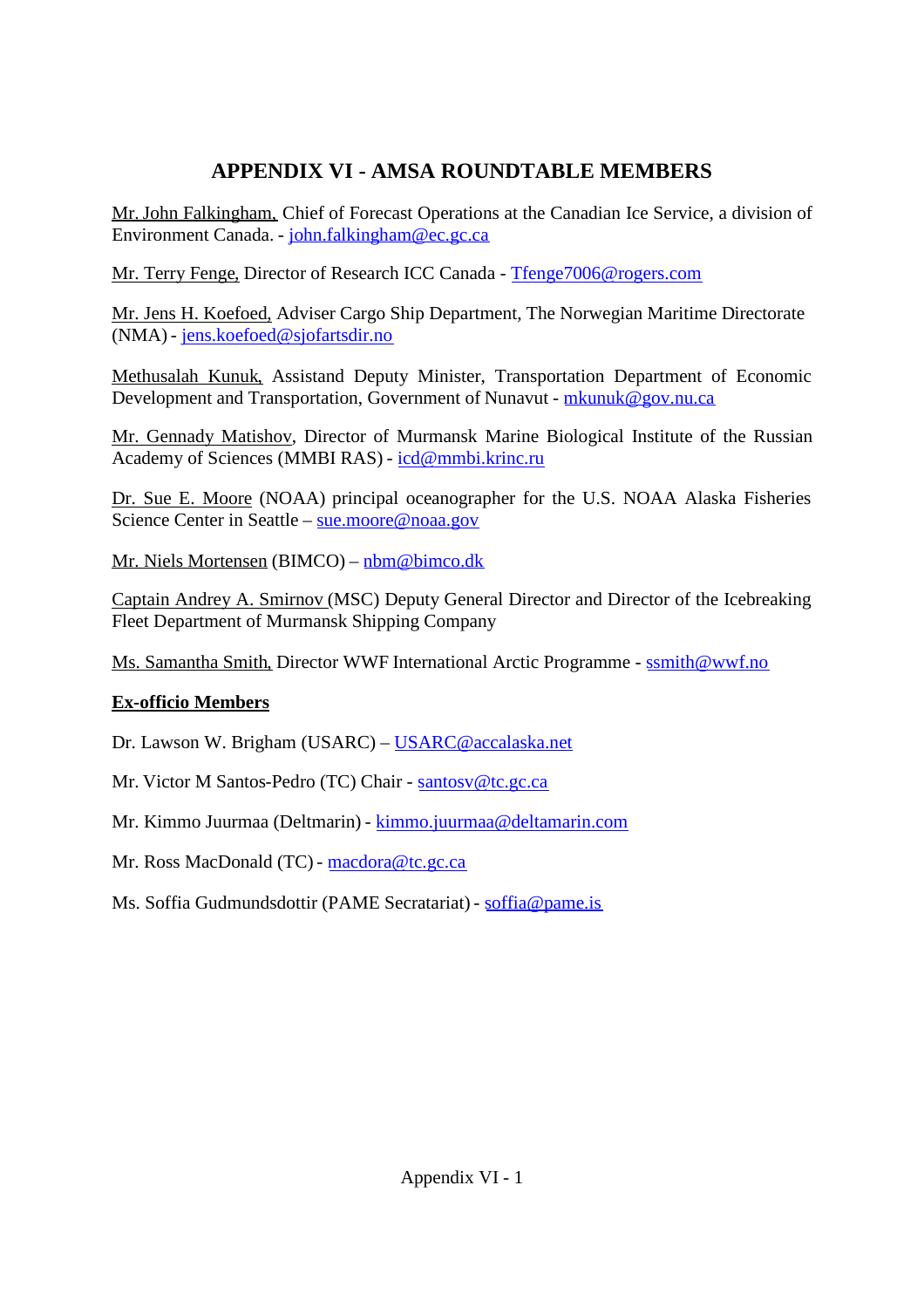# **APPENDIX VII**

# **AMSA DESIGNATED POINTS OF CONTACT FOR SURVEY QUESIONNAIRE**

**Canada:** Mr. Ross MacDonald, Transport Canada - [macdora@tc.gc.ca](mailto:macdora@tc.gc.ca)

**Denmark/Faroe Islands/Greenland:** Mr. Ivan Andersen, Danish EPA - [IA@mst.dk](mailto:IA@mst.dk)

**Iceland:** Jón Bernódusson, Icelandic Maritime Administration - jonb @sigling.is

**Norway:** Mr. Jens Koefoed, The Norwegian Maritime Directorate [jens.koefoed@sjofartsdir.no](mailto:jens.koefoed@sjofartsdir.no)

**Russia:** Yuri Yu. Alexsandrovskiy. Ministry of Natural Resources - [yualex@mnr.gov.ru](mailto:yualex@mnr.gov.ru) (interim)

**United States:** Elizabeth McLanahan/Jennifer Mondragon, Office of International Affairs/NOAA - [Elizabeth.McLanahan@noaa.gov](mailto:Elizabeth.McLanahan@noaa.gov) (interim)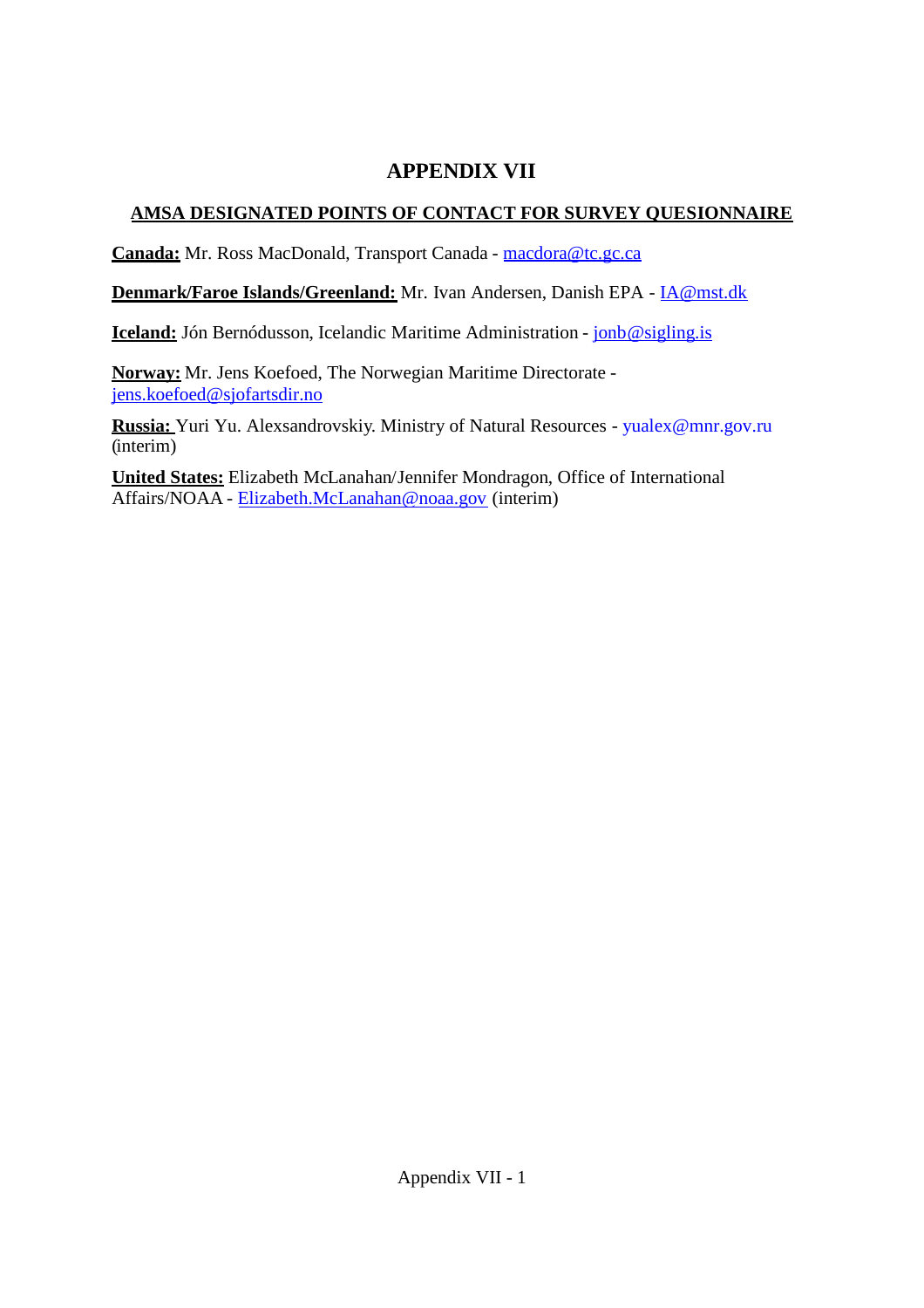# **APPENDIX VIII**

# **ACOPS work progress under the GEF/UNEP Russian NPA-Arctic project**

## **(July 2005 – February 2006)**

During preceding PDF-B stage of the Project in 1999 - 2001 ACOPS fulfilled the identification and prioritization of the "hot spots" in Russian Arctic. It was done by a group of experts with the help of specially designed methodology. The results were summarized in the document "Environmental hot spots and impact zones of the Russian Arctic", which can be found at ACOPS web site: [www.acops.org.](http://www.acops.org/) The apparent concentration of these hot spots in three Arctic regions was noted. These regions belonged to the catchment basins of Barents and White seas (I), Kara sea (II) and Chukchi – West Bering sea (III). For current stage of the full Project started July 2005 the expert group with changed composition was summoned again. It was decided on the basis of previous as well as more recent NEFCO/AMAP "hot spots" analyses to accept these three geographical regions as priority areas for analysis of environmental issues. It doesn't exclude from consideration some environmentally significant projects outside above mentioned three regions.

The preparation and adoption of a comprehensive Strategic Action Programme (SAP) should be a major output of the GEF Project. It will include costed and targeted measures to attain improved environmental protection in the Arctic region of the Russian Federation and will take full account of the existing and projected state of the environment of the Russian Arctic, as well as interests of the inhabitants including indigenous peoples, and the necessity to meet international obligations of the Russian Federation. The subsequent implementation of the SAP will allow for a significant improvement of the environment in the Russian Arctic, the circumpolar region and on the global scale. The SAP will be prepared in accordance with the GEF International Waters best practice guidelines and the process will include all the major stakeholders and will begin with the review and experts assessment of the major environmental issues. The Russian Ministry of Economic Development and Trade as the executing agency for the GEF project take the lead in development of the SAP. ACOPS role in the Project is defined now as "Partner Agency" and its meaning is clarified in Annex X to the Project Document. ACOPS will provide international technical assistance to the SAP development and will be ready to present latest GEF recommended methodologies for the task. The review and expert assessment of the major Environmental Issues in Russian Arctic (EIRA) including the climate change as a cross cutting issue is also considered by ACOPS as one of important work directions. Between EIRA the primary attention will be paid for:

- $\triangleright$  Pollution and deterioration of water quality
- $\triangleright$  Unsustainable use of natural resources
- $\triangleright$  Threats to biodiversity
- $\triangleright$  Threats to indigenous people's health and well being
- $\triangleright$  Climate change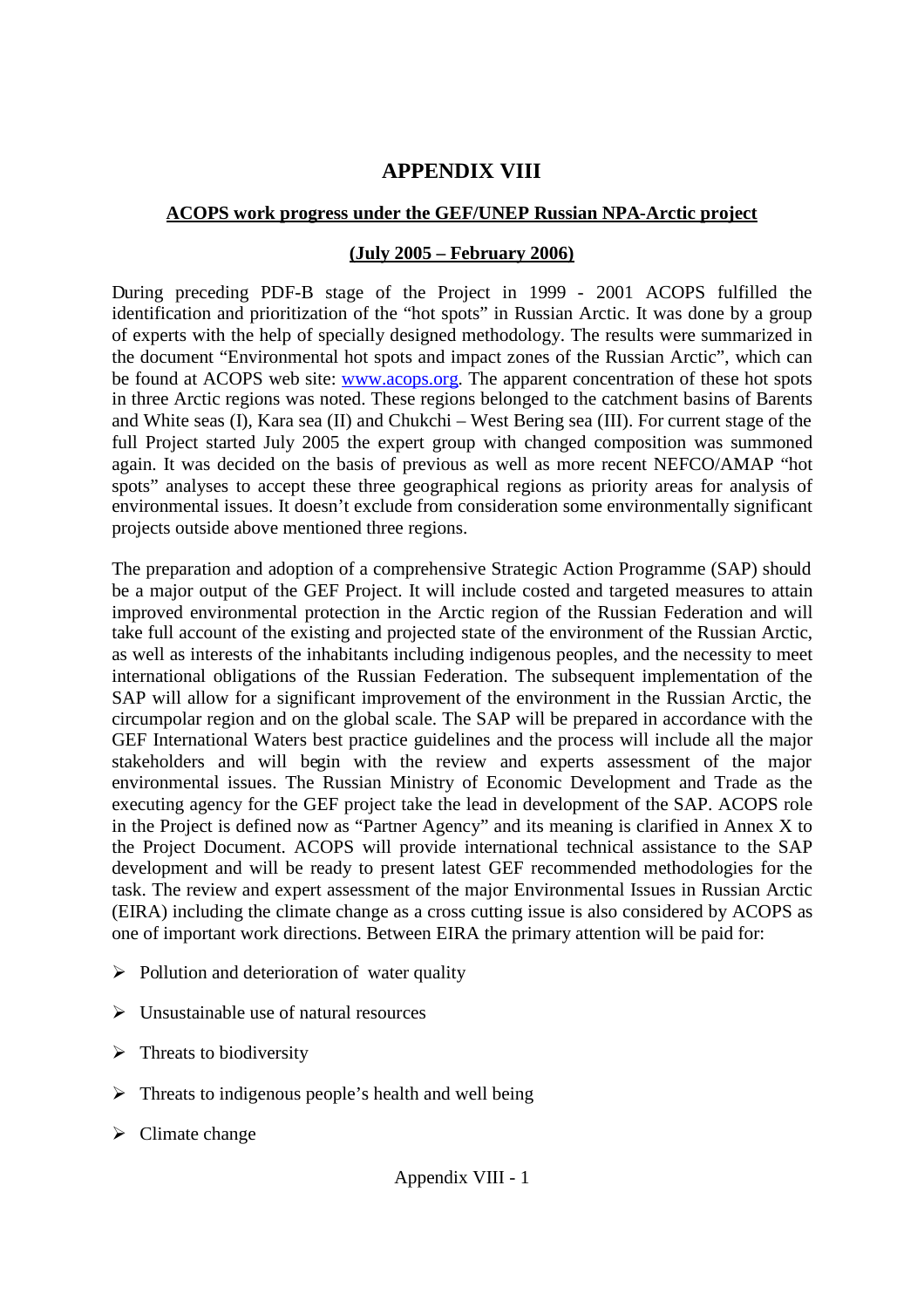- o Transport of pollutants
- o Impacts on migratory species
- o Biological transition
- o Social transformation
- o Threats to sustainability
- o Shift in hydrological regime and fresh water inputs to marine environment
- $\triangleright$  Oil and gas development
- $\triangleright$  Increased shipping impacts
- $\triangleright$  Invasive species

The general consideration of EIRA for Russian Arctic has been organized by ACOPS through the series of meetings with invited experts. Currently four following reviews on EIRA are in the well developed stages of preparation:

- 1. Environmental effects of oil/gas development in Barents/Kara Sea region
- 2. Radioactive pollution of Russian Arctic
- 3. Unsustainable use of bioresources in Russian Arctic
- 4. Threats to biodiversity in Russian Arctic

It was agreed that climate change issue will penetrate all problem analyses. EIRA analyses should help to educated choice of alternatives for SAP and identification of viable preinvestment projects.

As soon as the most acute environmental issues will be identified in correspondence with GEF recommendations causal chain analysis will be done for these issues. In parallel the necessary work on "stakeholder" analysis has started.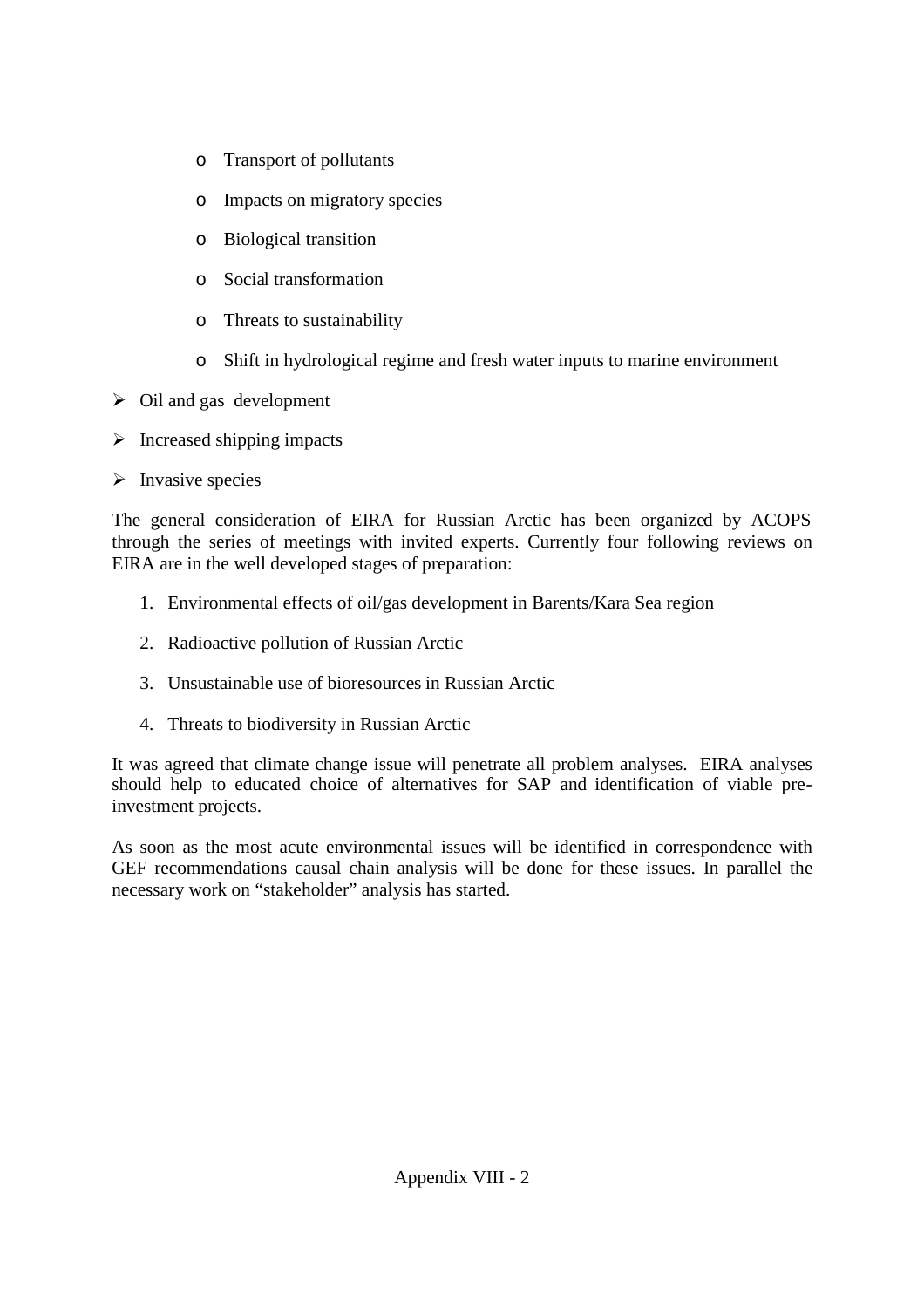## **APPENDIX IX**

### **Assessment of Oil and Gas Activities in the Arctic - Process and Outline Content**

### **Scope:**

This assessment report is being prepared in response to a request from the Ministers and Senior Arctic Officials of the Arctic Council. They have requested a report at the Ministerial meeting in 2006 that builds on and expands the AMAP assessment completed in 1997, and that evaluates four types of impacts or effects associated with oil and gas activities in the Arctic:

- social and economic consequences
- environmental impacts from pollution
- environmental effects from physical impacts and disturbances
- effects on human health

These four components of the assessment form four strands of information flow in the assessment report. Note that this assessment specifically does not include the relation between Arctic oil and gas development and the global  $CO<sub>2</sub>$  emissions and greenhouse warming. This topic is covered in other assessments, e.g. ACIA, IPCC, national assessments.

The assessment will begin an introductory chapter (Chapter 1) that sets the stage for the assessment, describes its scope and the processes used to accomplish it. The second chapter will include an overview of oil and gas activities in the Arctic. In this assessment, the use of the word "activities" is taken to mean leasing/licensing, seismic and drilling exploration, production drilling and development construction, continuing production operations, all facets of transportation, and eventual decommissioning of facilities. Chapter 2 will look back on the last several decades of activity, describe current activity, and look forward as far as current plans allow.

The socio-economic strand discussed in Chapter 3 includes the social and economic consequences of the oil and gas activities in the Arctic described in Chapter 2 and will evaluate historical data and also project forward as far as possible. It also includes a consideration of the social and economic consequences of environmental effects of pollution and physical impacts and disturbances as examined in Chapters 5 and 6. The intent is to provide a comprehensive and balanced view of the positive and negative socio-economic consequences associated with oil and gas development in the Arctic.

The pollution strand identifies sources of contaminant input, environmental concentrations, pathways and fates of the contaminants in Chapter 4 based on information in Chapter 2 on the petroleum industry and available information on other sources. This strand goes on to consider and their biological effects at the organism level in Chapter 5. The environmental impacts at the levels of populations, habitats and ecosystems are considered in Chapter 6.

The strand on physical impacts and disturbances starts with information on the physical activities (construction work, land use, pipelines, roads, noise etc.) presented in Chapter 2 and goes on to consider their biological effects on organisms in Chapter 5. The consequences at the levels of populations, habitats and ecosystem are then examined in Chapter 6.

The strand on human health will be considered in Chapter 5. This assessment will update and expand the AMAP Assessments on Human Health completed in 1997 and 2003.

In Chapter 7, the various strands will be brought together to provide an overall assessment and set of conclusions. The chapter will include also recommendations to the Ministers for their consideration in developing responses to the assessment.

Before being released, the assessment will be subjected to both peer and national review to ensure the highest quality and to avoid statements that may have unintended consequences at national or local levels.

It is intended to undertake two or more outreach tasks as part of this assessment to convey the key findings from the assessment to the general public. One of these will be a symposium, scheduled for summer of 2005. The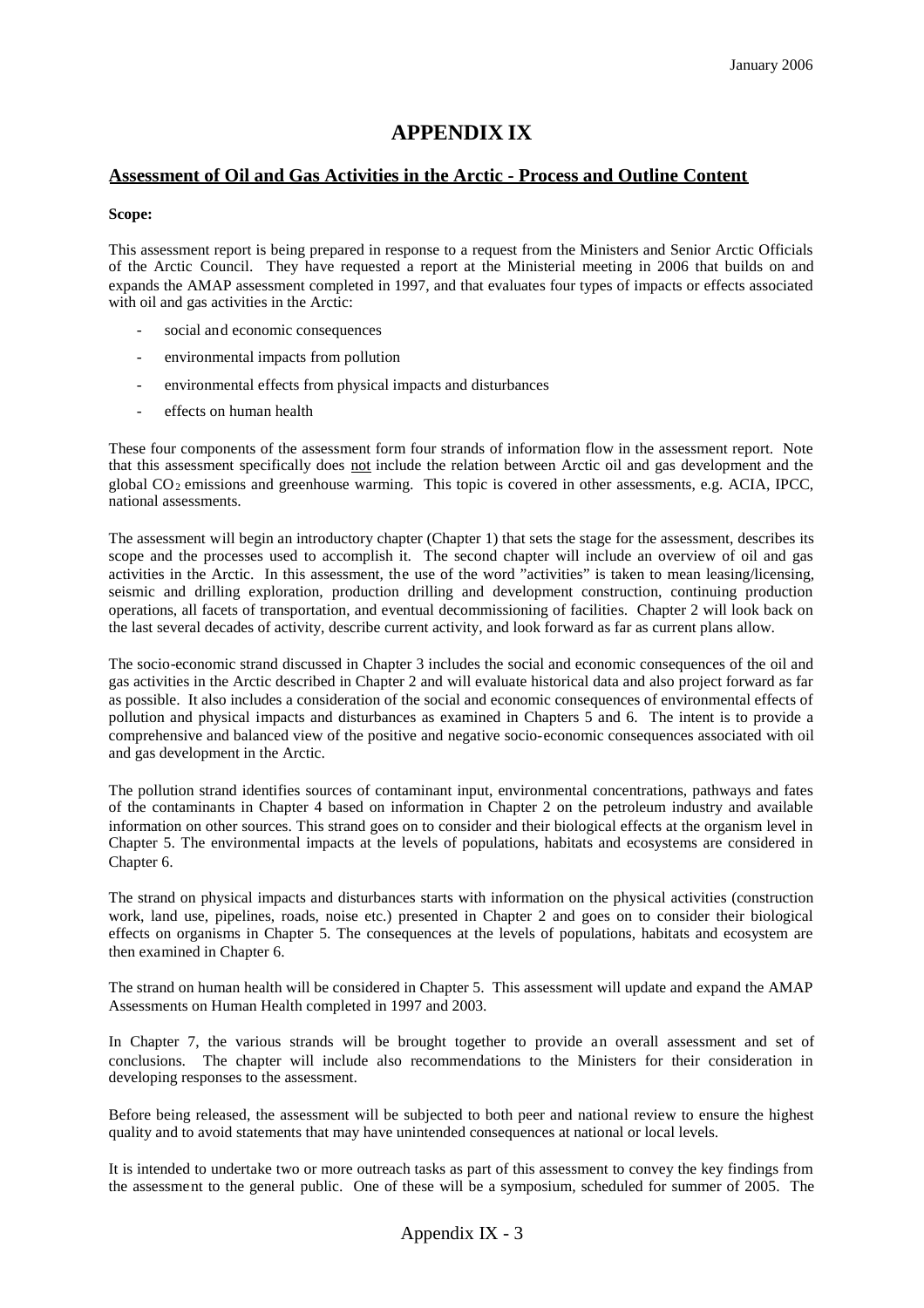purpose of the symposium will be: a) to hear from experts in all relevant fields on the current state of the science and technology relating to oil and gas activities in the Arctic; b) to promote dialogue among scientists of different types, industry and government officials, Arctic residents, and other stakeholders; and c) to identify critical information or expertise not already included in the assessment itself. Another key outreach effort will be production of an overview report that covers all of the chapters and summarizes and integrates their findings in an easy to understand format. Other outreach efforts may be defined during the preparation of the assessment.

### **Process:**

Experts in the various disciplines relevant to each chapter will produce the assessment. . These experts will be nominated as authors by the eight Arctic countries, with the assumption that nomination carries with it a promise of support adequate to permit the work to be done according the time schedule. For each chapter there will be a lead author (or co-lead authors if more than one country desires a leadership position) and an appropriate number of contributing authors.

#### *Identification Of Lead Authors (Countries):*

For each of the key science chapters (Chapters 2-6), one or more lead authors will be nominated by interested (lead) countries. The following countries have indicated that they will undertake (or share) the lead role in the respective chapters:

Chapter 2 – US and Russia

Chapter 3 – US

Chapter 4 – Norway and Russia

Chapter 5 – Canada

Chapter 6 – Norway and ?

### *Assessment Steering Group:*

Completion of the assessment will be under the direction of the Assessment Steering Group that will report directly to the AMAP Working Group and indirectly to all of the participating Arctic Council working groups. Membership will include one or more representatives from each participating Arctic Council Working Group, the Lead Authors of the assessment, and others to be determined.

### **Assessment Content and Detailed Outline**

As described above, the scientific assessment report will consist of seven Chapters. Five of these chapters contain the core information used for the assessment. These are wrapped by an introductory chapter (Chapter 1) and a final summary and concluding chapter (Chapter 7). The five main chapters of the assessment (Chapters 2- 6) are prepared by (lead and key national) experts nominated by the countries. The work on each chapter is coordinated by lead experts appointed by the countries that have accepted to undertake a 'lead' role in preparing the respective chapters. The lead experts and key national experts are responsible for ensuring that data from their countries are made available to and correctly reflected in the assessment report. The assessment is based on data and information provided by a large number of contributing experts – these are experts working in a range of institutes and organizations that may not be directly involved in the drafting of the report; all contributions will be however be fully acknowledged. The report will be subject to peer review.

### **Chapter 1 - Introduction**

The introductory chapter is to be written by the Assessment Steering Group (ASG) and AMAP. It will contain an introduction to the assessment work and background information on demography and Arctic environmental conditions.

### **Chapter 2 - Oil and gas activities in the Arctic**

Lead countries: USA (Robert P. Crandall) and Russia.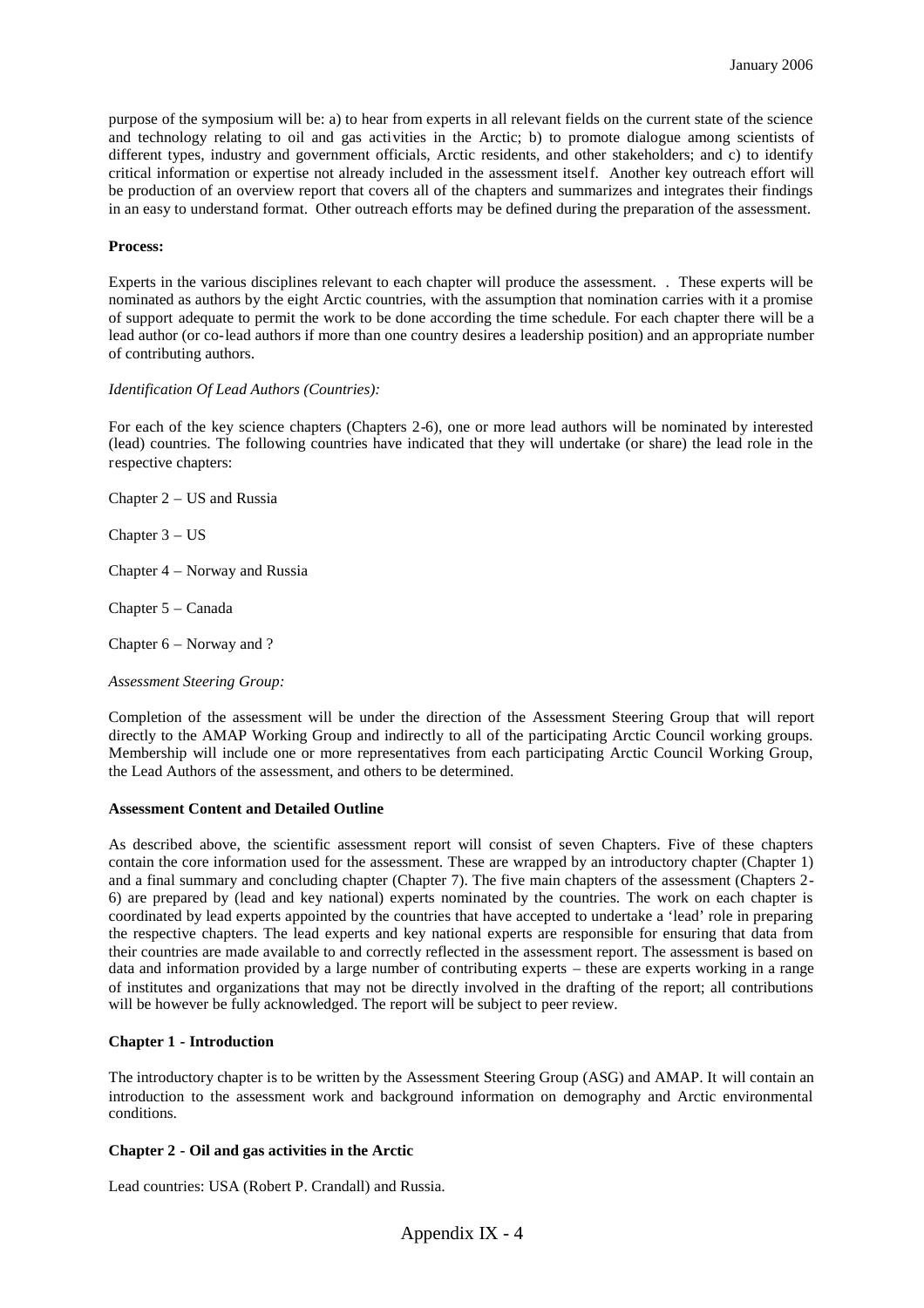The intention is to present overview statistical information (at a non-sensitive level of detail) that provides a picture of past, present and future (to 2015) oil/gas development activities.

### **Structure and content of the chapter**

(1) The first section is the presentation of a number of oil and gas activity indicies, such as drilling, leasing and seismic acquisition measures plotted on a series of maps as a function of time. These maps illustrate the spread of oil and gas activities through the arctic, providing a framework for the interpretation of current and historical environmental monitoring data and sociological studies. An important aspect of oil and gas development in the Arctic has been the adaptation of the industry to operating in this easily damaged environment. The process of operating efficiently from both an environmental and economic perspective in the Arctic is an on-going process with a long history. The impacts associated with an activity are therefore to a not inconsequential degree, a function of when the activity occurred. Also included in this section are some important production statistics complied as a function of time for each operating area. This information presented in graphical form illustrates the scale of development activities, the frequency and size distribution of discoveries, reservoir depletion, and waste management techniques for each Arctic region.

(2) Regulatory and economic factors unique to each sovereign country have had significant influences on the range of techniques employed in oil and gas activities and the subsequent impacts associated with these activities. The second part of the Chapter is a historical narrative that describes in detail the chronology of key events within each country. This section treats each country's unique experience with Arctic oil and gas activities in detail including their legal/regulatory frameworks.

(3) The final section of the report describes activities likely to occur in the next ten years. The ten-year projection will be based on current activity levels and public statements from oil and gas operators and affected governments. The ten-year time frame is relatively short term for oil and gas developments and this section will consist of an inventory of projects that have firm financial commitments. Anticipated impacts associated with the list of projects in this section will form the basis for recommendations for policy considerations. Finally a section will be devoted to promising new technologies that appear to have the potential to strongly influence Arctic oil and gas operations in the greater than ten year time frame.

Notes:

- Maps will be Pan Arctic then broken down thereafter into Regional maps (probably two or three)
- Activity intervals for reporting purpose will be in five year increments starting on the null year and ending on the fourth, then starting on the fifth year and ending on the ninth. i.e. 1970-1974, 1975-1979, 1980-1984; and 1985-1989; etc.

*Oil and Gas Activity Metrics -* Key oil and gas activities (drilling, production, seismic acquisition and leasing) will be presented chronologically on two base maps. Alaska, Canada, Greenland may be shown on one base and Faroe Islands, Norway, Russia on the other. A total of 6 time intervals (pre-1960, 1960-69; 1970-79; 1980-89; 1990-99; and 2000-present) will be shown for each base for a total of 12 maps. Important information from other chapters such as case study locations, or environmental monitoring dataset locations will be shown on the appropriate time interval map.

- 1) Exploratory wells two classes, exploratory and discovery; colour-coded by class and drilling period.
- 2) Field map accurate polygons of field areas, plotted by date of first production-including transportation infrastructure - pipelines, tanker routes, railroads, storage facilities, and refining facilities.
- 3) Seismic maps 2-D line miles and 3-D areas by operational area (ex. Basin) if possible in ten year increments with one for pre 1960. Statistical data shown as a function of acquisition date.
- 4) Land disposition areas open to bid with leases taken shown.

These maps should be in GIS format with supporting data or metadata tables included. If just the GIS compatible data tables are submitted, AMAP has the capability to produce the appropriate maps that will be compatible in format throughout the assessment. (For information regarding data format requirements contact Simon Wilson at the AMAP Secretariat.)

Graphs and charts - report in English and Metric units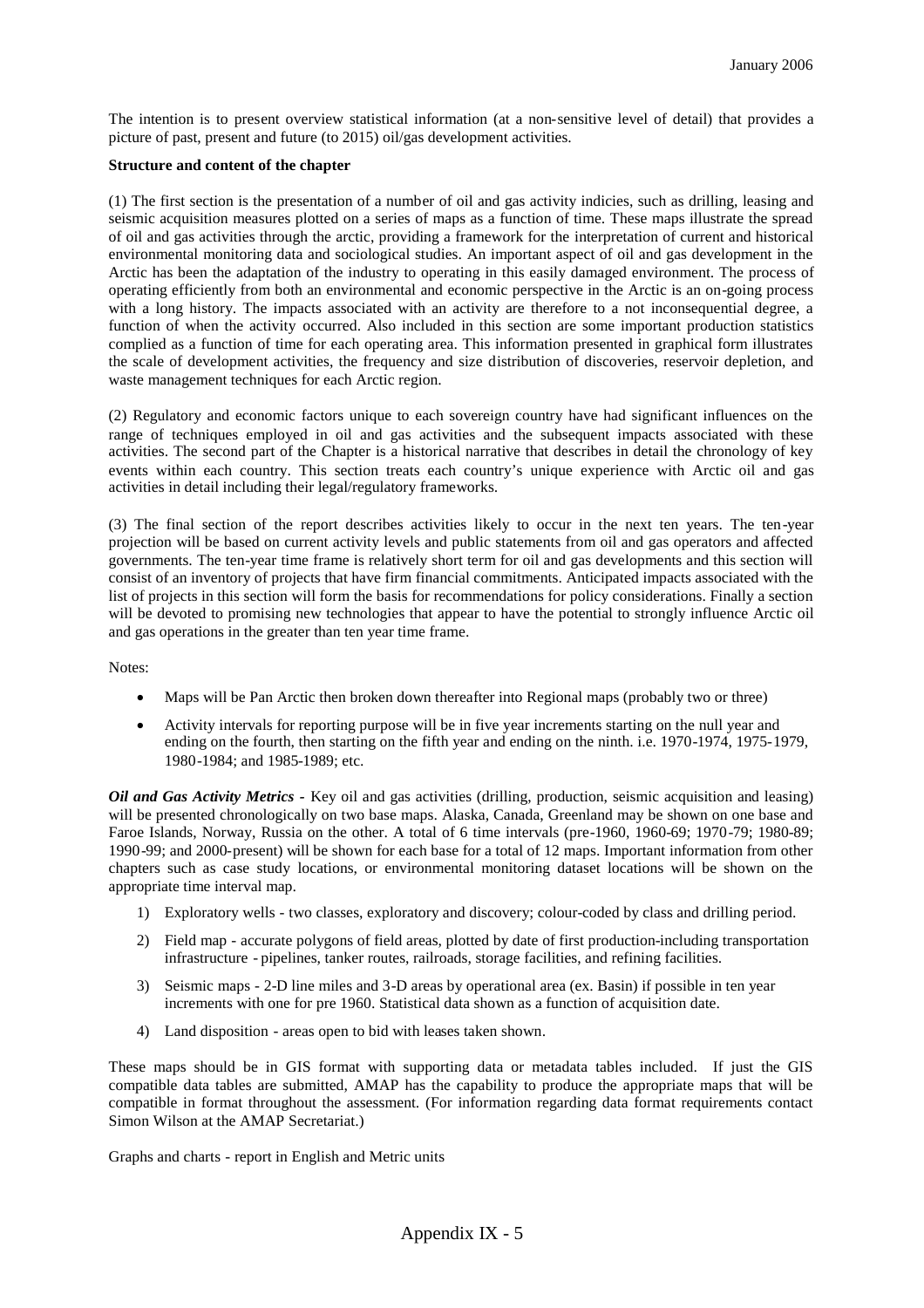1) Meters drilled by field, and seismic acquisition (line-km or  $km<sup>2</sup>$ ) in five year increments

2) Produced volumes of hydrocarbon (oil+condensate, gas+ngls) by field composited by operational area (ex North Slope Ak.)

- 3) Annual volumes of refined product from each refinery
- 4) Histogram of original hydrocarbon (oil, gas, condensate) in place per field by date of first production
- 5) Reservoir injection projects (ex. EOR) annual volumes of fluid injected by type (ex. water, gas mi).
- 6) Annual volumes of disposal injection

7) Annual volumes and types of production waste (ex water) that are disposed at the surface

*Historical and Current Activities -* Country by country chronologically organized description of arctic oil and gas activities. This section is to include a description of the evolution and current configuration of the regulatory framework for oil and gas operations including separate heading for spills. The bulk of the legal/regulatory regime section of the chapter with detailed descriptions by countries will be put as an appendix. This part of the chapter also includes EPPR issues and Occupational Health rules.

Additional elements that should be included in the descriptions oil and gas activities in the chapter are:

- Description of how the trend of the legislative/regulatory framework has responded to oil and gas activity – is it evolving to deal with issues identified within the region, nationally or to meet international standards? This was thought to be more important than a record of the actual regulatory framework.
- o The inclusion of occupational health and safety regulatory trends. This will compliment Chapter Three's attempt to report occupational health and safety data.
- A summary of the degree of national and regional ownership in the oil and gas sector in Chapter Two. Chapter Three would then provide a summary of local and indigenous ownership (or involvement) in the oil and gas sector as a basis for possible conclusions concerning trends in local governance or influence.

*Technological Changes -* The objective of this section is to demonstrate the fact that there is a long history of oil and gas operations in the arctic and assess the extent to which evolution in this has been successful in limiting environmental impacts including physical disturbances and pathways to the environment for toxic substances.

The most appropriate technology to minimize environmental impacts must be determined on a case-by-case basis and no single set of operational techniques is appropriate for all arctic situations.

Seismic acquisition technique evolution; a description of 1960's methods and impacts on tundra, current methods of seismic acquisition on tundra; description of marine seismic acquisition techniques in the 1960's and the change in technology (from single channel large sound source to multi-channel and ultimately 3-D).

Exploration and Production technique evolution; illustrated with specific cases:

- 1940's Fish Creek NPRA- large impacts due to poor understanding of arctic sensitivities. Impacts naturally healed in 50 years.
- 1960's Prudhoe Bay-large pads, reserve pits-long history of monitoring data-very large scale disposal and remediation projects.
- Current Norwegian Snøhvit Field; Spark NPRA onshore, (each country can suggest additional projects for this section).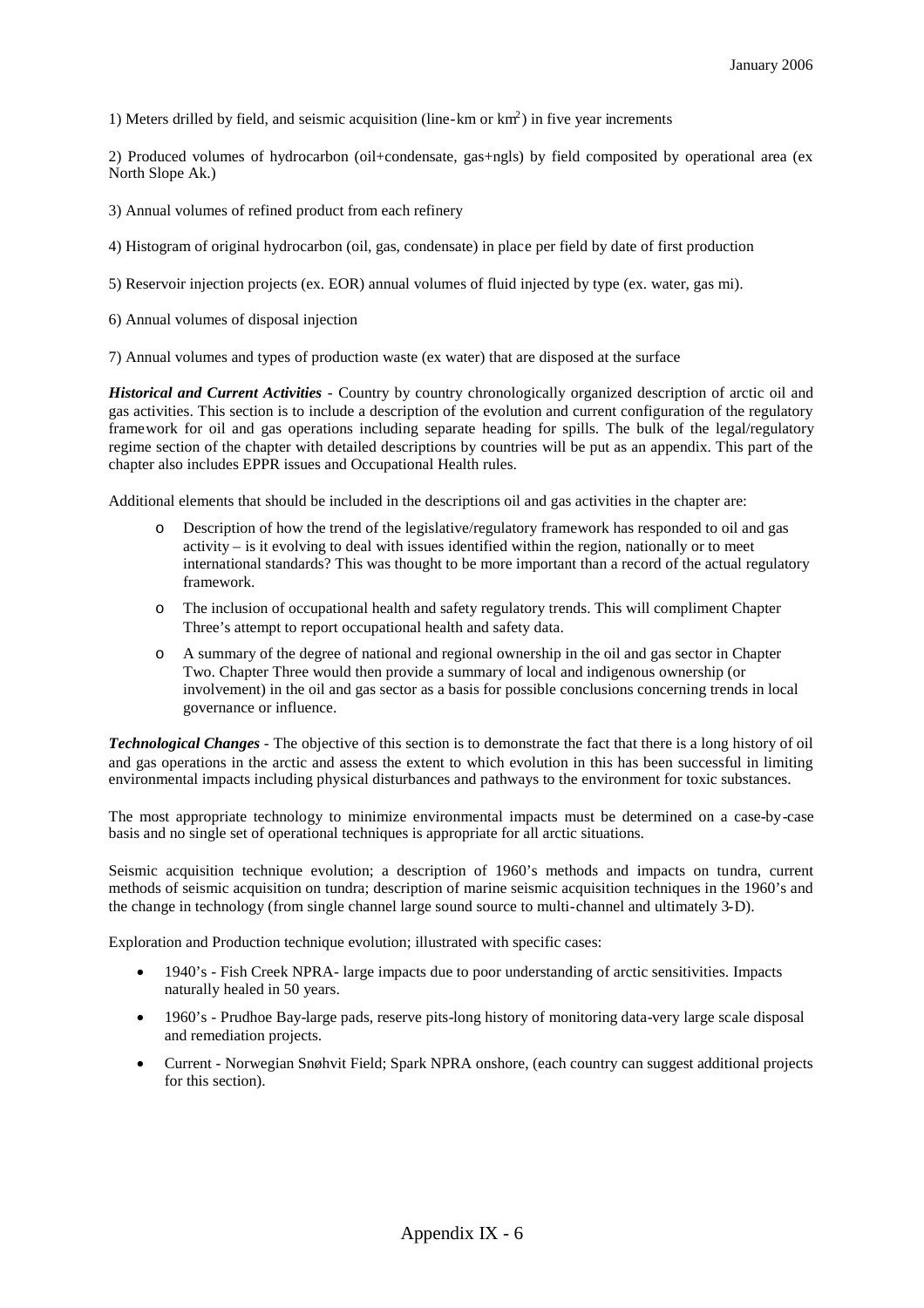*10 Year Projection -* Describe projects with current commitments from operators (press releases, currently being permitted, projects under active considerations). Arctic oil and gas activity is a function of world hydrocarbon demand and contingent on that demand, actual levels of activity may be higher or lower than described.

- Resource economics price supply influence on exploration and development projects i.e. Competition in the global market for financing arctic projects
- Policy considerations
- Environmental sensitivity as a limiting factor in deciding when and where to develop and produce (one to two pages only).

### *On the Horizon*

Global Warming, ice free Arctic in the summer, permafrost melt

Gas Hydrates

Coalbed Methane

### *Recommendation section*

Oil spills, projection anticipates increased arctic tanker traffic.

New technologies development.

### General Needs for information from all countries

- Info on  $CO_2$  sequestration
- Gas Hydrates
- Refineries
- Storage facilities
- Infrastructure (towns, camps, roads, airstrips, ports etc.)
- Technology evolution and application.

### **Chapter 3 - Social and economic effects (of oil and gas activities in the Arctic)**

Lead country: USA (Michael Baffrey)

### **Structure and content of the chapter**

The purpose of this chapter is to examine the social and economic effects of oil and gas activities in the Arctic. The chapter is organized as follows:

- The *Introduction* provides the rationale for the chapter and outlines the main concepts related to oil and gas effects and the approaches used herein to describe them.
- The *Case Studies* present examples of the ways in which oil and gas activities affect social and economic systems in the Arctic. The case studies are diverse in approach, reflecting differences in the circumstances of each region as well as the nature of the research that has been conducted. This diversity affords an opportunity for comparison across stages of the life cycle of oil and gas activities, across political and economic systems, across types and locations of development.
- The *Discussion and Conclusions* draw comparative lessons from the case studies and other related material, again emphasizing the distinctive features of the ways in which oil and gas activities create social and economic effects in the Arctic. The conclusions offer general observations about the nature of effects in the Arctic. The comparison of experiences to date offers a great deal to those engaged in planning for further oil and gas activities at any stage in their life cycle.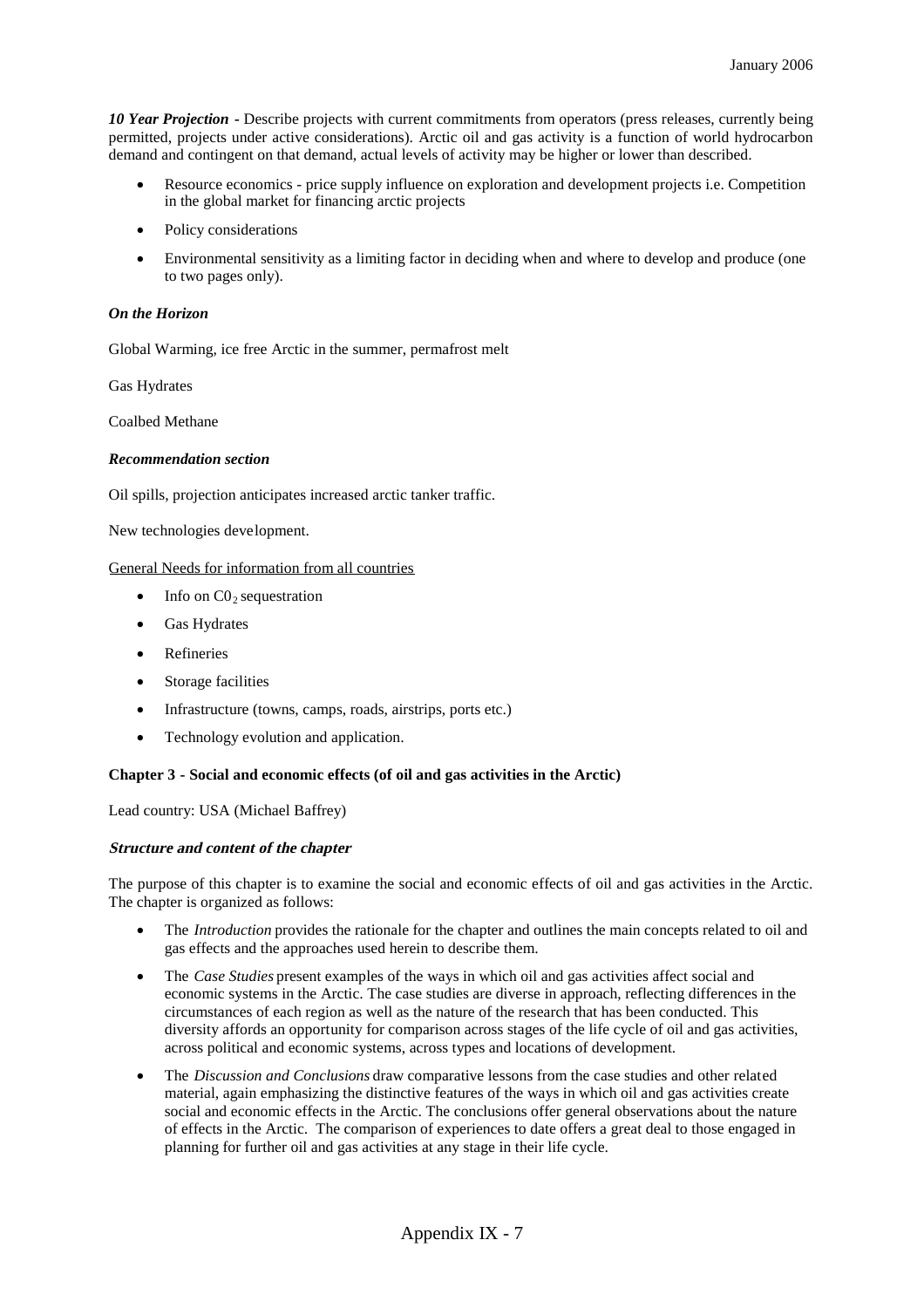The conceptual framework adopted for this analysis has five key concepts defined as follows: (1) *Geographic Scale*--the pattern of costs and benefits differs at the local, regional, and national scales; (2) *Governance* - ability to mitigate effects through planning, regulatory, and allocation functions of governments; (3) *Effects on Social and Economic Systems*--for our comparative analysis, and building on the topics and goals addressed in the Arctic Human Development Report, we use nine categories of effects, (microeconomic, macroeconomic, demographics, health, education and training, governance, cultural integrity, contact with nature, social health); (4) *Lifecycle Stage of Oil and Gas Projects* (evaluation, development, construction, production, enhanced development, decommissioning)--the exact effects will differ by life cycle stage and also in relation to the specific environmental, economic, political, sociocultural, and geographic circumstances of a given time and place: and (5) *Sustainable Development*—we use the Brundtland Commission definition which defines sustainable development as "development that meets the needs of the present without compromising the ability of future generations to meet their own needs." The intergenerational transfer of assets such that future generations have the means to achieve similar or greater levels of well-being compared to current generations. Human well-being is not determined by economic resources alone, but by the complex interaction of human, social, environmental and economic resources.

### **Gaps:**

- Russian review of the Yamal-Nenets Autonomous Okrug and the Nenets Autonomous Okrug case studies.
- Russian GDP of oil and gas industry in the Russian Arctic.
- Russian safety data of the oil and gas industry including lost time, accidents, and injury.
- Case study descriptions for the Komi Region, Barrow, Bent Horn, and Norman Wells.
- Indigenous Peoples involvement we have documented our efforts throughout this process and will continue through the final document.
- Oil and Gas GDP for the Arctic.
- Employment-related data from the authors.
- Canada will add text on land claims.
- Prepare case-study specifics maps.

### **Chapter 4 – Inputs and concentrations of petroleum hydrocarbons, PAHs and other oil/gas related chemicals in the Arctic environment**

Lead countries: Norway (Jarle Klungsøyr and Salve Dahle) and Russia

### *Structure and content of the chapter*

The chapter contains four main sections. The first section describes the chemical and physical properties of oil, petroleum hydrocarbons, polyaromatic hydrocarbons (PAHs) and other chemical compounds associated with the production of oil and gas. The text for this section is partly finished except for the description of chemicals.

The second section describes the sources, emissions and discharges from petroleum activities in the Arctic countries. Canada and Norway have provided some but not all needed information to this section. Information from the other Arctic countries is still missing.

Section 3, which describes the transport and fate on hydrocarbons in the Arctic, is partly finished. The section will be expanded and text related to oil in ice included.

Section 4 describes the concentrations of hydrocarbons, PAHs and other oil-related substances in the Arctic. An attempt will be made based on modelling to give a first rough oil hydrocarbon budget and mass balance for the different compartments of the Arctic.

### *Notes:*

Move Chapter 2 Canadian spill data into Chapter 4.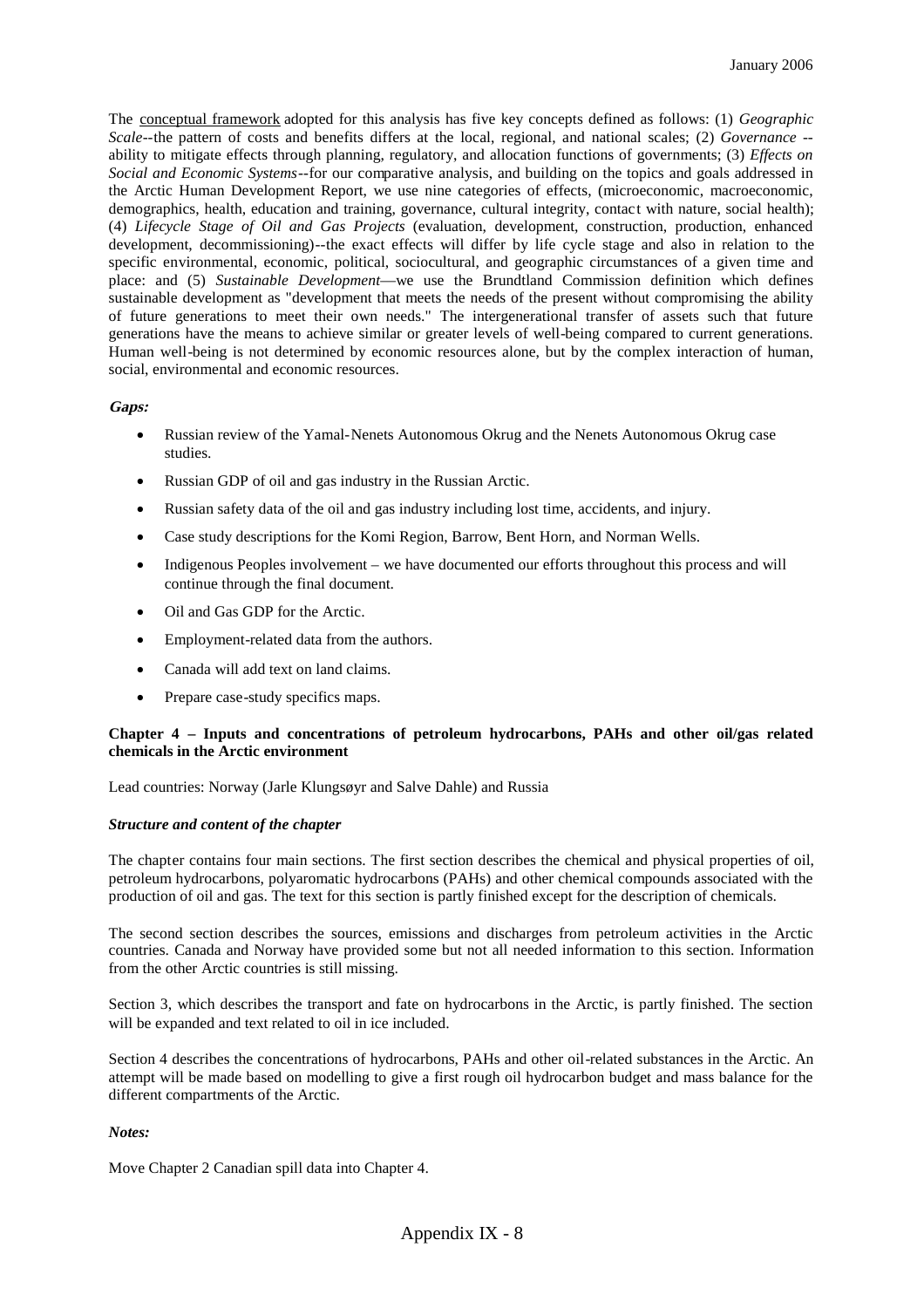Generally: Link discussions of elevated levels to levels of activities.

- operational discharges;
- accidental discharges

In 5-year or yearly intervals, parallel to drilled wells, seismic shot.

Substances and disturbances associated with Industrial activities: Exploration, Production, Transportation of Hydrocarbons.

The need to critically consider methodological aspects was raised. It was agreed that, in accordance with recommendations from AMAP phase 1, data and effects thresholds, etc., based on IR-methodology were not appropriate for inclusion/referencing in the 2002 OGA.

### *Need for data and new information:*

We should deal with  $CO<sub>2</sub>$  sequestration in the ten year projection.

Data needs from the USA is detailed in a note from Dennis Thurston and acted upon by him and colleagues in the USA.

With regard to Russian data, summarised data have recently been received from Roshydromet concerning levels of petroleum hydrocarbons and PAHs in different areas of the Arctic. For detailed comparison with data from other countries, it is important that the un-aggregated data are also made available. We therefore request that the relevant permissions and work to allow this level of data delivery are facilitated.

In addition to Roshydromet, relevant data from other sources (industry, other scientific institutes) is also desirable.

In addition to data on petroleum hydrocarbons and PAHs, data is required on:

- inputs (discharges and emissions) of other chemical used in the oil and gas industry (e.g. chemicals used in drilling operations, etc.)
- estimates of amounts/volumes of spills and leaks of oil and gas (including leaks from pipelines, etc.) as total amounts and more detailed information for major leaks/spill incidents.

### *Chapter 5 - Effects of Oil and Gas Activities on Biota and Human Health*

Lead countries: Canada (Colin Macdonald (Terrestrial), Lyle Lockhart (Aquatic) and Andy Gilman (Human Health))

### *Structure and content of the chapter*

This chapter evaluates the effects of all facets of oil and gas activity on biota in the arctic environment. Sections in the report summarise the chemistry of petroleum related compounds in biological systems (uptake, metabolism, toxicology) and the effects of physical disturbance, such as those created by seismic activity and the construction of roads, pipelines and other structures, on bird and mammal populations. Studies describing the lethal and sub-lethal toxicity of petroleum compounds to fish have been summarized.

Main items of the chapter contents are:

- General Introduction to the Toxicology
- Biological Processes for Petroleum Related Compounds
- Lethal/Sub-lethal Toxicity (follow on from Chapter 4)
- Physical Oiling
- Physical Disturbances
- Cumulative Effects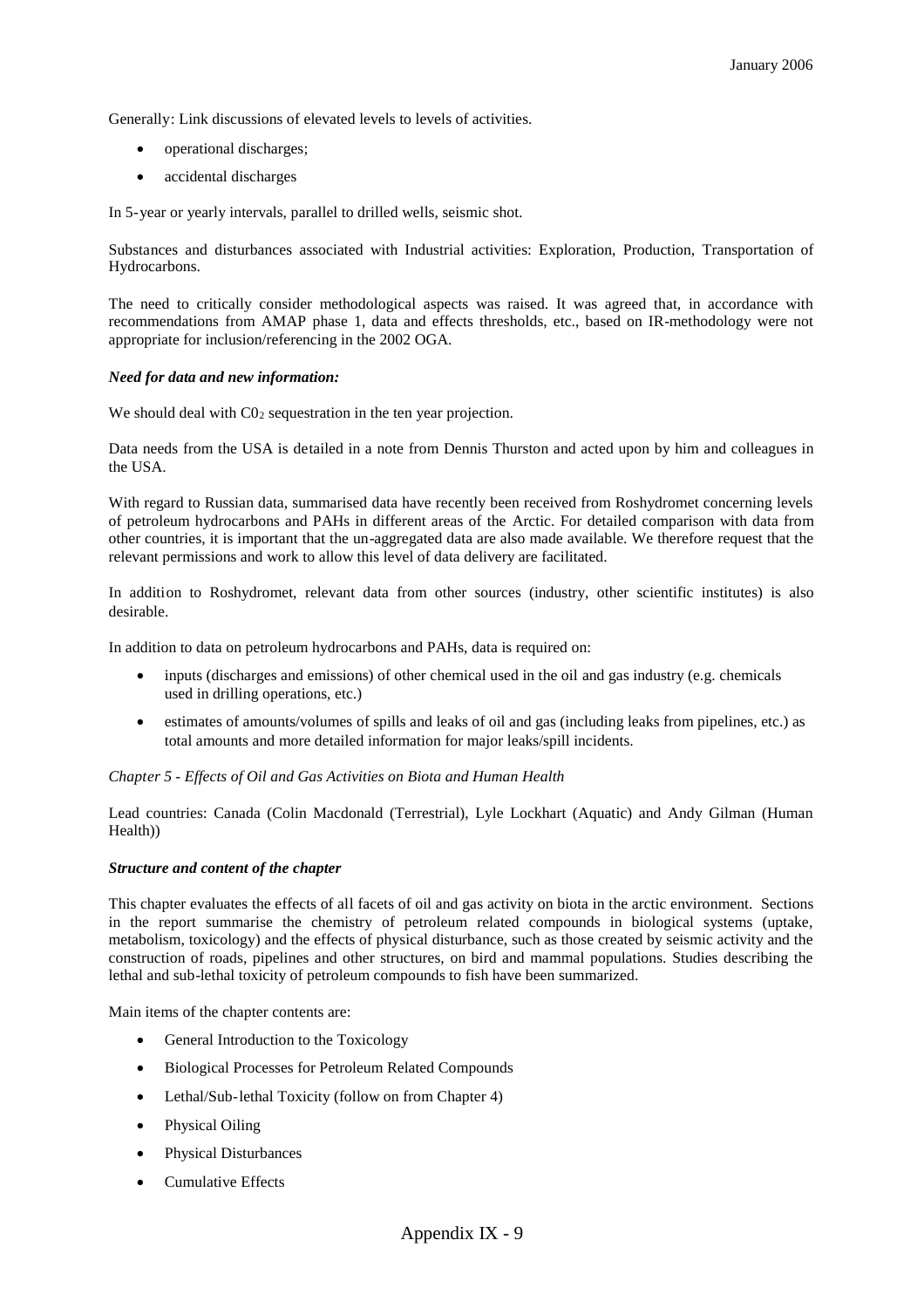It has been agreed that this chapter should address the effects on the population level, both in relation to contamination and pollution and in relation to physical disturbances. In the latter category would be effects on whales, caribou or reindeer, birds, etc.

### *Notes:*

The need to critically consider methodological aspects was raised. It was agreed that, in accordance with recommendations from AMAP phase 1, data and effects thresholds, etc., based on IR-methodology were not appropriate for inclusion/referencing in the 2002 OGA.

The OGA is not intended to include extensive reviews of information that can be found elsewhere, but rather these other sources should be referenced. In particular, the AMAP (2002) reports on POPs and human health were noted as reports that might contain relevant reviews of effects information that could be referred to in the OGA assessment.

*Needs for additional data and information –* There is a need for updated information from all countries where such information exist, on:

- disturbance effects on mammals and birds,
- cumulative effects on individuals and populations related to oil and gas activities,
- a list of environmental standards and guidelines regarding environmental concentration levels.

Involvement of Russian experts in the fields related to effects of oil and PAHs is required, in particular to provide:

- Information from Russian studies concerning toxicology (lethal and sub-lethal effects) of petroleum hydrocarbons and PAHs to fish and other aquatic organisms.
- Oil spill (and gas leak) case studies, including location, dates, amounts, and observations of biological effects (including human health effects). In particular, the results of studies linked to the Komi oil spill.
- Information on known impacts of oil and gas activities on wildlife species (e.g. reindeer, moose/elk).
- Information on Russian environmental standards, criteria and objectives that apply to oil and individual PAHs in drinking water, freshwater/seawater, freshwater and marine sediments, soils, air, organisms, humans.

### **Chapter 6 – Status and Vulnerability of Arctic Ecosystems**

(chapter name revised, was previously: Effects on populations and ecosystems)

Lead countries: Norway (Hein Rune Skjoldal)

### **Structure and content of the chapter**

The chapter is planned with 4 main parts. The first is an introductory part describing the scope of the chapter and the approach and methodology taken in the assessment.

The second part gives a description of Arctic ecosystems with emphasis on ecologically important populations, species and habitats of conservation concern, and sensitive and vulnerable components in relation to oil and gas activities. The marine part uses delineated Large Marine Ecosystems (LMEs) as the basis for the descriptions, while major biomes and watersheds form the basis for delineating units of the terrestrial and freshwater environment.

The third part summarises environmental impact assessments (or statements) that have been carried out in relation to oil and gas activities in the Arctic. The fourth part evaluates the information on status of populations and ecosystems (from part two) and the information on issues of concern identified in EIS/EIA (from part three) to provide an overview and conclusions on the status and vulnerability of Arctic ecosystems with respect to oil and gas activities.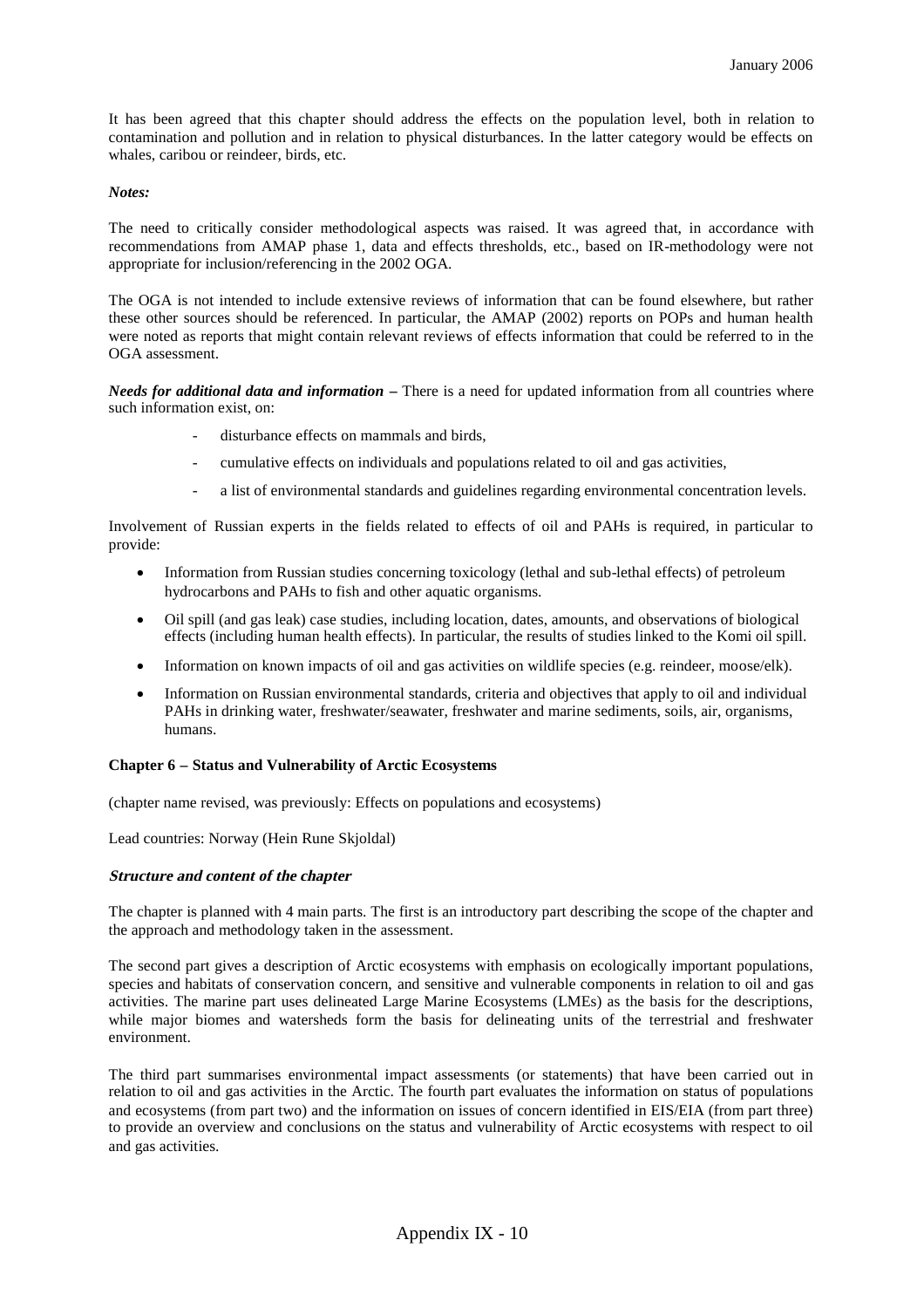### **Notes from discussion**

- *Environmental impact statements*. EIA or EIS have been carried out in many regions both at the strategic level for a larger area or at the project level for a specific development at a site. For the latter there exist a vast amount of detailed information compiled in voluminous reports for some geographical areas. It was agreed to limit the scope of this part to summarise EISs or EIAs at the strategic level. PAME Guidelines 2002 (on Arctic oil and gas activities) contains information on EIA requirements in different countries.
- *Oil spill scenarios*. The chapter will address status and vulnerability with regard to both regular activities (chronic levels) and accidents (acute levels). Oil spills are an important component in this respect. Information on spills (frequency, amounts) should be summarised in Chapter 4 and the potential for transport and spread of spilled oil should also be illustrated there. It was agreed that no separate risk assessment or specific oil spill scenarios would be carried out in chapter 6. Rather, general information on the fate and the temporal and spatial scales of oil spills (from chapter 4) would form the basis for evaluation of the vulnerability of site-specific populations or critical habitats in their life cycles (e.g. overwintering areas for seabirds). Oil spill situations that should be considered include: open water, ice-covered water, seafloor blow-out, terrestrial spill during spring breakup, and in proximity to large rivers.
- *Terrestrial environment*. It was agreed to approach CAFF for their assistance to this part of the chapter. In particular the experts in CAFF on terrestrial vegetation will be consulted. The US is considering whether they could provide a co-lead author for this part of the chapter.
- *Protected areas.* Such areas are often established because they contain special biodiversity features (landscapes, habitats, species). Information will be collected and shown on maps. Again CAFF is a source that will be used for this purpose.
- *Permafrost coverage map.* The map from the 1997 report (or an update, check ACIA) should be included.

### **Chapter 7 – Conclusions and Recommendations**

A summary of the information in the core chapters (Chapters 2-6) of the assessment, leading up to overall conclusions and recommendations. Each of the core chapters should have a final section on conclusions and recommendations. These conclusions and recommendations would be of scientific and technical nature related to the topics of the chapters. They would again form the basis for the drafting of the overall conclusions and recommendations in Chapter 7.

### **Appendix**

Because of the resulting size and scope of the review of 'Legal and Regulatory Framework' which it was decided in Helsinki was needed in Chapter 2, it was decided to take the detailed discussion of the Legal/Regulatory Framework out of Chapter 2 and place it in an Appendix. Additionally, this solution removes the confusion over whether the review was supposed to be an assessment of the framework (which this is not). We envision a fairly comprehensive referenced review of the main laws and legislation and the implementing regulations, agreements, and procedures for governing oil and gas activities. This will include for each country and internationally, preparedness, prevention and response issues and Occupational Health/Safety Regulations.

### **Revised time table for the assessment**

The overview of progress in the previous section shows that most chapters are behind schedule and some significantly so. Delayed or no submission of data and information, and lack of national experts in some cases, are main reasons for this situations.

Based on assessments of the remaining work by the lead authors for the various chapters, a revised time table was proposed following the AMAP WG meeting in September 2005; the main components are as follows:

Complete drafts of all chapters of the science report would now not be available until 1 February 2006. These would be subject to a second round of national review and peer review and a final (pre-edited) version of the scientific report would be available by 30 June – when authors would provisionally sign-off on the report. A technically edited version of the report would be available in electronic format by 30 September (when authors would confirm their final sign-off). In order to meet these deadlines, all the remaining missing information,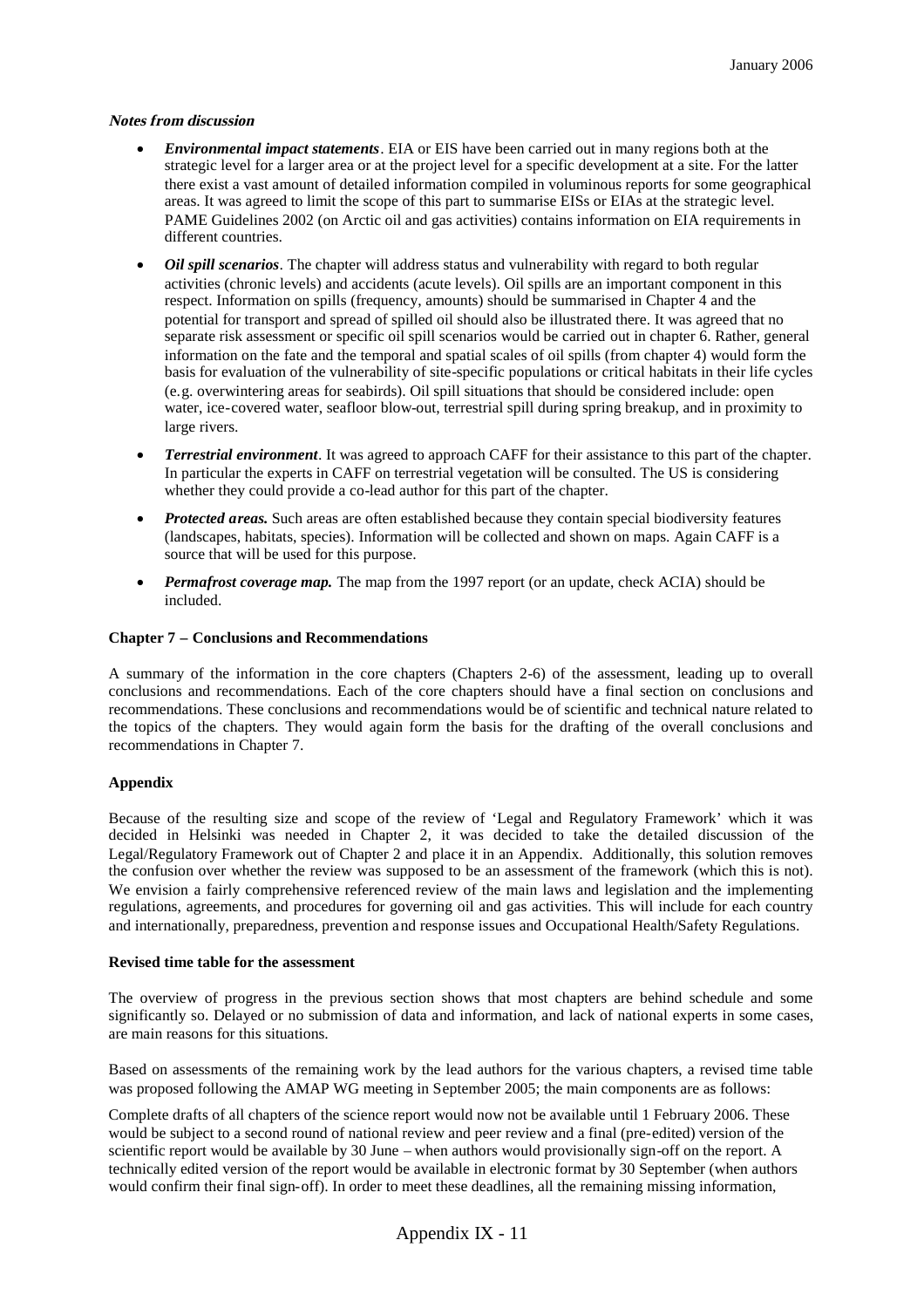including Russian information, would need to be received by latest 15 January 2006 (and most before this date). Under this option, Ministers could expect to receive a technically edited science report, in electronic pre-print form, ready to go to print and with author sign-off, together with printed copies of the overview report.

Annex 1 presents a more detailed version of the currently applicable time schedule, but this may be further adjusted depending on future developments.

### **Issues related to the scope and format of the assessment report**

### **Size and scope of the assessment**

The scope of the current assessment is broadened considerably over that of the 1998 AMAP assessment of petroleum hydrocarbons. The broadening includes consideration of socio-economic effects of oil and gas activities, biological and ecological effects of structures and activities, biological effects of a broader suite of chemical compounds related to oil, and more focus on the spatial aspects of populations and ecosystems.

The broadening in scope is one reason why the current assessment is much more comprehensive in size. Chapter 10 - Petroleum hydrocarbons – of the 1998 AMAP Assessment was 56 pages including references and annexes. The current draft versions of chapters range in size from less than 100 to more than 200 pages of draft text (including illustrations, tables, etc.). Most chapters will increase in size as additional material is added, although editing may also contribute to consolidation and shortening. We have not yet made a firm estimate of the size of the final version of chapters. However, it is likely that the finalised Scientific Assessment report will exceed 300 printed pages.

There was agreement that wherever possible, shortening should be made by referring to readily available sources of information. Compilation of information on the oil and gas activities and on biological, ecological and socioeconomic effects in the Arctic, increases on the other hand the value of the assessment report as a scientific document and as a benchmark reference for the future. The general guidance for lead authors is to include information that are considered relevant for the assessment, but to be as short and concise as possible and use references to important sources of information where that is appropriate.

### **Graphics and format issues**

*Graphics***:** Much of the information will be presented on maps. A standard set of maps will be used, with a Pan-Arctic perspective, and broken down into two or three regional maps as necessary. Some information may also be presented on zoomed-in, finer scale maps. Information should be provided in a GIS compatible format if possible (shape files, or lat/long coordinates for point source data). Shape Files should be unprojected (geographical). If maps are provided in Vector Graphics formats (.eps, .ai, .pdf, etc.), information on the projection of the maps should be supplied to allow the capture of data layers for import into the GIS. Simon Wilson at the AMAP Secretariat can provide more guidance and assistance on the graphics if needed (s.wilson@inter.nl.net).

*Format*: Decided to put detailed discussion of the Legal/Regulatory Framework in Chapter 2 in an Appendix this will include preparedness, prevention and response issues for each country and internationally. Also will include Occupational Health/Safety Regs for each country. Also for other chapters, there may be material that should go as an annex or appendix (e.g. tables of environmental concentrations of contaminants in Chapter 4). Part of the information in chapters could also be presented as *boxes*, supplementing the main text with figures and tables.

### **Corruption or illegal activities**

We decided NOT to cover Corruption or the broader Illegal Activities in this assessment and save that for a separate treatment. Actions and Penalties will be covered in the Legal/Regulatory Framework Appendix.

### **Russian data needs (see Annex)**

Data are still missing from several countries. This is being worked at fixing through effort by national contact points and experts. For the success of the assessment, the provision of missing data in a short time frame is essential.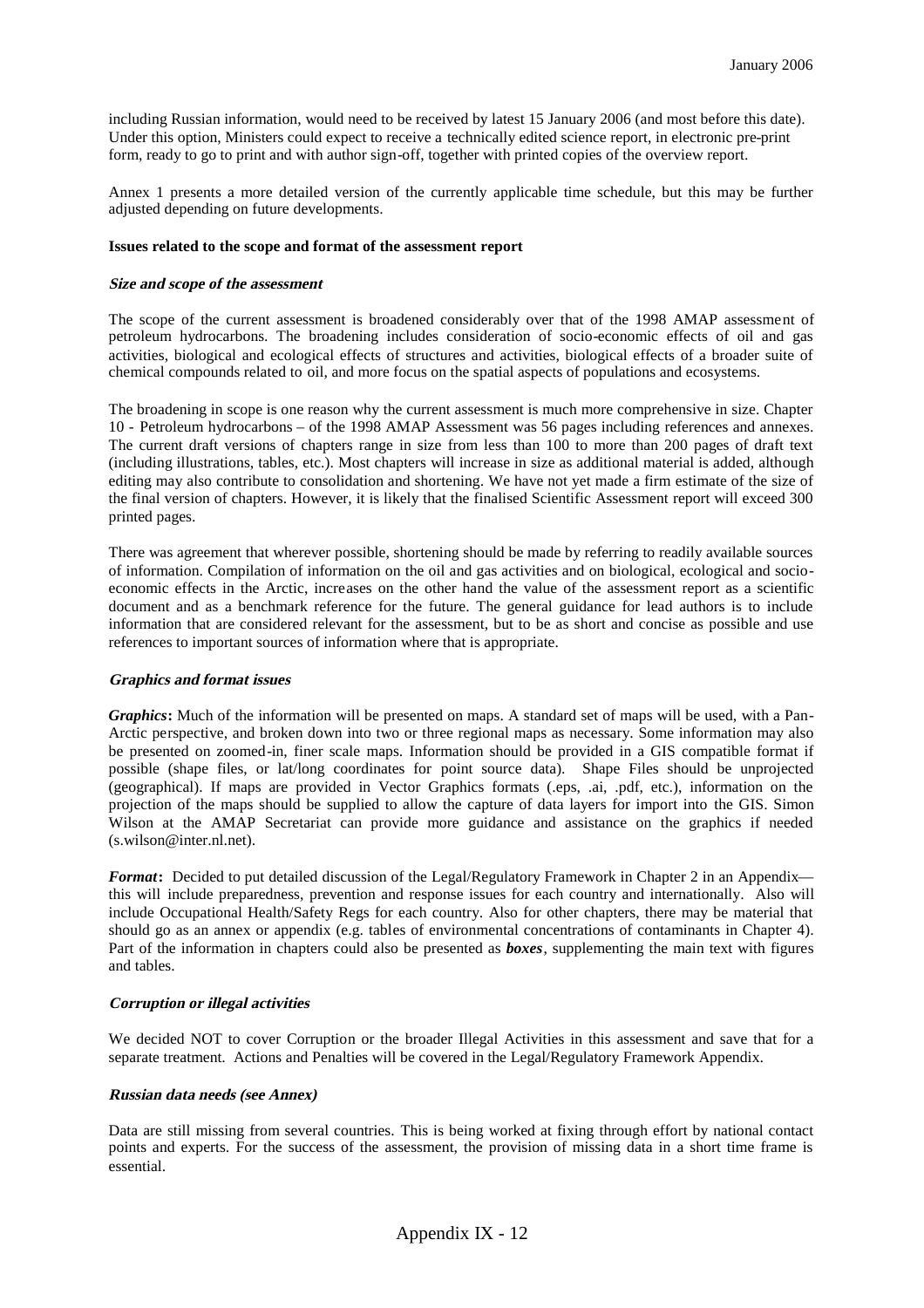The lack of Russian data and expertise is considered as a particular issue due to the fact that the Russian Arctic is a large and important part of the Arctic and with significant oil and gas activities. There has been limited participation of Russian experts in the process (few participants in Helsinki and none-in Washington) and difficult communication.

Each lead author, based on the status and group discussions, identified specific needs for Russian data or Russian experts to contribute to the work on their chapters. The two co-leads (Dennis and Hein Rune) wrote a letter to the AMAP Executive Secretary Lars-Otto Reiersen drawing attention to the problem that the lack of Russian data and participation represented. This situation needs to be resolved as a matter of urgency, well in advance of the next meeting in St. Petersburg in September.

We feel that without significant and immediate (i.e. before the September St. Petersburg meeting) Russian input and contribution, we will be faced with three alternatives: 1) we will produce an assessment that does not include Russia for delivery at the 2006 Ministerial Meeting, 2) we will produce a complete assessment later, in 2007 or 2008, or 3) we may not complete an assessment at all. The meeting agreed that the first option would be very unfortunate. A delay is also unfortunate due to the time and resources now committed to complete the assessment by 2006.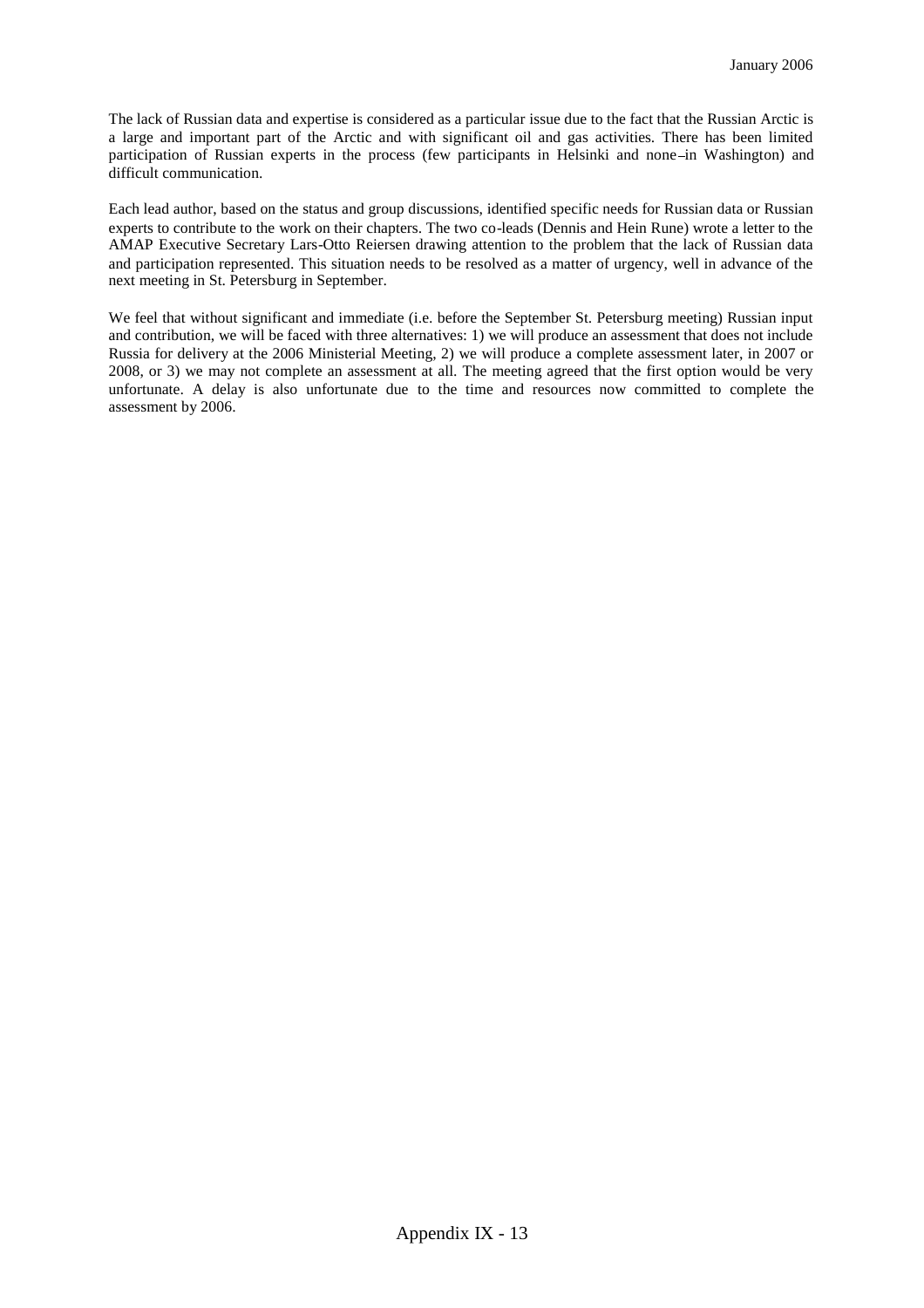## Annex 1: Current timetable

| <b>OGA Science Report</b>                                                                                                                                                                                    |                                                                                               | <b>OGA Overview Report</b>                                                                                                                                            |                                         |
|--------------------------------------------------------------------------------------------------------------------------------------------------------------------------------------------------------------|-----------------------------------------------------------------------------------------------|-----------------------------------------------------------------------------------------------------------------------------------------------------------------------|-----------------------------------------|
| <b>Activity</b>                                                                                                                                                                                              | <b>Timing</b>                                                                                 | <b>Activity</b>                                                                                                                                                       | <b>Timing</b>                           |
| Distribution of Russian<br>data and translations<br>thereof                                                                                                                                                  | 20 January -<br>(as soon as possible $-$<br>authors to indicate<br>priorities where possible) |                                                                                                                                                                       |                                         |
| Third draft (in most cases<br>lacking Russian<br>information) >> National<br>review* and HH                                                                                                                  | $Ch.2&3-1$ February<br>$Ch, 6 - 10$ February<br>$Ch.4&5-15$ February                          | Outline draft of overview<br>report (based on 5-page<br>summaries) available and<br>sent to lead authors                                                              | 19 February                             |
| Preparation of Fourth<br>draft incorporating final<br>(Russian) data                                                                                                                                         | 1 February - 1 March                                                                          | Lead author comments<br><b>back</b>                                                                                                                                   | As soon as available,<br>latest 3 March |
| National review<br>comments back                                                                                                                                                                             | 20 March                                                                                      | Preparation of second<br>draft incorporating<br>Russian information, etc.                                                                                             | $3$ March $-31$ March**                 |
| OGA authors meeting to<br>consider national<br>comments, chapter<br>coordination, role of<br>AMAP and other AC<br>WGs in review/approval<br>process, and conclusions<br>and recommendations for<br>chapter 7 | Provisionally 5-7 April                                                                       | Second drafts available at<br>this time sent to OGA<br>authors and out for<br>National review                                                                         | 31 March                                |
| Final draft out for peer<br>review                                                                                                                                                                           | 25 April (sooner if<br>possible)                                                              |                                                                                                                                                                       |                                         |
|                                                                                                                                                                                                              |                                                                                               | Deadline for return of<br>national review                                                                                                                             | 30 April                                |
|                                                                                                                                                                                                              |                                                                                               | Preparation of: priority<br>(1) Executive Summary,<br>incl. Conclusions and<br>Recommendations, and<br>priority (2) final drafts of<br>chapters, including<br>figures | $30$ April $-20$ May                    |
|                                                                                                                                                                                                              |                                                                                               | Executive Summary and<br>available final drafts to<br><b>AC WGs</b>                                                                                                   | 22 May                                  |
| Peer review comments<br>back                                                                                                                                                                                 | 31 May                                                                                        | Additional final drafts to<br><b>AC WGs</b>                                                                                                                           | As soon as possible after<br>20 May     |
|                                                                                                                                                                                                              |                                                                                               | AC comments back to<br>author                                                                                                                                         | 12 June                                 |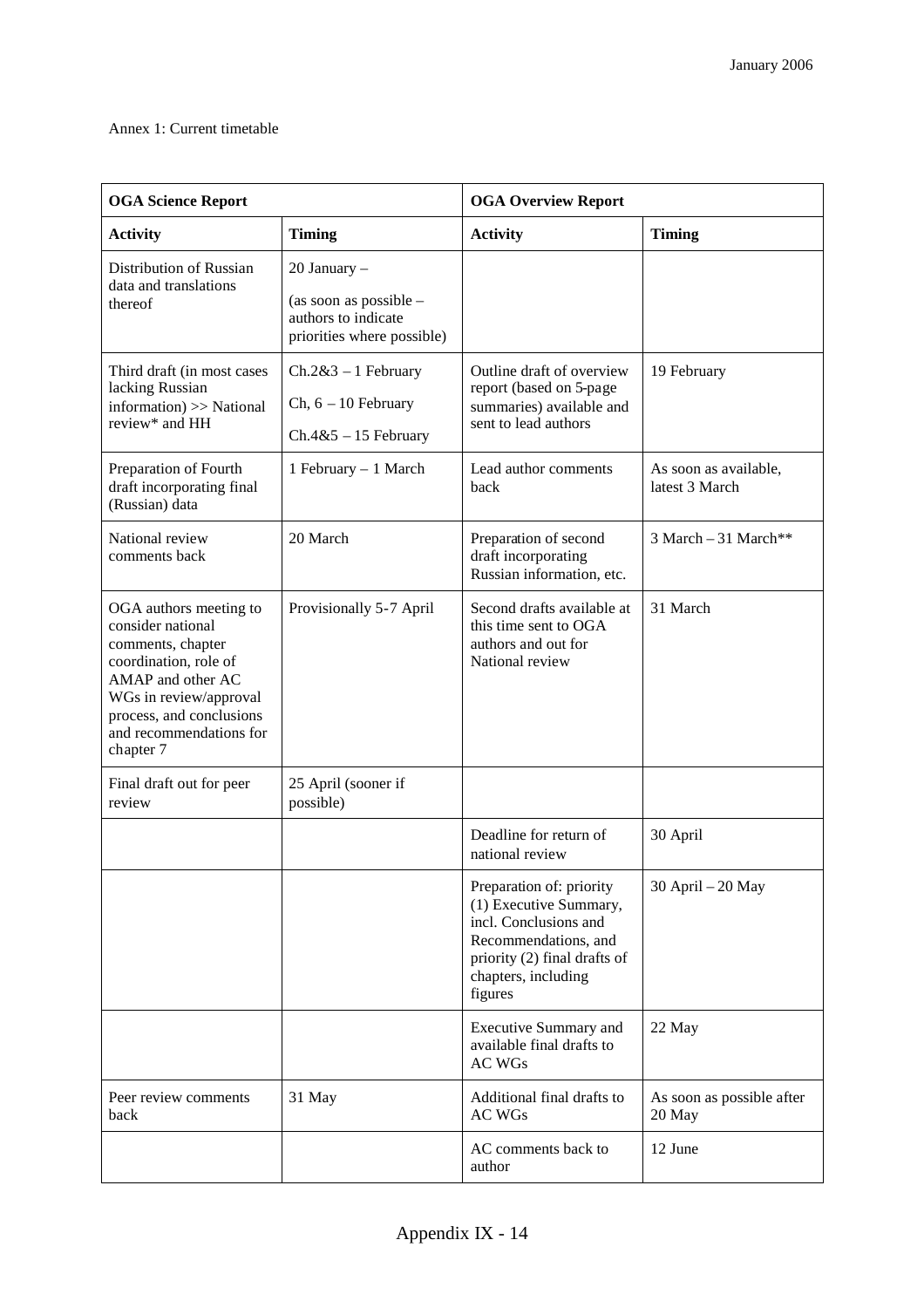|                                                                               |                                                                                        | AC WG sign-off                 | 22 June                  |  |  |
|-------------------------------------------------------------------------------|----------------------------------------------------------------------------------------|--------------------------------|--------------------------|--|--|
| Final draft available, hand<br>over of draft to editors<br>(initial sign-off) | 30 June                                                                                | Copy editing                   | $31$ May $-30$ June      |  |  |
| Editing                                                                       | $1$ July – 30 September                                                                | Layout                         | $30$ June $-1$ September |  |  |
| Layout                                                                        | 15 July $-1$ October (start)<br>work on chapters as soon<br>as first have been edited) | Proofing completed             | 1 September              |  |  |
|                                                                               |                                                                                        | Printing                       | 15 September             |  |  |
| Final sign-off of science<br>report                                           | 30 September                                                                           | Electronic report<br>available | 15 September             |  |  |
| Electronic report<br>available                                                | 1 October                                                                              | Printed report available       | 1 October                |  |  |
| Ministerial meeting (provisionally last week in October)                      |                                                                                        |                                |                          |  |  |
| Printed report available                                                      | 30 November                                                                            |                                |                          |  |  |

\* purpose of this review will be to allow countries to check that their own data are fully incorporated and accurately reflected, and to highlight gaps in national information that should be filled as a matter of highest priority

\*\* If due to late delivery of materials from lead authors it is not possible to prepare an initial draft before 19 February, this period will have to be used for preparation of first drafts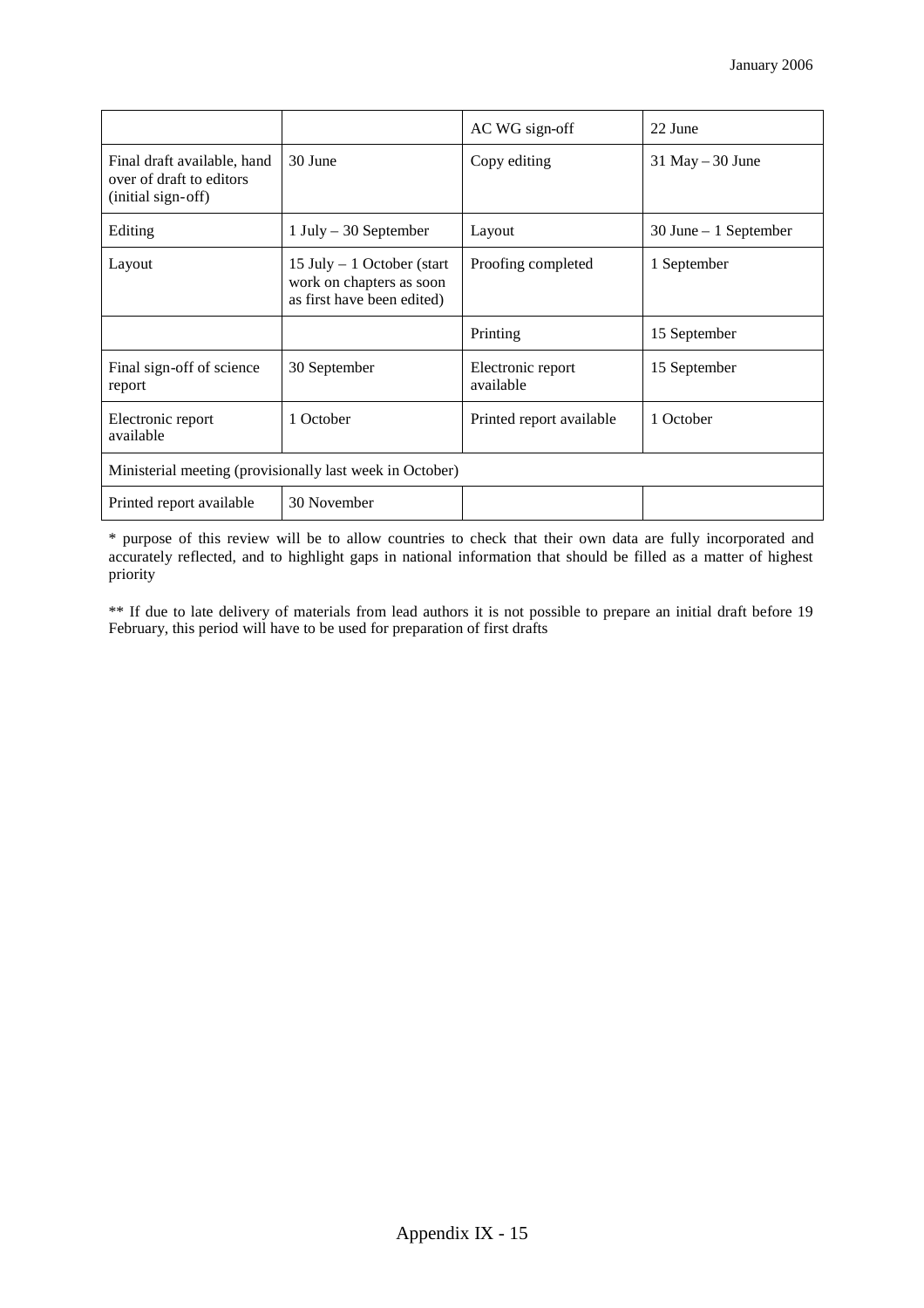### Annex 2 - Russian Data Needs

### **Chapter 2**

Data needed are as follows:

 For all oil/gas wells that have been drilled: location of well (lat/long), year of completion of drilling, type of well (exploration/discovery/production), meters drilled at each well, identification of whether well is onshore or offshore.

(well locations will be plotted on maps according to defined periods of time; well metres will be summed in 5-year intervals (pre-1960, 1960-64, 1965-69, 1970-74, etc.) and graphed for different development regions).

 Lines/areas for oil/gas related seismic acquisition within main development regions: definition of lines/areas in which 2d/3d seismic surveys have been conducted (for presenting on maps); tables of summed 2d-seismic line-kilometers or  $3d$ -sesmic km<sup>2</sup> in the different main development areas in 5yearly intervals (pre-1960, 1960-64, 1965-69, 1970-74, etc.).

(lines/areas of seismic data acquisition will be plotted on circumpolar map and should preferably be supplied as GIS shapefiles, or otherwise as maps in vector graphic format; line km or  $3d$  km<sup>2</sup> in 5yearly intervals will be presented on graphs for different major development regions).

 Areas open for licensing for oil/gas development activities in the past/present/near-future, and areas currently under license; tabulations of total area  $(km^2)$  under license in different time periods.

(areas of existing/potential licensing will be plotted on maps and should preferably be supplied as GIS shapefiles, or otherwise as maps in vector graphic format; it is also intended to produce graphs of total areas under license  $(km<sup>2</sup>)$  in different time periods)

Locations of producing fields with information on original and in-place reserves.

(locations of oil/gas fields indicating producing fields will be plotted on maps and should preferably be supplied as GIS shapefiles, or otherwise as maps in vector graphic format; data on original and in-place reserves will be presented in tables and graphs so should be provided for main development areas and by time periods)

Total production from various oil and gas fields to date.

(data will be presented in tables and graphs so should be provided for main development areas and by time periods)

- Depleted fields.
- Estimated oil and gas reserves by region or prospect.
- Main oil/gas related infrastructure.

(locations of main infrastructure (pipelines/proposed pipelines, shipping routes, railways used for transport, refineries, main terminals/storage depots, roads, ice roads, etc.). These data will be plotted on maps and should preferably be supplied as GIS shapefiles, or otherwise as maps in vector graphic format; maps produced will be of sufficiently low resolution that this information will be presented at a non-sensitive level of detail)

It is also desirable that maps showing main boundaries of jurisdictional areas, boundaries of main development regions used in reporting of previous statistical data, etc. can be produced.

- A narrative history of oil and gas exploration and development (in different main development areas) including legal developments.
- A narrative describing predicted oil and gas activities in the next 10-years.
- A complete summary of pertinent Russian legislation and normative regulations for inclusion in an appendix describing the legal/regulatory regimes that exist in the different countries.